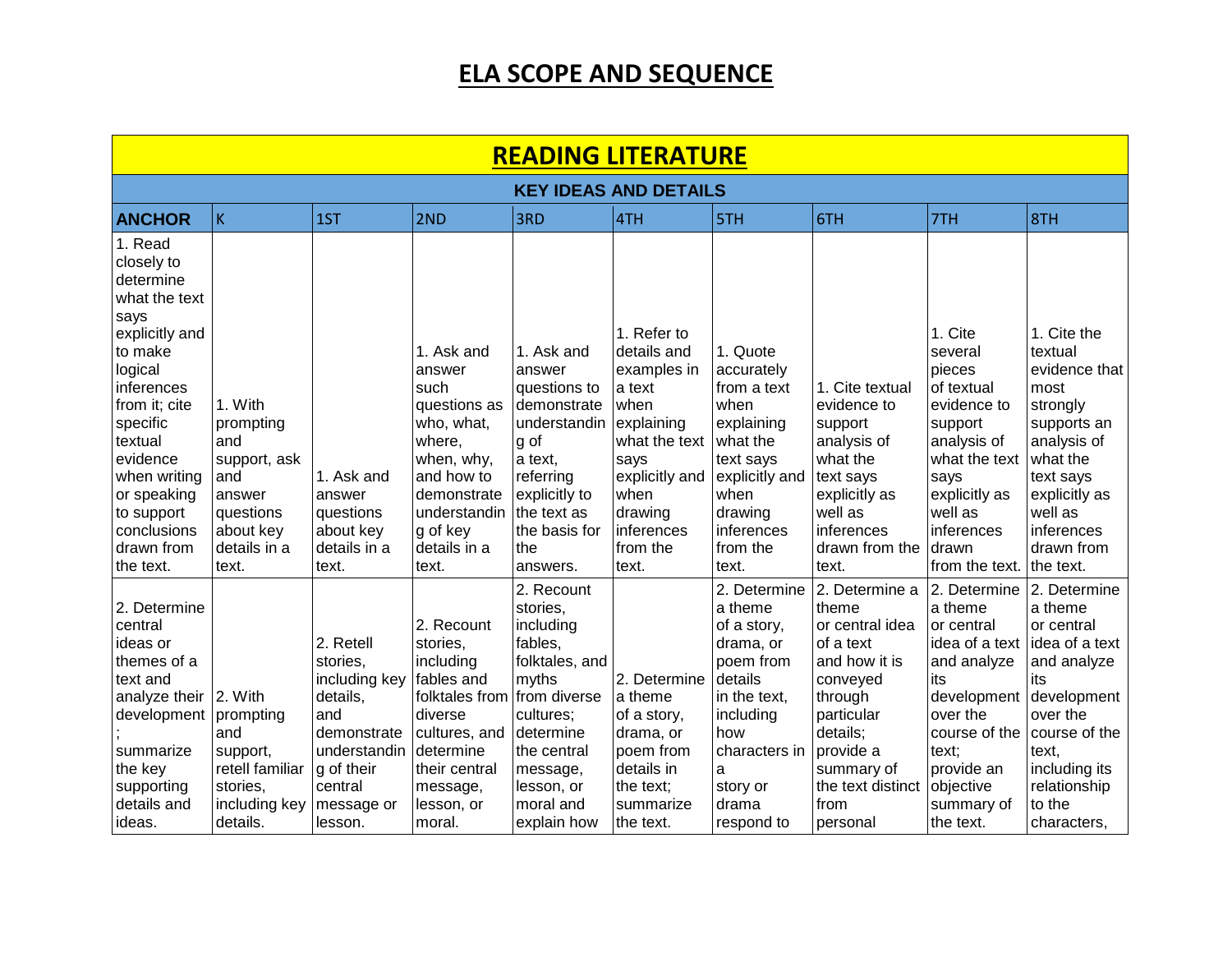|                                                                                                                                                          |                                                                                                                       |                                                                                                                                                                |                                                                                                                                                               | it is<br>conveyed<br>through<br>key details in<br>the text.                                                                                                                                             |                                                                                                                                                                                                               | challenges<br>or how the<br>speaker in<br>a poem<br>reflects<br>upon a topic;<br>summarize<br>the text.                                                                                                        | opinions or<br>judgments.                                                                                                                                                                                                           |                                                                                                                                                 | setting,<br>and plot;<br>provide an<br>objective<br>summary of<br>the text.                                                                                                                     |
|----------------------------------------------------------------------------------------------------------------------------------------------------------|-----------------------------------------------------------------------------------------------------------------------|----------------------------------------------------------------------------------------------------------------------------------------------------------------|---------------------------------------------------------------------------------------------------------------------------------------------------------------|---------------------------------------------------------------------------------------------------------------------------------------------------------------------------------------------------------|---------------------------------------------------------------------------------------------------------------------------------------------------------------------------------------------------------------|----------------------------------------------------------------------------------------------------------------------------------------------------------------------------------------------------------------|-------------------------------------------------------------------------------------------------------------------------------------------------------------------------------------------------------------------------------------|-------------------------------------------------------------------------------------------------------------------------------------------------|-------------------------------------------------------------------------------------------------------------------------------------------------------------------------------------------------|
| 3. Analyze<br>how and why<br>individuals,<br>events, and<br>ideas<br>develop and<br>interact over<br>the course of<br>a text.                            | 3. With<br>prompting<br>and<br>support,<br>identify<br>characters,<br>settings, and<br>major<br>events in a<br>story. | 3. Describe<br>characters,<br>settings, and<br>major<br>events in a<br>story, using<br>key details.                                                            | 3. Describe<br>how<br>characters in<br>a story<br>respond to<br>major<br>events and<br>challenges.                                                            | 3. Describe<br>characters<br>in a story<br>$(e.g.,$ their<br>traits,<br>motivations,<br><b>or</b><br>feelings) and<br>explain<br>how their<br>actions<br>contribute to<br>the<br>sequence of<br>events. | 3. Describe<br>in depth a<br>character,<br>setting, or<br>event in a<br>story<br>or drama,<br>drawing on<br>specific<br>details in the<br>text (e.g., a<br>character's<br>thoughts,<br>words, or<br>actions). | 3. Compare<br>and<br>contrast two<br>or more<br>characters,<br>settings, or<br>events in a<br>story or<br>drama,<br>drawing on<br>specific<br>details in the<br>text (e.g.,<br>how<br>characters<br>interact). | 3. Describe<br>how a<br>particular<br>story's or<br>drama's plot<br>unfolds in<br>a series of<br>episodes as<br>well as how the a story or<br>characters<br>respond or<br>change as the<br>plot<br>moves toward<br>a<br>resolution. | 3. Analyze<br>how<br>particular<br>elements of<br>drama<br>interact (e.g.<br>how<br>setting<br>shapes the<br>characters or<br>plot).            | 3. Analyze<br>how<br>particular<br>lines of<br>dialogue or<br>incidents in<br>a story<br>or drama<br>propel the<br>action, reveal<br>aspects<br>of a<br>character, or<br>provoke a<br>decision. |
|                                                                                                                                                          |                                                                                                                       |                                                                                                                                                                |                                                                                                                                                               |                                                                                                                                                                                                         | <b>CRAFT AND STRUCTURE</b>                                                                                                                                                                                    |                                                                                                                                                                                                                |                                                                                                                                                                                                                                     |                                                                                                                                                 |                                                                                                                                                                                                 |
| <b>ANCHOR</b>                                                                                                                                            | K                                                                                                                     | 1ST                                                                                                                                                            | 2ND                                                                                                                                                           | 3RD                                                                                                                                                                                                     | 4TH                                                                                                                                                                                                           | 5TH                                                                                                                                                                                                            | 6TH                                                                                                                                                                                                                                 | 7TH                                                                                                                                             | 8TH                                                                                                                                                                                             |
| 4. Interpret<br>words and<br>phrases as<br>they are<br>used in a<br>text,<br>including<br>determining<br>technical,<br>connotative,<br>and<br>figurative | 4. Ask and<br>answer<br>questions<br>about<br>unknown<br>words in a<br>text.                                          | 4. Identify<br>words and<br>phrases in<br>stories or<br>poems that<br>suggest<br>feelings or<br>appeal to the<br>senses.<br>5. Explain<br>major<br>differences | 4. Describe<br>how words<br>and phrases<br>(e.g.,<br>regular<br>beats,<br>alliteration,<br>rhymes,<br>repeated<br>lines) supply<br>rhythm and<br>meaning in a | 4. Determine<br>the<br>meaning of<br>words and<br>phrases as<br>they are<br>used in a<br>text,<br>distinguishin<br>g literal<br>lfrom non-<br>literal                                                   | 4. Determine<br>the<br>meaning of<br>words and<br>phrases as<br>they are<br>used in a<br>text,<br>including<br>those that<br>allude to<br>significant                                                         | 4. Determine<br>the<br>meaning of<br>words and<br>phrases as<br>they are<br>used in a<br>text,<br>including<br>figurative<br>language<br>such as                                                               | 4. Determine<br>the<br>meaning of<br>words and<br>phrases as<br>they are<br>used in a text,<br>including<br>figurative and<br>connotative<br>meanings;<br>analyze the                                                               | 4. Determine<br>the<br>meaning of<br>words and<br>phrases as<br>they are<br>used in a<br>text,<br>including<br>figurative<br>and<br>connotative | 4. Determine<br>the<br>meaning of<br>words and<br>phrases as<br>they are<br>used<br>in a text,<br>including<br>figurative<br>and<br>connotative                                                 |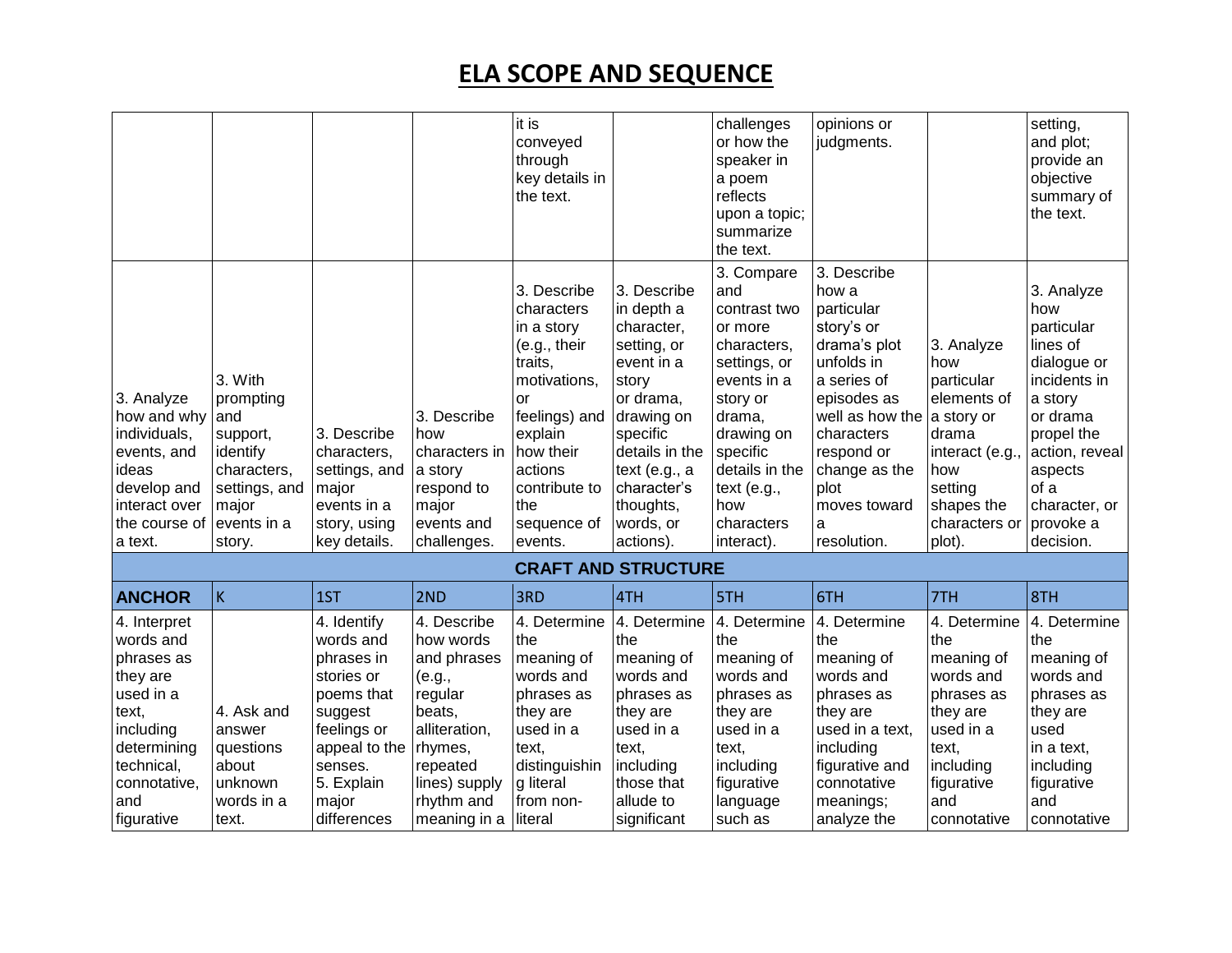| meanings,    | between        | story,                 | language.     | characters    | metaphors      | impact of a    | meanings;      | meanings;     |
|--------------|----------------|------------------------|---------------|---------------|----------------|----------------|----------------|---------------|
| and analyze  | books that     | poem, or               | 5. Refer to   | found in      | and            | specific       | analyze the    | analyze the   |
| how specific | tell stories   | song.                  | parts of      | mythology     | similes.5.     | word choice on | impact of      | impact of     |
| word choices | and books      | 5. Describe            | stories,      | (e.g.,        | Explain how    | meaning and    | rhymes and     | specific word |
| shape        | that give      | the overall            | dramas, and   | Herculean).   | a series       | tone.          | other          | choices       |
| meaning or   | information,   | structure of a         | poems when    | 5. Explain    | of chapters,   |                | repetitions of | on meaning    |
| tone.        | drawing        | story,                 | writing       | major         | scenes, or     |                | sounds         | and           |
|              | on a wide      | including              | or speaking   | differences   | stanzas fits   |                | (e.g.,         | tone,         |
|              | reading of a   | describing             | about a       | between       | together to    |                | alliteration)  | including     |
|              | range of       | how the                | text, using   | poems,        | provide the    |                | on a           | analogies or  |
|              | text types.    | beginning              | terms such    | drama, and    | overall        |                | specific       | allusions     |
|              | 6. Identify    | introduces             | as chapter,   | prose, and    | structure of a |                | verse          | to other      |
|              | who is telling | the story              | scene,        | refer to the  | particular     |                | or stanza of   | texts.        |
|              | the story at   | and the                | and stanza;   | structural    | story,         |                | a poem or      |               |
|              | various        | ending                 | describe      | elements of   | drama, or      |                | section of a   |               |
|              | points in a    | concludes              | how each      | poems (e.g.,  | poem.6.        |                | story or       |               |
|              | text.          | the action.            | successive    | verse,        | Describe       |                | drama.         |               |
|              |                | 6.                     | part builds   | rhythm,       | how a          |                |                |               |
|              |                | Acknowledge on         |               | meter) and    | narrator's or  |                |                |               |
|              |                | differences in earlier |               | drama (e.g.,  | speaker's      |                |                |               |
|              |                | the                    | sections.6.   | casts of      | point of view  |                |                |               |
|              |                | points of              | Distinguish   | characters,   | influences     |                |                |               |
|              |                | view of                | their own     | settings,     | how events     |                |                |               |
|              |                | characters,            | point of view | descriptions, | are            |                |                |               |
|              |                | including by           | from that     | dialogue,     | described.     |                |                |               |
|              |                | speaking               | of the        | stage         | a. Recognize   |                |                |               |
|              |                | in a different         | narrator or   | directions)   | and            |                |                |               |
|              |                | voice for              | those         | when          | describe how   |                |                |               |
|              |                | each                   | of the        | writing or    | an             |                |                |               |
|              |                | character              | characters.   | speaking      | author's       |                |                |               |
|              |                | when                   |               | about a text. | background     |                |                |               |
|              |                | reading                |               | 6. Compare    | and            |                |                |               |
|              |                | dialogue               |               | and           | culture affect |                |                |               |
|              |                | aloud.                 |               | contrast the  | his or her     |                |                |               |
|              |                |                        |               | point of      | perspective.   |                |                |               |
|              |                |                        |               | view from     |                |                |                |               |
|              |                |                        |               | which         |                |                |                |               |
|              |                |                        |               | different     |                |                |                |               |
|              |                |                        |               | stories are   |                |                |                |               |
|              |                |                        |               | narrated,     |                |                |                |               |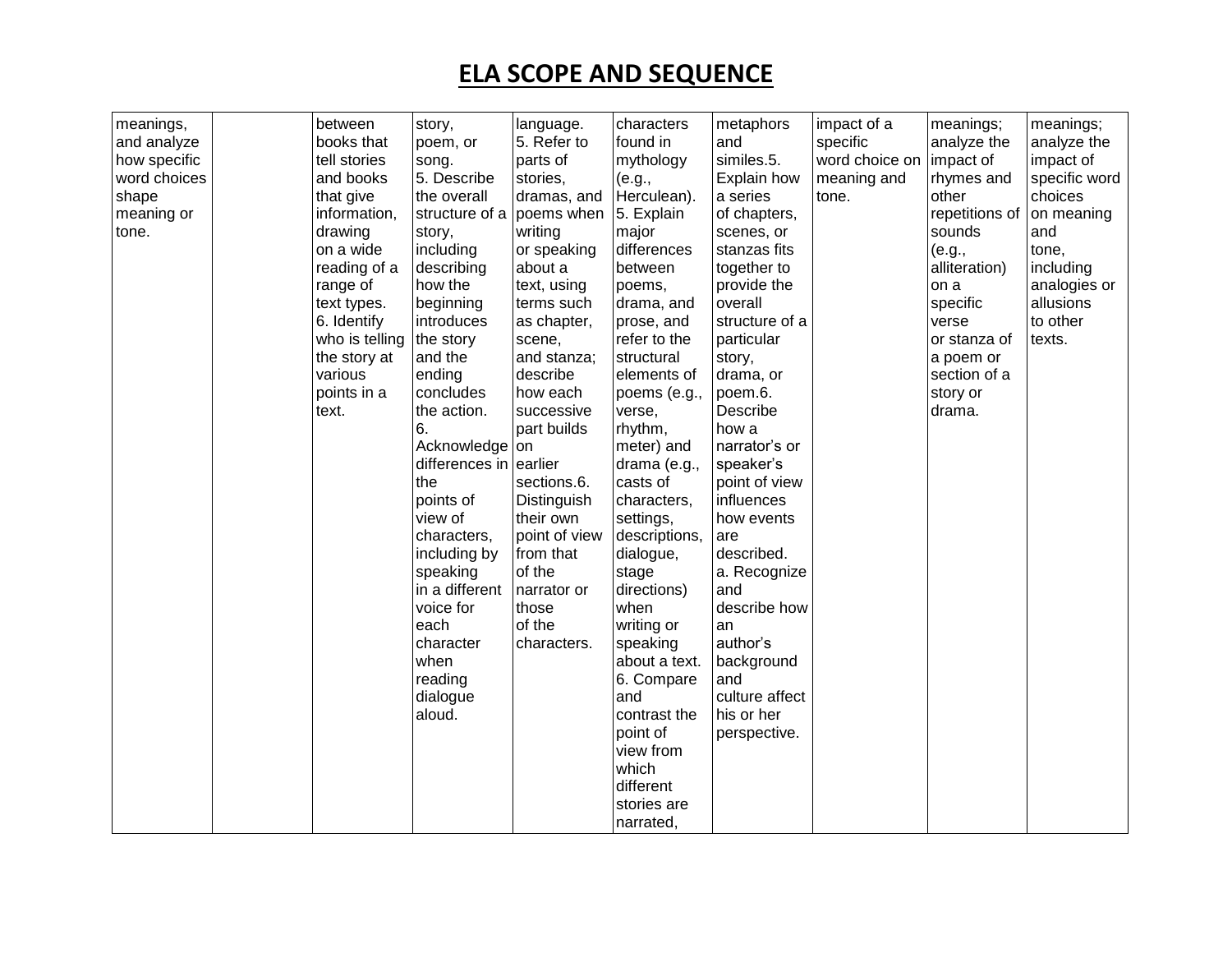|                                                                                                                                                                                                                                                      |                                                                                                                                                                                                                                                                                                                                |                                                                                                                                                                                          |                                                                                                                                                                                       |                                                                                                                                                                                                                                                               | including the<br>difference<br>between<br>first- and<br>third-person<br>narrations                                                                                                                                                                                                                                                                   |                                                                                                                                                                                   |                                                                                                                                                                                                                                 |                                                                                                                                             |                                                                                                                                                                                                |
|------------------------------------------------------------------------------------------------------------------------------------------------------------------------------------------------------------------------------------------------------|--------------------------------------------------------------------------------------------------------------------------------------------------------------------------------------------------------------------------------------------------------------------------------------------------------------------------------|------------------------------------------------------------------------------------------------------------------------------------------------------------------------------------------|---------------------------------------------------------------------------------------------------------------------------------------------------------------------------------------|---------------------------------------------------------------------------------------------------------------------------------------------------------------------------------------------------------------------------------------------------------------|------------------------------------------------------------------------------------------------------------------------------------------------------------------------------------------------------------------------------------------------------------------------------------------------------------------------------------------------------|-----------------------------------------------------------------------------------------------------------------------------------------------------------------------------------|---------------------------------------------------------------------------------------------------------------------------------------------------------------------------------------------------------------------------------|---------------------------------------------------------------------------------------------------------------------------------------------|------------------------------------------------------------------------------------------------------------------------------------------------------------------------------------------------|
| 5. Analyze<br>the structure<br>of texts,<br>including<br>how specific<br>sentences,<br>paragraphs,<br>and larger<br>portions of<br>the text (e.g.,<br>a section,<br>chapter,<br>scene, or<br>stanza)<br>relate to<br>each other<br>and the<br>whole. | 4. Ask and<br>answer<br>questions<br>about<br>unknown<br>words in a<br>text.5.<br>Recognize<br>common<br>types of texts<br>(e.g.,<br>storybooks,<br>poems). 6.<br>With<br>prompting<br>and<br>support,<br>name the<br>author and<br>illustrator of<br>a story<br>and define<br>the role of<br>each in<br>telling<br>the story. | 5. Explain<br>major<br>differences<br>between<br>books that<br>tell stories<br>and books<br>that give<br>information,<br>drawing<br>on a wide<br>reading of a<br>range of<br>text types. | 5. Describe<br>the overall<br>structure of a<br>story,<br>including<br>describing<br>how the<br>beginning<br>introduces<br>the story<br>and the<br>ending<br>concludes<br>the action. | 5. Refer to<br>parts of<br>stories,<br>dramas, and<br>poems when<br>writing<br>or speaking<br>about a<br>text, using<br>terms such<br>as chapter,<br>scene,<br>and stanza;<br>describe<br>how each<br>successive<br>part builds<br>on<br>earlier<br>sections. | 5. Explain<br>major<br>differences<br>between<br>poems,<br>drama, and<br>prose, and<br>refer to the<br>structural<br>elements of<br>poems (e.g.,<br>verse,<br>rhythm,<br>meter) and<br>drama (e.g.,<br>casts of<br>characters,<br>settings,<br>descriptions,<br>dialogue,<br>stage<br>directions)<br>when<br>writing or<br>speaking<br>about a text. | 5. Explain<br>how a series<br>of chapters,<br>scenes, or<br>stanzas fits<br>together to<br>provide the<br>overall<br>structure of a<br>particular<br>story,<br>drama, or<br>poem. | 5. Analyze how<br>a<br>particular<br>sentence,<br>chapter, scene,<br>or<br>stanza fits into<br>the<br>overall<br>structure of a<br>text and<br>contributes to<br>the<br>development of<br>the<br>theme, setting,<br>or<br>plot. | 5. Analyze<br>how a<br>drama's or<br>poem's<br>form or<br>structure<br>(e.g.,<br>soliloquy,<br>sonnet)<br>contributes<br>to its<br>meaning. | 5. Compare<br>and<br>contrast the<br>structure<br>of two or<br>more texts<br>and analyze<br>how the<br>differing<br>structure of<br>each text<br>contributes<br>to<br>its meaning<br>and style |
| 6. Assess<br>how point of<br>view or<br>purpose<br>shapes the<br>content                                                                                                                                                                             | 6. With<br>prompting<br>and<br>support,<br>name the<br>author and<br>illustrator of                                                                                                                                                                                                                                            | 6. Identify<br>who is telling<br>the story at<br>various<br>points in a<br>text.                                                                                                         | 6.<br>Acknowledge<br>differences in their own<br>the<br>points of<br>view of<br>characters,                                                                                           | 6.<br>Distinguish<br>point of view<br>from that<br>of the<br>narrator or                                                                                                                                                                                      | 6. Compare<br>and<br>contrast the<br>point of<br>view from<br>which<br>different                                                                                                                                                                                                                                                                     | 6. Describe<br>how a<br>narrator's or<br>speaker's<br>point of view<br>influences<br>how events                                                                                   | 6. Explain how<br>an<br>author<br>develops the<br>point of view of<br>the<br>narrator or                                                                                                                                        | 6. Analyze<br>how an<br>author<br>develops and<br>contrasts the<br>points of<br>view of                                                     | 6. Analyze<br>how<br>differences in<br>the<br>points of<br>view of the<br>characters                                                                                                           |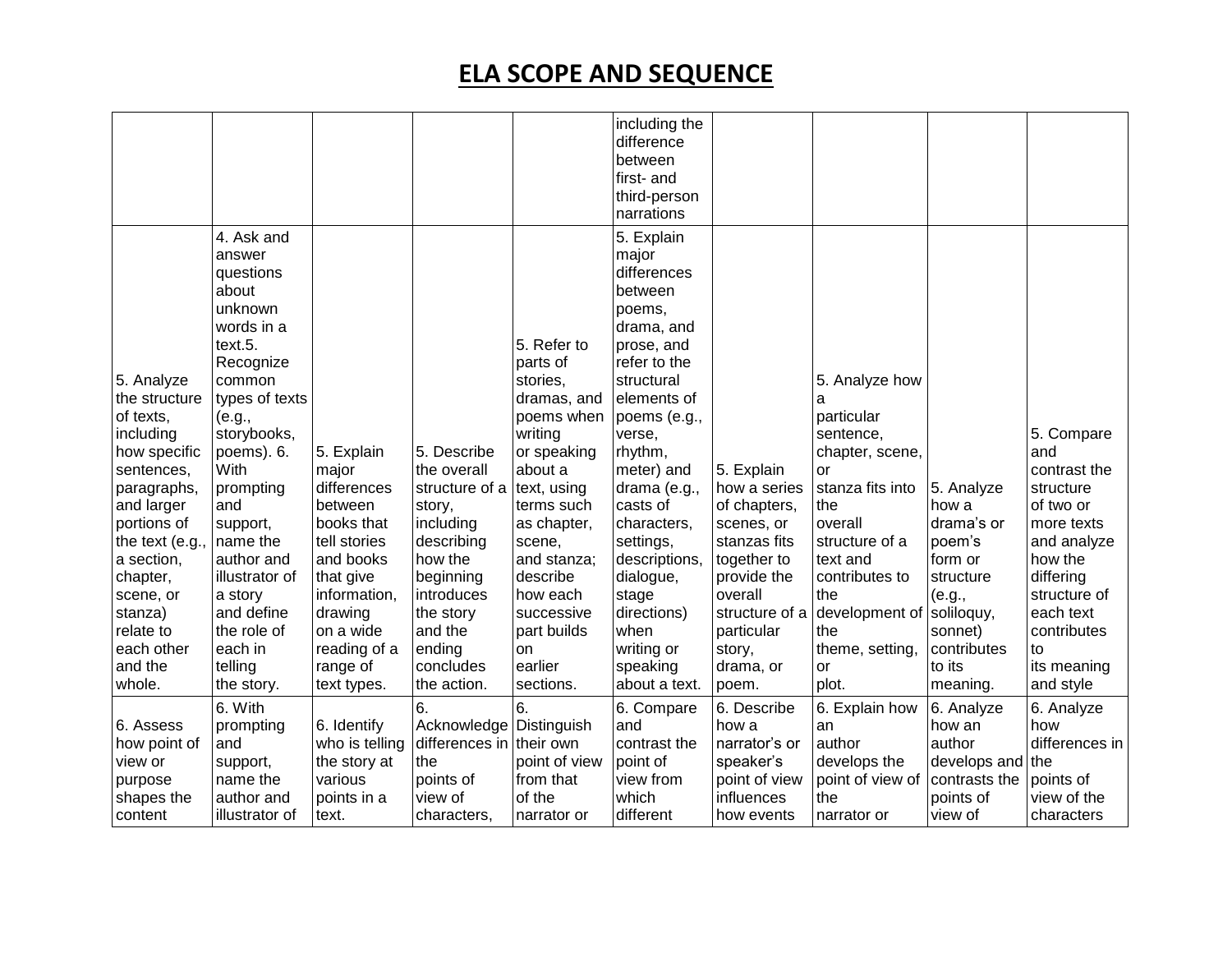| and style of $a \mid a$ story<br>text.                                                                                                                                   | and define<br>the role of<br>each in<br>telling<br>the story.                                                                                                  |                                                                                                                     | including by<br>speaking<br>in a different<br>voice for<br>each<br>character<br>when<br>reading<br>dialogue<br>aloud.                                       | those<br>of the<br>characters.                                                                                                                                        | stories are<br>narrated,<br>including the<br>difference<br>between<br>first- and<br>third-person<br>narrations                                       | are<br>described.<br>a. Recognize<br>and<br>describe how author's<br>an<br>author's<br>background<br>and<br>culture affect<br>his or her<br>perspective.  | speaker in<br>a text.<br>a. Explain how<br>an<br>geographic<br>location or<br>culture<br>affects his or<br>her<br>perspective.                                 | different<br>characters or<br>narrators<br>in a text.<br>a. Analyze<br>stories,<br>drama, or<br>poems by<br>authors who<br>represent<br>diverse<br>world<br>cultures.     | and the<br>audience or<br>reader<br>(e.g., created<br>through<br>the use of<br>dramatic<br>irony) create<br>such<br>effects as<br>suspense or<br>humor, a.<br>Analyze<br>fulllength<br>novels, short<br>stories,<br>poems, and<br>other<br>genres by<br>authors who<br>represent<br>diverse<br>world<br>cultures. |
|--------------------------------------------------------------------------------------------------------------------------------------------------------------------------|----------------------------------------------------------------------------------------------------------------------------------------------------------------|---------------------------------------------------------------------------------------------------------------------|-------------------------------------------------------------------------------------------------------------------------------------------------------------|-----------------------------------------------------------------------------------------------------------------------------------------------------------------------|------------------------------------------------------------------------------------------------------------------------------------------------------|-----------------------------------------------------------------------------------------------------------------------------------------------------------|----------------------------------------------------------------------------------------------------------------------------------------------------------------|---------------------------------------------------------------------------------------------------------------------------------------------------------------------------|-------------------------------------------------------------------------------------------------------------------------------------------------------------------------------------------------------------------------------------------------------------------------------------------------------------------|
|                                                                                                                                                                          |                                                                                                                                                                |                                                                                                                     |                                                                                                                                                             |                                                                                                                                                                       | <b>INTEGRATION OF KNOWLEDGE AND IDEAS</b>                                                                                                            |                                                                                                                                                           |                                                                                                                                                                |                                                                                                                                                                           |                                                                                                                                                                                                                                                                                                                   |
| <b>ANCHOR</b>                                                                                                                                                            | $\vert K \vert$                                                                                                                                                | 1ST                                                                                                                 | 2ND                                                                                                                                                         | 3RD                                                                                                                                                                   | 4TH                                                                                                                                                  | 5TH                                                                                                                                                       | 6TH                                                                                                                                                            | 7TH                                                                                                                                                                       | 8TH                                                                                                                                                                                                                                                                                                               |
| 7. Integrate<br>and evaluate<br>content<br>presented in<br>diverse<br>media and<br>formats,<br>including<br>visually and<br>quantitatively<br>, as well as<br>in words.* | 7. With<br>prompting<br>and<br>support,<br>describe the<br>relationship<br>between<br>illustrations<br>and the story<br>in which<br>they appear<br>(e.g., what | 7. Use<br>illustrations<br>and<br>details in a<br>story to<br>describe its<br>characters,<br>setting, or<br>events. | 7. Use<br>information<br>gained from<br>the<br>illustrations<br>and words<br>in a<br>print or<br>digital text to<br>demonstrate<br>understandin<br>g of its | 7. Explain<br>how specific<br>aspects of a<br>text's<br>illustrations<br>contribute to<br>what is<br>conveyed by<br>the words<br>in a story<br>(e.g., create<br>mood. | 7. Make<br>connections<br>between the<br>text of a<br>story or<br>drama<br>and a visual<br>or oral<br>presentation<br>of the<br>text,<br>identifying | 7. Analyze<br>how visual<br>and<br>multimedia<br>elements<br>contribute to<br>the meaning,<br>tone, or<br>beauty of a<br>text (e.g.,<br>graphic<br>novel, | 7. Compare<br>and<br>contrast the<br>experience of<br>reading<br>a story, drama,<br>or<br>poem to<br>listening to or<br>viewing an<br>audio,<br>video, or live | 7. Compare<br>and<br>contrast a<br>written story,<br>drama, or<br>poem to its<br>audio, filmed,<br>staged,<br>or<br>multimedia<br>version,<br>analyzing the from the text | 7. Analyze<br>the extent<br>to which a<br>filmed or<br>live<br>production of<br>a<br>story or<br>drama stays<br>faithful to or<br>departs                                                                                                                                                                         |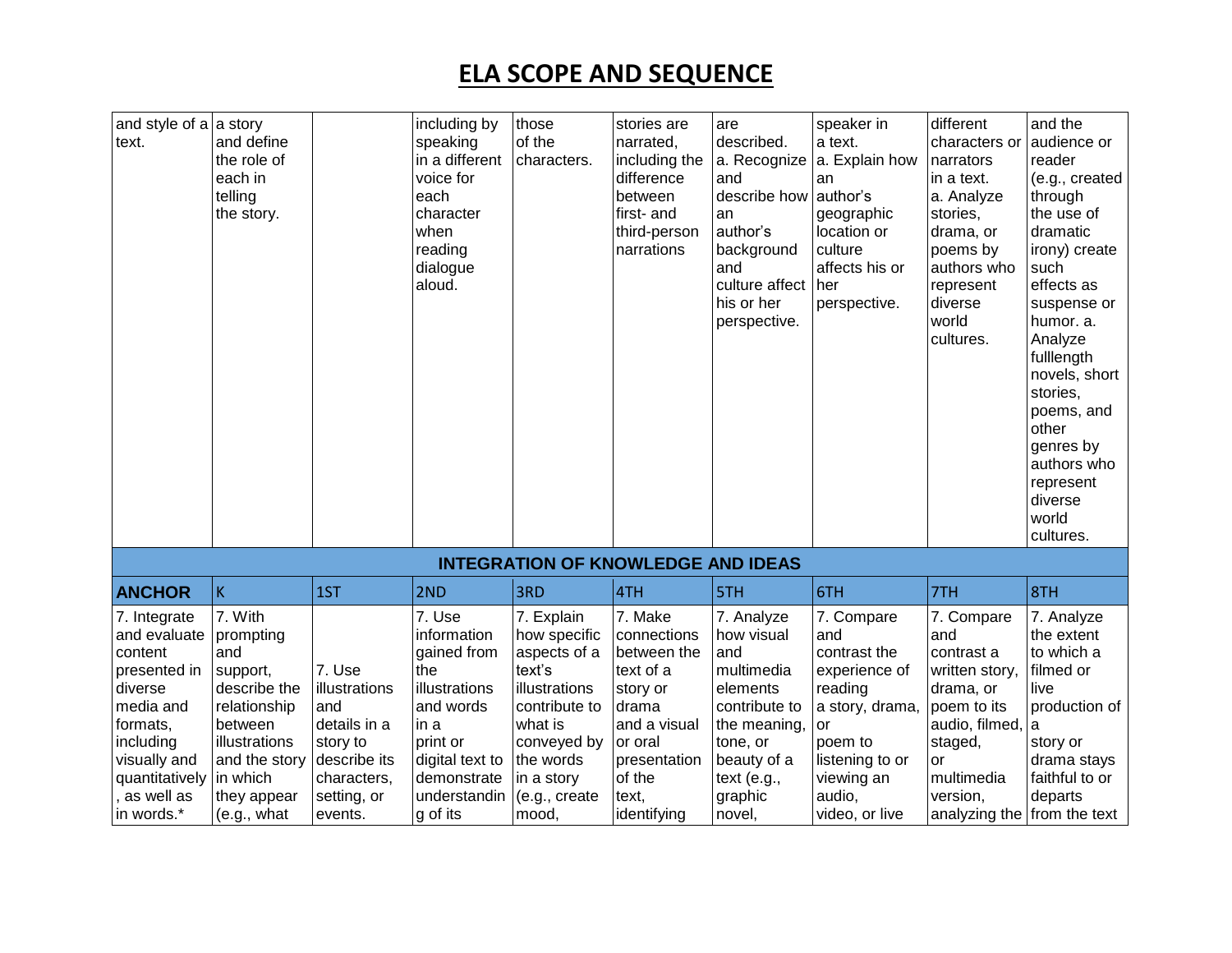| 8. Delineate                                 | moment in<br>a story an<br>illustration<br>depicts) | characters,<br>setting, or<br>plot | emphasize<br>aspects of<br>a character<br>or<br>setting). | where each<br>version<br>reflects<br>specific<br>descriptions<br>and<br>directions in<br>the text.9.<br>Compare<br>and<br>contrast the<br>treatment<br>of similar<br>themes<br>and topics<br>(e.g.,<br>opposition of<br>good and<br>evil) and<br>patterns of<br>events<br>(e.g., the<br>quest) in<br>stories,<br>myths, and<br>traditional<br>literature<br>from different<br>cultures. | multimedia<br>presentation<br>of fiction,<br>folktale,<br>myth, poem) | version of<br>the text,<br>including<br>contrasting<br>what they<br>"see" and<br>"hear" when<br>reading the text sound, color,<br>to<br>what they<br>perceive when<br>they<br>listen or watch. | effects of<br>techniques<br>unique to<br>each<br>medium<br>(e.g.,<br>lighting,<br>or camera<br>focus and<br>angles in a<br>film).9.<br>Compare<br>and<br>contrast a<br>fictional<br>portrayal of a<br>time,<br>place, or<br>character<br>and<br>a historical<br>account of<br>the same<br>period as a<br>means of<br>understandin<br>g how<br>authors of<br>fiction use<br>or alter<br>history. | or<br>script,<br>evaluating<br>the<br>choices<br>made by the<br>director or<br>actors. |
|----------------------------------------------|-----------------------------------------------------|------------------------------------|-----------------------------------------------------------|-----------------------------------------------------------------------------------------------------------------------------------------------------------------------------------------------------------------------------------------------------------------------------------------------------------------------------------------------------------------------------------------|-----------------------------------------------------------------------|------------------------------------------------------------------------------------------------------------------------------------------------------------------------------------------------|-------------------------------------------------------------------------------------------------------------------------------------------------------------------------------------------------------------------------------------------------------------------------------------------------------------------------------------------------------------------------------------------------|----------------------------------------------------------------------------------------|
| and evaluate<br>the argument<br>and specific |                                                     |                                    |                                                           |                                                                                                                                                                                                                                                                                                                                                                                         |                                                                       |                                                                                                                                                                                                |                                                                                                                                                                                                                                                                                                                                                                                                 |                                                                                        |
| claims in a<br>text,                         |                                                     |                                    |                                                           |                                                                                                                                                                                                                                                                                                                                                                                         |                                                                       |                                                                                                                                                                                                |                                                                                                                                                                                                                                                                                                                                                                                                 |                                                                                        |
| including the<br>validity of the             |                                                     |                                    |                                                           | NOT APPLICABLE TO LITERATURE                                                                                                                                                                                                                                                                                                                                                            |                                                                       |                                                                                                                                                                                                |                                                                                                                                                                                                                                                                                                                                                                                                 |                                                                                        |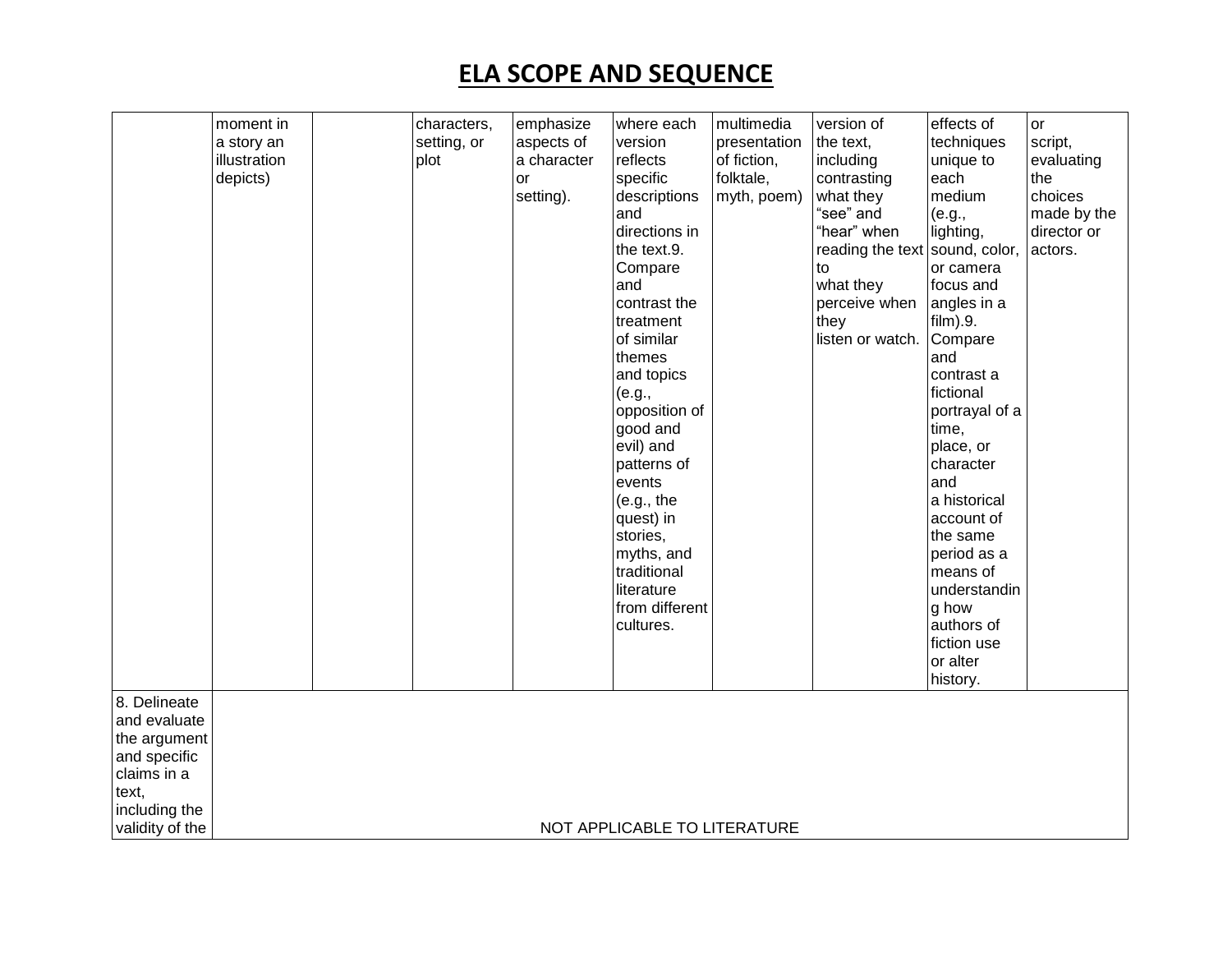| reasoning as<br>well as<br>the<br>relevance<br>and<br>sufficiency of<br>the<br>evidence. |                                                                                             |                                                 |                         |                                                                                                                                                                                                                                      |                                                                                      |                                                                                                                                                                                                                                         |                                                                                                                                                                                                                                                 |                                                                         |                                                                                                                                                                                                                            |
|------------------------------------------------------------------------------------------|---------------------------------------------------------------------------------------------|-------------------------------------------------|-------------------------|--------------------------------------------------------------------------------------------------------------------------------------------------------------------------------------------------------------------------------------|--------------------------------------------------------------------------------------|-----------------------------------------------------------------------------------------------------------------------------------------------------------------------------------------------------------------------------------------|-------------------------------------------------------------------------------------------------------------------------------------------------------------------------------------------------------------------------------------------------|-------------------------------------------------------------------------|----------------------------------------------------------------------------------------------------------------------------------------------------------------------------------------------------------------------------|
|                                                                                          | 9. With<br>prompting<br>and<br>support,<br>compare and<br>contrast the<br>adventures<br>and | 9. Compare<br>and<br>contrast the<br>adventures |                         | 7. Explain<br>how specific<br>aspects of a<br>text's<br>illustrations<br>contribute to<br>what is<br>conveyed by<br>the words<br>in a story<br>(e.g., create<br>mood,<br>emphasize<br>aspects of<br>a character<br>or<br>setting).9. | 9. Compare<br>and<br>contrast the<br>treatment<br>of similar<br>themes<br>and topics | 7. Analyze<br>how visual<br>and<br>multimedia<br>elements<br>contribute to<br>the meaning,<br>tone, or<br>beauty of a<br>text (e.g.,<br>graphic<br>novel,<br>multimedia<br>presentation<br>of fiction,<br>folktale,<br>myth,<br>poem)9. | 7. Compare<br>and<br>contrast the<br>experience of<br>reading<br>a story, drama,<br>or<br>poem to<br>listening to or<br>viewing an<br>audio,<br>video, or live<br>version of<br>the text,<br>including<br>contrasting<br>what they<br>"see" and | 9. Compare<br>and<br>contrast a<br>fictional<br>portrayal of a<br>time, | 7. Analyze<br>the extent<br>to which a<br>filmed or<br>live<br>production of<br>a<br>story or<br>drama stays<br>faithful to or<br>departs<br>from the text<br>or<br>script,<br>evaluating<br>the<br>choices<br>made by the |
| 9. Analyze                                                                               | experiences                                                                                 | and                                             | 9. Compare              | Compare                                                                                                                                                                                                                              | (e.g.,                                                                               | Compare                                                                                                                                                                                                                                 | "hear" when                                                                                                                                                                                                                                     | place, or                                                               | director or                                                                                                                                                                                                                |
| how two or                                                                               | of                                                                                          | experiences                                     | and                     | and                                                                                                                                                                                                                                  | opposition of                                                                        | and                                                                                                                                                                                                                                     | reading the text character                                                                                                                                                                                                                      |                                                                         | actors.9.                                                                                                                                                                                                                  |
| more texts<br>address                                                                    | characters in<br>familiar                                                                   | οf<br>characters in                             | contrast two<br>or more | contrast the<br>themes,                                                                                                                                                                                                              | good and<br>evil) and                                                                | contrast<br>stories in the                                                                                                                                                                                                              | to<br>what they                                                                                                                                                                                                                                 | and<br>a historical                                                     | Analyze how<br>a                                                                                                                                                                                                           |
| similar                                                                                  | stories.                                                                                    | stories.                                        | versions of             | settings, and                                                                                                                                                                                                                        | patterns of                                                                          | same genre                                                                                                                                                                                                                              | perceive when                                                                                                                                                                                                                                   | account of                                                              | modern work                                                                                                                                                                                                                |
| themes or                                                                                | a. With                                                                                     | a. With                                         | the same                | plots of                                                                                                                                                                                                                             | events                                                                               | (e.g.,                                                                                                                                                                                                                                  | they                                                                                                                                                                                                                                            | the same                                                                | of fiction                                                                                                                                                                                                                 |
| topics in                                                                                | prompting                                                                                   | prompting                                       | story (e.g.,            | stories                                                                                                                                                                                                                              | (e.g., the                                                                           | mysteries                                                                                                                                                                                                                               | listen or watch.                                                                                                                                                                                                                                | period as a                                                             | draws on                                                                                                                                                                                                                   |
| order to build and                                                                       |                                                                                             | and                                             | Cinderella              | written by the quest) in                                                                                                                                                                                                             |                                                                                      | and                                                                                                                                                                                                                                     | 9. Compare                                                                                                                                                                                                                                      | means of                                                                | themes,                                                                                                                                                                                                                    |
| knowledge or support,                                                                    |                                                                                             | support,                                        | stories) by             | same author                                                                                                                                                                                                                          | stories,                                                                             | adventure                                                                                                                                                                                                                               | and                                                                                                                                                                                                                                             | understandin                                                            | patterns of                                                                                                                                                                                                                |
| to compare                                                                               | students will                                                                               | students will                                   | different               | about the                                                                                                                                                                                                                            | myths, and                                                                           | stories) on                                                                                                                                                                                                                             | contrast texts                                                                                                                                                                                                                                  | g how                                                                   | events, or                                                                                                                                                                                                                 |
| the                                                                                      | make cultural make cultural                                                                 |                                                 | authors or              | same or                                                                                                                                                                                                                              | traditional                                                                          | their                                                                                                                                                                                                                                   | in.                                                                                                                                                                                                                                             | authors of                                                              | character                                                                                                                                                                                                                  |
| approaches                                                                               | connections                                                                                 | connections                                     | from                    | similar                                                                                                                                                                                                                              | literature                                                                           | approaches                                                                                                                                                                                                                              | different forms                                                                                                                                                                                                                                 | fiction use                                                             | types from                                                                                                                                                                                                                 |
| the authors                                                                              | to text and                                                                                 | to text and                                     | different               | characters                                                                                                                                                                                                                           | from different                                                                       | to                                                                                                                                                                                                                                      | or                                                                                                                                                                                                                                              | or alter                                                                | myths,                                                                                                                                                                                                                     |
| take.                                                                                    | self.                                                                                       | sel                                             | cultures.               | (e.g., in                                                                                                                                                                                                                            | cultures.                                                                            | similar                                                                                                                                                                                                                                 | genres (e.g.,                                                                                                                                                                                                                                   | history.                                                                | traditional                                                                                                                                                                                                                |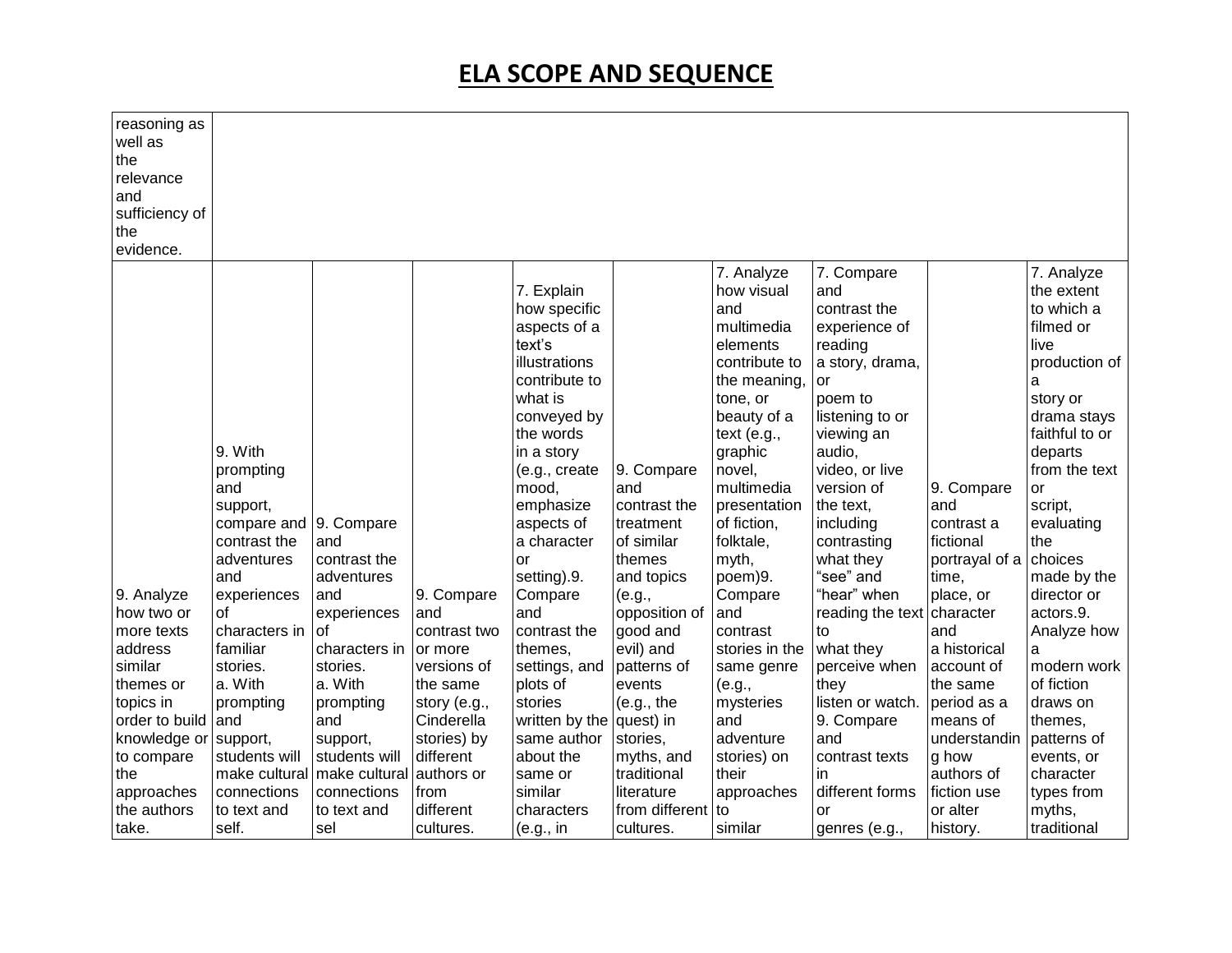|                                                                                                                                                             |                                                                                                          |                                                                                                                      |                                                                                                                                                                                                                                                                    | books from a<br>series).                                                                                                                                                                                                                                     |                                                                                                                                                                                                                                                                        | themes and<br>topics.                                                                                                                                                                                                                            | stories<br>and poems;<br>historical<br>novels and<br>fantasy<br>stories) in<br>terms of<br>their<br>approaches to                                                                                                                                                  |                                                                                                                                                                                                                                                                                    | stories, or<br>religious<br>works such<br>as the<br>Bible,<br>including<br>describing<br>how the<br>material is                                                                                                                             |
|-------------------------------------------------------------------------------------------------------------------------------------------------------------|----------------------------------------------------------------------------------------------------------|----------------------------------------------------------------------------------------------------------------------|--------------------------------------------------------------------------------------------------------------------------------------------------------------------------------------------------------------------------------------------------------------------|--------------------------------------------------------------------------------------------------------------------------------------------------------------------------------------------------------------------------------------------------------------|------------------------------------------------------------------------------------------------------------------------------------------------------------------------------------------------------------------------------------------------------------------------|--------------------------------------------------------------------------------------------------------------------------------------------------------------------------------------------------------------------------------------------------|--------------------------------------------------------------------------------------------------------------------------------------------------------------------------------------------------------------------------------------------------------------------|------------------------------------------------------------------------------------------------------------------------------------------------------------------------------------------------------------------------------------------------------------------------------------|---------------------------------------------------------------------------------------------------------------------------------------------------------------------------------------------------------------------------------------------|
|                                                                                                                                                             |                                                                                                          |                                                                                                                      |                                                                                                                                                                                                                                                                    |                                                                                                                                                                                                                                                              |                                                                                                                                                                                                                                                                        |                                                                                                                                                                                                                                                  | similar themes<br>and<br>topics.                                                                                                                                                                                                                                   |                                                                                                                                                                                                                                                                                    | rendered<br>new.                                                                                                                                                                                                                            |
|                                                                                                                                                             |                                                                                                          |                                                                                                                      |                                                                                                                                                                                                                                                                    |                                                                                                                                                                                                                                                              |                                                                                                                                                                                                                                                                        | RANGE OF READING AND LEVEL OF TEXT COMPLEXITY                                                                                                                                                                                                    |                                                                                                                                                                                                                                                                    |                                                                                                                                                                                                                                                                                    |                                                                                                                                                                                                                                             |
| <b>ANCHOR</b>                                                                                                                                               | $\mathsf K$                                                                                              | 1ST                                                                                                                  | 2ND                                                                                                                                                                                                                                                                | 3RD                                                                                                                                                                                                                                                          | 4TH                                                                                                                                                                                                                                                                    | 5TH                                                                                                                                                                                                                                              | 6TH                                                                                                                                                                                                                                                                | 7TH                                                                                                                                                                                                                                                                                | 8TH                                                                                                                                                                                                                                         |
| 10. Read<br>and<br>comprehend<br>complex<br>literary and<br>informational<br>texts<br>independentl<br>y and<br>proficiently.<br>Responding<br>to Literature | 10. Actively<br>engage in<br>group<br>reading<br>activities<br>with purpose<br>and<br>understandin<br>g. | 10. With<br>prompting<br>and<br>support, read<br>prose<br>and poetry of<br>appropriate<br>complexity<br>for grade 1. | 10. By the<br>end of the<br>year, read<br>and<br>comprehend<br>literature,<br>including<br>stories and<br>poetry, in the<br>grades<br>$2-3$ text<br>complexity<br>band<br>proficiently,<br>with<br>scaffolding<br>as needed<br>at the high<br>end of<br>the range. | 10. By the<br>end of the<br>year, read<br>and<br>comprehend<br>literature,<br>including<br>stories,<br>dramas, and<br>poetry, at<br>the high end<br>of<br>the grades<br>$2-3$ text<br>complexity<br>band<br>independentl needed at<br>y and<br>proficiently. | 10. By the<br>end of the<br>year, read<br>and<br>comprehend<br>literature,<br>including<br>stories,<br>dramas, and<br>poetry, in<br>the grades<br>$4 - 5$<br>text<br>complexity<br>band<br>proficiently,<br>with<br>scaffolding<br>as<br>the high end<br>of the range. | 10. By the<br>end of the<br>year, read<br>and<br>comprehend<br>literature,<br>including<br>stories,<br>dramas, and<br>poetry, at<br>the high end<br>of the<br>grades 4-5<br>text<br>complexity<br>band<br>independentl<br>y and<br>proficiently. | 10. By the end<br>of the<br>year, read and<br>comprehend<br>literature,<br>including<br>stories,<br>dramas, and<br>poems, in<br>the grades 6-8<br>text complexity<br>band<br>proficiently,<br>with<br>scaffolding as<br>needed at the<br>high end<br>of the range. | 10. By the<br>end of the<br>year, read<br>and<br>comprehend<br>literature,<br>including<br>stories,<br>dramas, and<br>poems, in<br>the grades<br>$6 - 8$<br>text<br>complexity<br>band<br>proficiently,<br>with<br>scaffolding<br>as<br>needed at<br>the high end<br>of the range. | 10. By the<br>end of the<br>year, read<br>and<br>comprehend<br>literature,<br>including<br>stories,<br>dramas, and<br>poems, at<br>the high end<br>of<br>grades 6-8<br>text<br>complexity<br>band<br>independentl<br>y and<br>proficiently. |

**RESPONDING TO LITERATURE**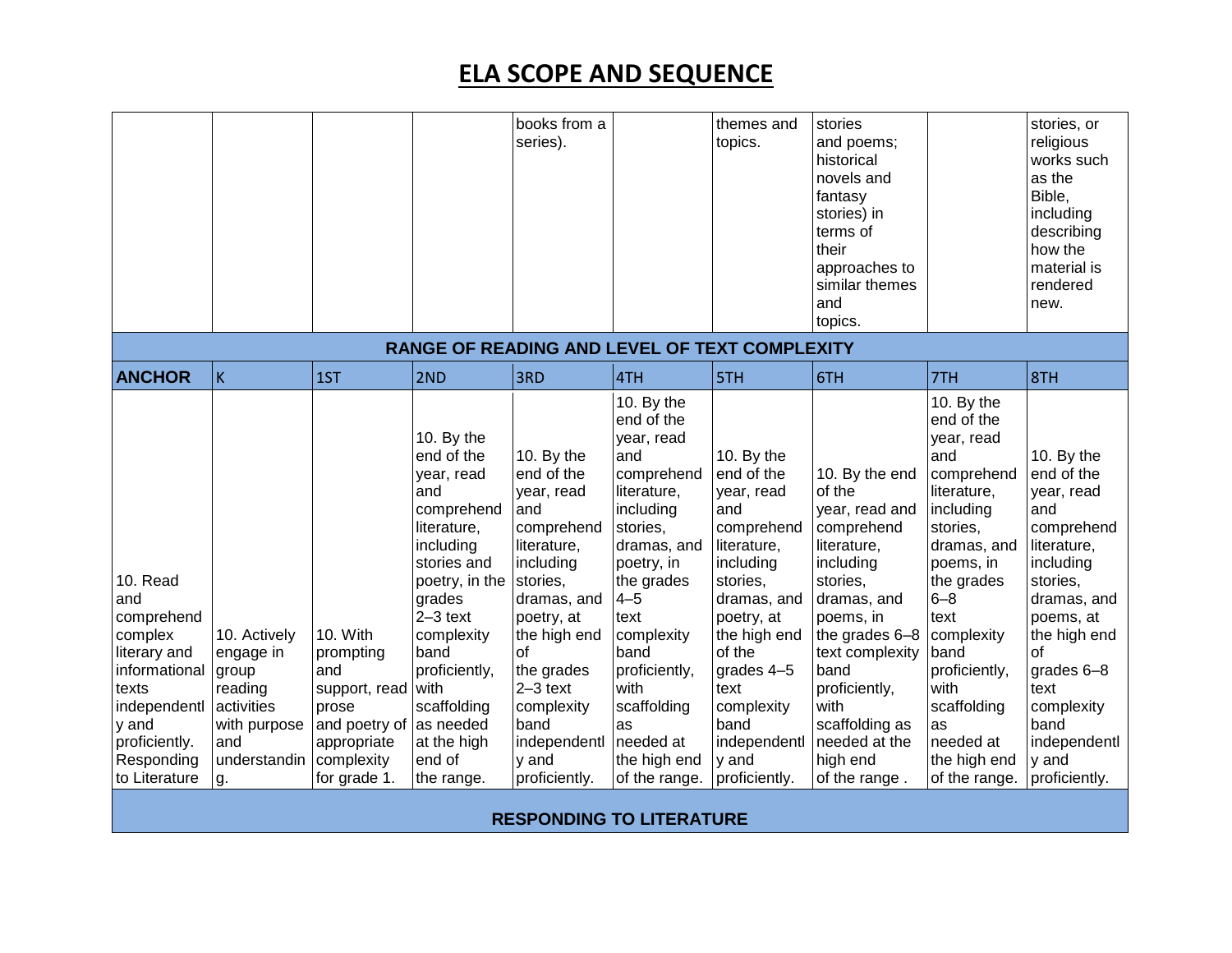| <b>ANCHOR</b>                | $\sf K$                                  | 1ST                     | 2ND                                                      | 3RD                                                                                                                                  | 4TH                                                                                                                                              | 5TH                                                                                                                                                                                                                                                                                                                                                        | 6TH                                                                                                                                                                                                                                                                                                                                                       | 7TH                                                                                                                                                                                                                                                                                                                                                                           | 8TH                                                                                                                                                                                                                                                                                                                                                               |
|------------------------------|------------------------------------------|-------------------------|----------------------------------------------------------|--------------------------------------------------------------------------------------------------------------------------------------|--------------------------------------------------------------------------------------------------------------------------------------------------|------------------------------------------------------------------------------------------------------------------------------------------------------------------------------------------------------------------------------------------------------------------------------------------------------------------------------------------------------------|-----------------------------------------------------------------------------------------------------------------------------------------------------------------------------------------------------------------------------------------------------------------------------------------------------------------------------------------------------------|-------------------------------------------------------------------------------------------------------------------------------------------------------------------------------------------------------------------------------------------------------------------------------------------------------------------------------------------------------------------------------|-------------------------------------------------------------------------------------------------------------------------------------------------------------------------------------------------------------------------------------------------------------------------------------------------------------------------------------------------------------------|
| 11. Respond<br>to literature | 11. With<br>prompting<br>and<br>support, |                         |                                                          | 11.<br>Recognize<br>and<br>make<br>connections<br>in<br>narratives,<br>poetry, and<br>drama to<br>other texts,<br>ideas,<br>cultural | 11.<br>Recognize,<br>interpret and<br>make<br>connections<br>in<br>narratives,<br>poetry, and<br>drama, to<br>other texts,<br>ideas,<br>cultural | 11.<br>Recognize,<br>interpret, and<br>make<br>connections<br>in.<br>narratives,<br>poetry, and<br>drama, to<br>other texts,<br>ideas,<br>cultural<br>perspectives,<br>eras.<br>personal<br>events,<br>and<br>situations. a.<br>Self-select<br>text to<br>develop<br>personal<br>preferences<br>regarding<br>favorite<br>authors.<br>b. Use<br>established | 11. Recognize,<br>interpret, and<br>make<br>connections in<br>narratives,<br>poetry, and<br>drama,<br>ethically and<br>artistically to<br>other<br>texts, ideas,<br>cultural<br>perspectives,<br>eras,<br>personal<br>events,<br>andsituations.<br>a. Self-select<br>text<br>based on<br>personal<br>preferences.<br>b. Use<br>established<br>criteria to | 11.<br>Recognize,<br>interpret, and analyze,<br>make<br>connections<br>in.<br>narratives,<br>poetry, and<br>drama,<br>ethically and<br>artistically to<br>other<br>texts,<br>ideas,<br>cultural<br>perspectives,<br>eras,<br>personal<br>events, and<br>situations.<br>a. Self-select<br>text<br>based on<br>personal<br>preferences.<br>b. Use<br>established<br>criteria to | 11. Interpret,<br>and evaluate<br>narratives,<br>poetry, and<br>drama,<br>artistically<br>and<br>ethically by<br>making<br>connections<br>to:other<br>texts, ideas,<br>cultural<br>perspectives,<br>eras,<br>personal<br>events, and<br>situations.<br>a. Self-select<br>text to<br>develop<br>personal<br>preferences.<br>b. Establish<br>and use<br>criteria to |
| by employing<br>knowledge of | make<br>connections                      | 11. Make<br>connections | 11. Make<br>connections                                  | perspectives,<br>personal                                                                                                            | perspectives,<br>personal                                                                                                                        | criteria to<br>categorize,                                                                                                                                                                                                                                                                                                                                 | classify,<br>select, and                                                                                                                                                                                                                                                                                                                                  | classify,<br>select, and                                                                                                                                                                                                                                                                                                                                                      | classify,<br>select, and                                                                                                                                                                                                                                                                                                                                          |
| literary                     | between self,                            | between self,           | between self,                                            | events, and                                                                                                                          | events and                                                                                                                                       | select texts                                                                                                                                                                                                                                                                                                                                               | evaluate                                                                                                                                                                                                                                                                                                                                                  | evaluate                                                                                                                                                                                                                                                                                                                                                                      | evaluate                                                                                                                                                                                                                                                                                                                                                          |
| language,                    | text, and                                | text, and               | text, and                                                | situations.                                                                                                                          | situations.                                                                                                                                      | and                                                                                                                                                                                                                                                                                                                                                        | texts to make                                                                                                                                                                                                                                                                                                                                             | texts to make                                                                                                                                                                                                                                                                                                                                                                 | texts to make                                                                                                                                                                                                                                                                                                                                                     |
| textual                      | the world                                | the world               | the world                                                | a. Self-select                                                                                                                       | a. Self-select                                                                                                                                   | assess to                                                                                                                                                                                                                                                                                                                                                  | informed                                                                                                                                                                                                                                                                                                                                                  | informed                                                                                                                                                                                                                                                                                                                                                                      | informed                                                                                                                                                                                                                                                                                                                                                          |
| features, and                | around them                              | around them             | around them                                              | text                                                                                                                                 | text                                                                                                                                             | make                                                                                                                                                                                                                                                                                                                                                       | judgments                                                                                                                                                                                                                                                                                                                                                 | judgments                                                                                                                                                                                                                                                                                                                                                                     | judgments                                                                                                                                                                                                                                                                                                                                                         |
| forms to read (text,         |                                          | (text,                  | (text,                                                   | based upon                                                                                                                           | based upon                                                                                                                                       | informed                                                                                                                                                                                                                                                                                                                                                   | about the                                                                                                                                                                                                                                                                                                                                                 | about the                                                                                                                                                                                                                                                                                                                                                                     | about the                                                                                                                                                                                                                                                                                                                                                         |
| and                          |                                          |                         | media, social   media, social   media, social   personal |                                                                                                                                      | personal                                                                                                                                         | judgments                                                                                                                                                                                                                                                                                                                                                  | quality of the                                                                                                                                                                                                                                                                                                                                            | quality of the                                                                                                                                                                                                                                                                                                                                                                | quality of the                                                                                                                                                                                                                                                                                                                                                    |
| comprehend.   interaction).  |                                          | interaction).           | interaction).                                            | preferences                                                                                                                          | preferences.                                                                                                                                     | about the                                                                                                                                                                                                                                                                                                                                                  | pieces.                                                                                                                                                                                                                                                                                                                                                   | pieces.                                                                                                                                                                                                                                                                                                                                                                       | pieces.                                                                                                                                                                                                                                                                                                                                                           |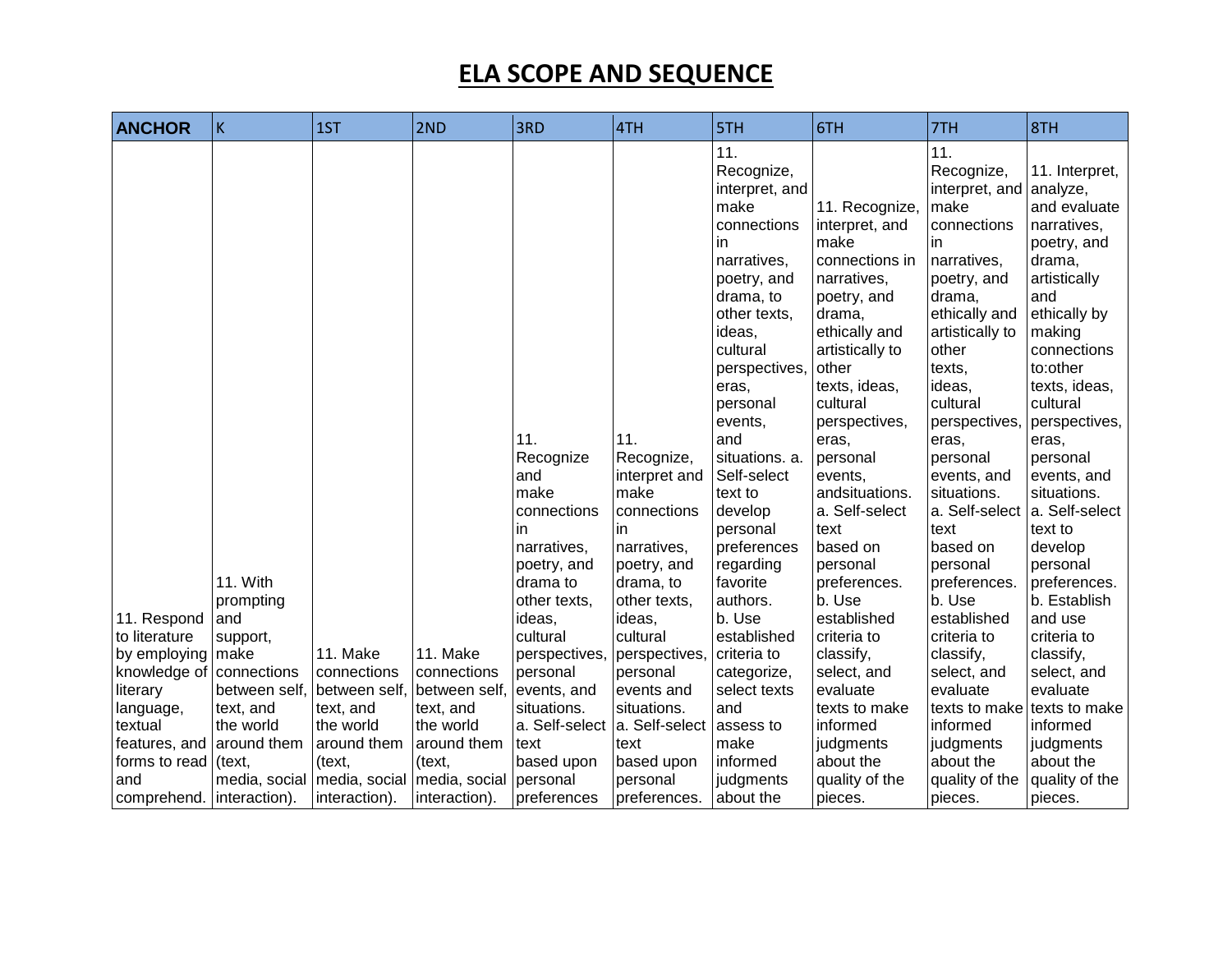|                                                                                                                                                                                                                                                              |                                                                                                                               |                                                         |                                                                                                                                                                                    |                                                                                                                                                            |                                                                                                                                                           | quality of the<br>pieces.                                                                                                                                    |                                                                                                                                                     |                                                                                                                                                                                      |                                                                                                                                                                                         |  |  |  |  |
|--------------------------------------------------------------------------------------------------------------------------------------------------------------------------------------------------------------------------------------------------------------|-------------------------------------------------------------------------------------------------------------------------------|---------------------------------------------------------|------------------------------------------------------------------------------------------------------------------------------------------------------------------------------------|------------------------------------------------------------------------------------------------------------------------------------------------------------|-----------------------------------------------------------------------------------------------------------------------------------------------------------|--------------------------------------------------------------------------------------------------------------------------------------------------------------|-----------------------------------------------------------------------------------------------------------------------------------------------------|--------------------------------------------------------------------------------------------------------------------------------------------------------------------------------------|-----------------------------------------------------------------------------------------------------------------------------------------------------------------------------------------|--|--|--|--|
| <b>READING INFORMATIONAL</b>                                                                                                                                                                                                                                 |                                                                                                                               |                                                         |                                                                                                                                                                                    |                                                                                                                                                            |                                                                                                                                                           |                                                                                                                                                              |                                                                                                                                                     |                                                                                                                                                                                      |                                                                                                                                                                                         |  |  |  |  |
|                                                                                                                                                                                                                                                              | <b>KEY IDEAS AND DETAILS</b>                                                                                                  |                                                         |                                                                                                                                                                                    |                                                                                                                                                            |                                                                                                                                                           |                                                                                                                                                              |                                                                                                                                                     |                                                                                                                                                                                      |                                                                                                                                                                                         |  |  |  |  |
| <b>ANCHOR</b><br><b>STANDARD</b>                                                                                                                                                                                                                             | K                                                                                                                             | 1ST                                                     | 2ND                                                                                                                                                                                | 3RD                                                                                                                                                        | 4TH                                                                                                                                                       | 5TH                                                                                                                                                          | 6TH                                                                                                                                                 | 7TH                                                                                                                                                                                  | 8TH                                                                                                                                                                                     |  |  |  |  |
| 1. Read<br>closely to<br>determine<br>what the<br>text says<br>explicitly and<br>to make<br>logical<br>inferences<br>from it; cite<br>specific<br>textual<br>evidence<br>when writing<br>or speaking<br>to support<br>conclusions<br>drawn from<br>the text. | 1. With<br>prompting<br>and support,<br>ask and<br>answer<br>questions<br>about key<br>details and in details in a<br>a text. | 1. Ask and<br>answer<br>questions<br>about key<br>text. | 1. Ask and<br>answer such<br>questions as<br>who, what,<br>where,<br>when,<br>why, and<br>how to<br>demonstrate<br>understandin explicitly to<br>g of key<br>details in a<br>text. | 1. Ask and<br>answer<br>questions to<br>demonstrate<br>understandin text says<br>g of a text,<br>referring<br>the text as<br>the basis for<br>the answers. | 1. Refer to<br>details and<br>examples in<br>a text when<br>explaining<br>what the<br>explicity and<br>when<br>drawing<br>inferences<br>from the<br>text. | 1. Quote<br>accurately<br>from a text<br>when<br>explaining<br>what the<br>text says<br>explicitly and<br>when<br>drawing<br>inferences<br>from the<br>text. | 1. Cite textual<br>evidence to<br>support<br>analysis of<br>what the text<br>says explicitly<br>as well as<br>inferences<br>drawn from<br>the text. | 1. Cite<br>several<br>pieces of<br>textual<br>evidence to<br>support<br>analysis<br>of what the<br>text says<br>explicitly as<br>well as<br>inferences<br>drawn<br>from the<br>text. | 1. Cite the<br>textual<br>evidence<br>that most<br>strongly<br>supports an<br>analysis of<br>what the<br>text says<br>explicitly as<br>well as<br>inferences<br>drawn from<br>the text. |  |  |  |  |
| 2. Determine<br>central ideas                                                                                                                                                                                                                                | 2. With                                                                                                                       | 2. Identify                                             | 2. Identify<br>the main                                                                                                                                                            | the main                                                                                                                                                   | 2. Determine 2. Determine<br>the main                                                                                                                     | 2. Determine<br>two or more                                                                                                                                  | 2. Determine a<br>central idea of                                                                                                                   | 2. Determine<br>two or more                                                                                                                                                          | 2. Determine<br>a central                                                                                                                                                               |  |  |  |  |
| or themes of<br>a text and<br>analyze their                                                                                                                                                                                                                  | prompting<br>and support, topic and<br>identify the                                                                           | the main<br>retell key                                  | topic of a<br>multiparagra<br>ph text as                                                                                                                                           | idea of a<br>text; recount and explain<br>the key                                                                                                          | how it is                                                                                                                                                 | a text and<br>explain                                                                                                                                        | idea of a text   main ideas of   a text and how<br>it is conveyed<br>through                                                                        | central ideas<br>in a text and<br>analyze                                                                                                                                            | idea of a text<br>and analyze<br>its                                                                                                                                                    |  |  |  |  |
| development main topic<br>; summarize                                                                                                                                                                                                                        | and retell                                                                                                                    | details of a<br>text                                    | well as the<br>focus of                                                                                                                                                            | details<br>and explain                                                                                                                                     | supported by<br>key details;                                                                                                                              | how they are particular<br>supported by details;                                                                                                             |                                                                                                                                                     | their<br>development over the                                                                                                                                                        | development                                                                                                                                                                             |  |  |  |  |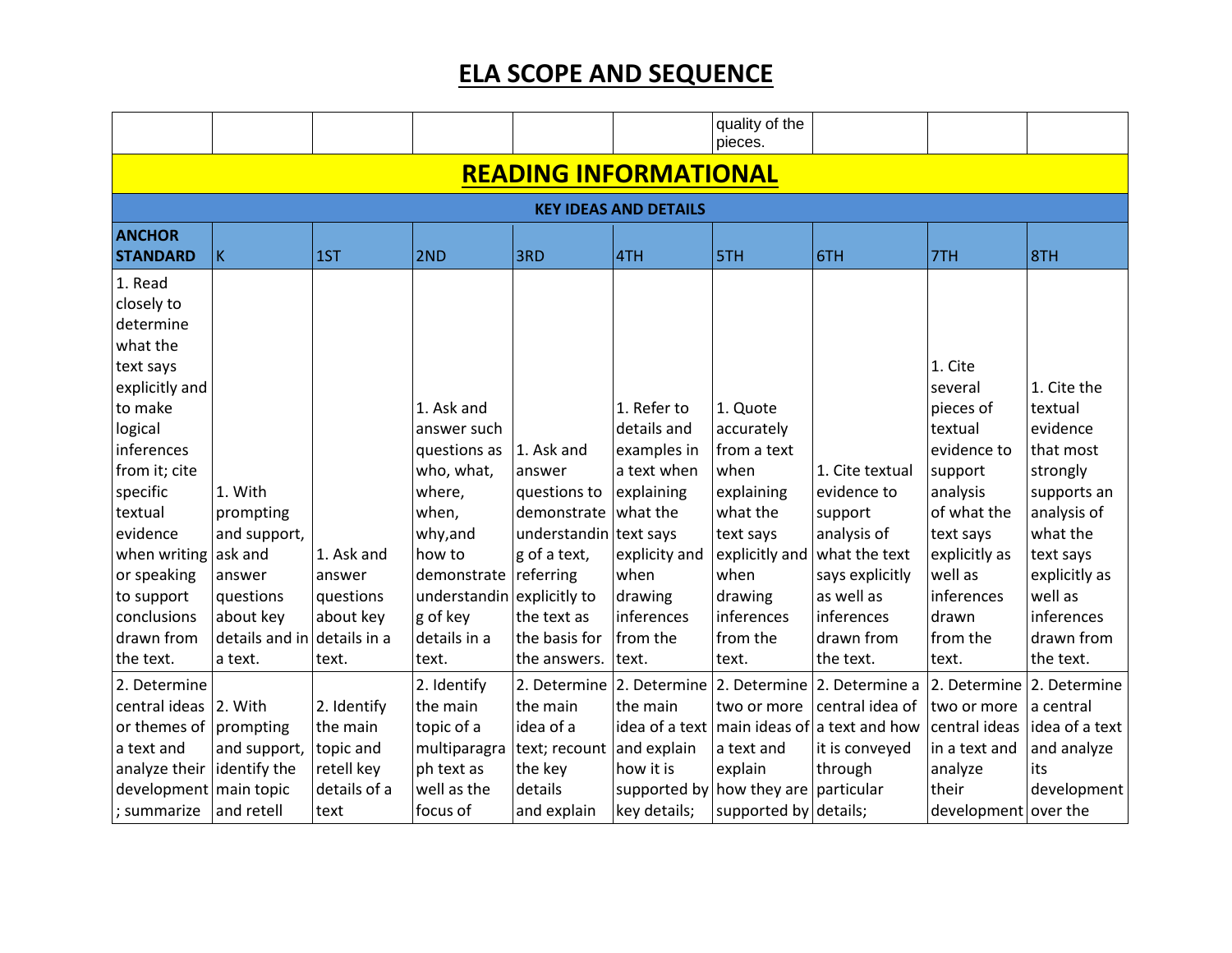| the key<br>supporting<br>details and<br>ideas.                                                                                   | key details of<br>a text.                                                                                                                                                  |                                                                                                                               | specific<br>paragraphs<br>within the<br>text.                                                                                                                                         | how they<br>support the<br>main idea.                                                                                                                                                                                                                                                | summarize<br>the text.                                                                                                                                                                                                  | key details;<br>summarize<br>the text.                                                                                                                                                                                                                | provide a<br>summary of<br>the text<br>distinct from<br>personal<br>opinions or<br>judgments.                                                                                       | over the<br>course of the text,<br>text; provide<br>an objective<br>summary of<br>the text.                                                                                                                                     | course of the<br>including its<br>relationship<br>to<br>supporting<br>ideas;<br>provide an<br>objective<br>summary of<br>the text.                                                                 |
|----------------------------------------------------------------------------------------------------------------------------------|----------------------------------------------------------------------------------------------------------------------------------------------------------------------------|-------------------------------------------------------------------------------------------------------------------------------|---------------------------------------------------------------------------------------------------------------------------------------------------------------------------------------|--------------------------------------------------------------------------------------------------------------------------------------------------------------------------------------------------------------------------------------------------------------------------------------|-------------------------------------------------------------------------------------------------------------------------------------------------------------------------------------------------------------------------|-------------------------------------------------------------------------------------------------------------------------------------------------------------------------------------------------------------------------------------------------------|-------------------------------------------------------------------------------------------------------------------------------------------------------------------------------------|---------------------------------------------------------------------------------------------------------------------------------------------------------------------------------------------------------------------------------|----------------------------------------------------------------------------------------------------------------------------------------------------------------------------------------------------|
| 3. Analyze<br>how and<br>why<br>individuals,<br>events, and<br>ideas<br>develop and<br>interact over<br>the course of<br>a text. | 3. With<br>prompting<br>and<br>support,<br>describe the<br>connection<br>between two two<br>individuals,<br>events,<br>ideas, or<br>pieces of<br>information<br>in a text. | 3. Describe<br>the<br>connection<br>between<br>individuals,<br>events,<br>ideas, or<br>pieces of<br>information<br>in a text. | 3. Describe<br>the<br>connection<br>between a<br>series of<br>historical<br>events,<br>scientific<br>ideas<br>or concepts,<br>or steps in<br>technical<br>procedures<br>in<br>a text. | 3. Describe<br>the<br>relationship<br>between a<br>series of<br>historical<br>events,<br>scientific<br>ideas<br>or concepts,<br>or steps in<br>technical<br>procedures<br>in a text,<br>using<br>language<br>that<br>pertains to<br>time,<br>sequence,<br>and<br>cause/effect. text. | 3. Explain<br>events,<br>procedures,<br>ideas, or<br>concepts in a<br>historical,<br>scientific, or<br>technical<br>text,<br>including<br>what<br>happened<br>and<br>why, based<br>on specific<br>information<br>in the | 3. Explain<br>the<br>relationships<br>or<br>interactions<br>between two<br>or more<br>individuals,<br>events,<br>ideas, or<br>concepts in a<br>historical,<br>scientific, or<br>technical text<br>based on<br>specific<br>information<br>in the text. | 3. Analyze in<br>detail how a<br>key individual,<br>event, or idea<br>is introduced,<br>illustrated, and<br>elaborated in a<br>text<br>(e.g., through<br>examples or<br>anecdotes). | 3. Analyze<br>the<br>interactions<br>between<br>individuals,<br>events, and<br>ideas in a<br>text $(e.g.,$<br>how ideas<br>influence<br>individuals or<br>events, or<br>how<br>individuals<br>influence<br>ideas or<br>events). | 3. Analyze<br>how a text<br>makes<br>connections<br>among and<br>distinctions<br>between<br>individuals,<br>ideas, or<br>events (e.g.,<br>through<br>comparisons,<br>analogies, or<br>categories). |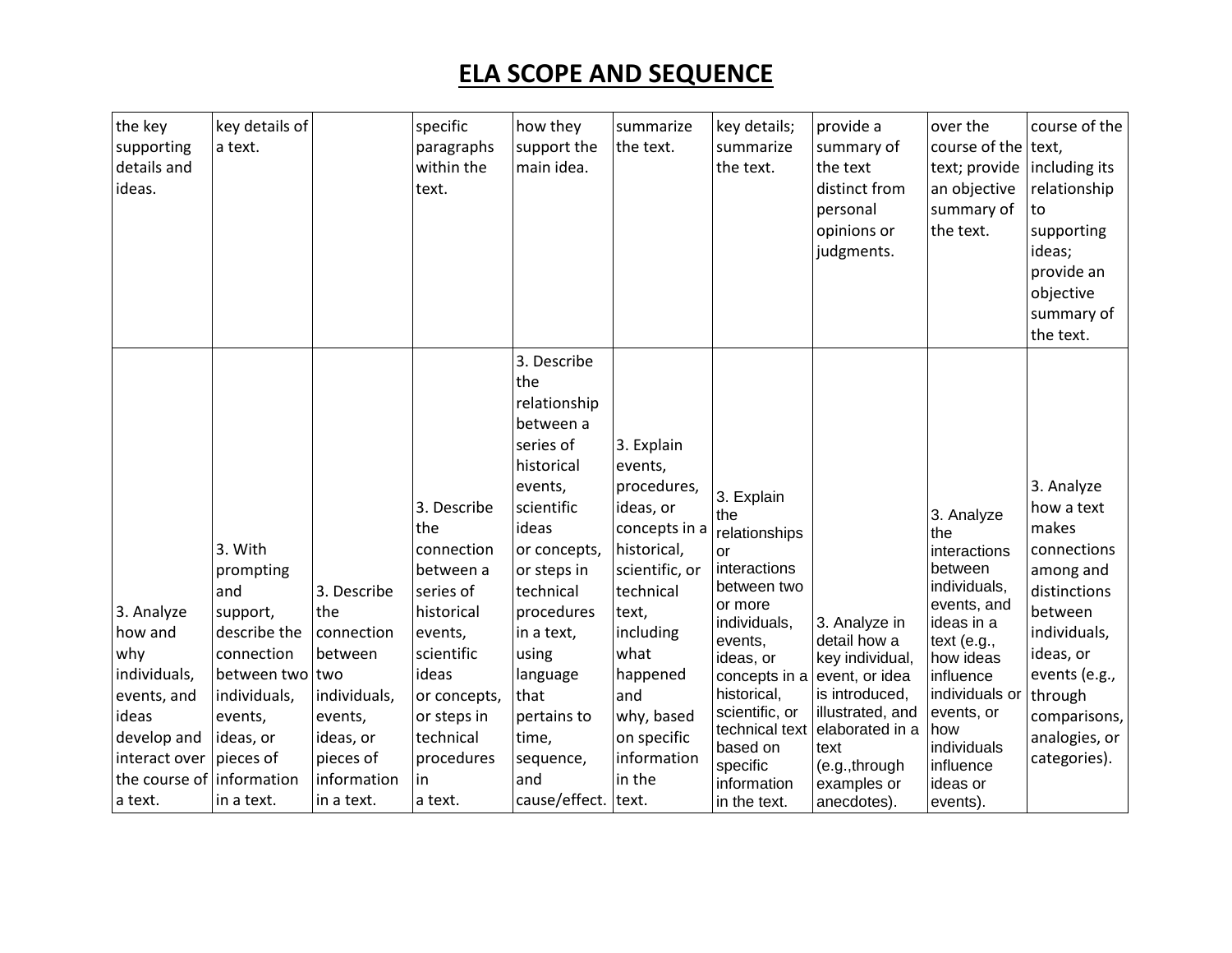|                                                                                                                                                                                                                                                      | <b>CRAFT AND STRUCTURE</b>                                                                                        |                                                                                                                                 |                                                                                                                           |                                                                                                                                                                            |                                                                                                                                                                                |                                                                                                                                                                           |                                                                                                                                                                          |                                                                                                                                                                                                                                                                          |                                                                                                                                                                                                                                                                                                                    |  |
|------------------------------------------------------------------------------------------------------------------------------------------------------------------------------------------------------------------------------------------------------|-------------------------------------------------------------------------------------------------------------------|---------------------------------------------------------------------------------------------------------------------------------|---------------------------------------------------------------------------------------------------------------------------|----------------------------------------------------------------------------------------------------------------------------------------------------------------------------|--------------------------------------------------------------------------------------------------------------------------------------------------------------------------------|---------------------------------------------------------------------------------------------------------------------------------------------------------------------------|--------------------------------------------------------------------------------------------------------------------------------------------------------------------------|--------------------------------------------------------------------------------------------------------------------------------------------------------------------------------------------------------------------------------------------------------------------------|--------------------------------------------------------------------------------------------------------------------------------------------------------------------------------------------------------------------------------------------------------------------------------------------------------------------|--|
| <b>ANCHOR</b>                                                                                                                                                                                                                                        | K                                                                                                                 | 1ST                                                                                                                             | 2ND                                                                                                                       | 3RD                                                                                                                                                                        | 4TH                                                                                                                                                                            | 5TH                                                                                                                                                                       | 6TH                                                                                                                                                                      | 7TH                                                                                                                                                                                                                                                                      | 8TH                                                                                                                                                                                                                                                                                                                |  |
| 4. Interpret<br>words and<br>phrases as<br>they are<br>used in a<br>text,<br>including<br>determining<br>technical,<br>connotative,<br>and<br>figurative<br>meanings,<br>and analyze<br>how specific<br>word choices<br>shape<br>meaning or<br>tone. | 4. With<br>prompting<br>and support,<br>ask and<br>answer<br>questions<br>about<br>unknown<br>words in a<br>text. | 4. Ask and<br>answer<br>questions to<br>help<br>determine or<br>clarify the<br>meaning of<br>words and<br>phrases in a<br>text. | 4. Determine<br>the meaning<br>of words and<br>phrases in a<br>text relevant<br>to a grade 2<br>topic or<br>subject area. | 4. Determine<br>the meaning<br>of general<br>academic<br>and domain<br>specific<br>words and<br>phrases in a<br>text relevant<br>to a grade 3<br>topic or<br>subject area. | 4. Determine<br>the<br>meaning of<br>general<br>academic<br>and domain<br>specific<br>words or<br>phrases in a<br>text<br>relevant to a<br>grade 4<br>topic or<br>subject area | 4. Determine<br>the meaning<br>of general<br>academic<br>and domain<br>specific<br>words and<br>phrases in a<br>text relevant<br>to a grade 5<br>topic or<br>subject area | 4. Determine<br>the<br>meaning of<br>words and<br>phrases as<br>they are<br>used in a text,<br>including<br>figurative,<br>connotative,<br>and<br>technical<br>meanings. | 4. Determine they are<br>the<br>meaning of<br>words and<br>phrases as<br>they are<br>used in a<br>text,<br>including<br>figurative,<br>connotative,<br>and<br>technical<br>meanings;<br>analyze the<br>impact of a<br>specific word<br>choice on<br>meaning and<br>tone. | 4. Determine<br>the<br>meaning of<br>words and<br>phrases as<br>used in a<br>text,<br>including<br>figurative,<br>connotative,<br>and<br>technical<br>meanings;<br>analyze the<br>impact of<br>specific word<br>choices on<br>meaning and<br>tone,<br>including<br>analogies or<br>allusions to<br>other<br>texts. |  |
| 5. Analyze<br>the structure<br>of texts,<br>including<br>how specific<br>sentences,                                                                                                                                                                  | 5. Identify<br>the front<br>cover, back<br>cover, and<br>title page of<br>a book.                                 | 5. Know and<br>use<br>various text<br>features<br>(e.g.,<br>headings,                                                           | 5. Know and<br>use<br>various text<br>features<br>(e.g.,<br>captions,                                                     | 5. Use text<br>features<br>and search<br>tools (e.g.,<br>key words,<br>sidebars,                                                                                           | 5. Describe<br>the overall<br>structure<br>(e.g.,<br>chronology,<br>comparison,                                                                                                | 5. Compare<br>and<br>contrast the<br>overall<br>structure<br>(e.g.,                                                                                                       | 5. Analyze how<br>a<br>particular<br>sentence,<br>paragraph,<br>chapter, or                                                                                              | 5. Analyze<br>the<br>structure an<br>author<br>uses to<br>organize a                                                                                                                                                                                                     | 5. Analyze in<br>detail the<br>structure of<br>a specific<br>paragraph in<br>a text,                                                                                                                                                                                                                               |  |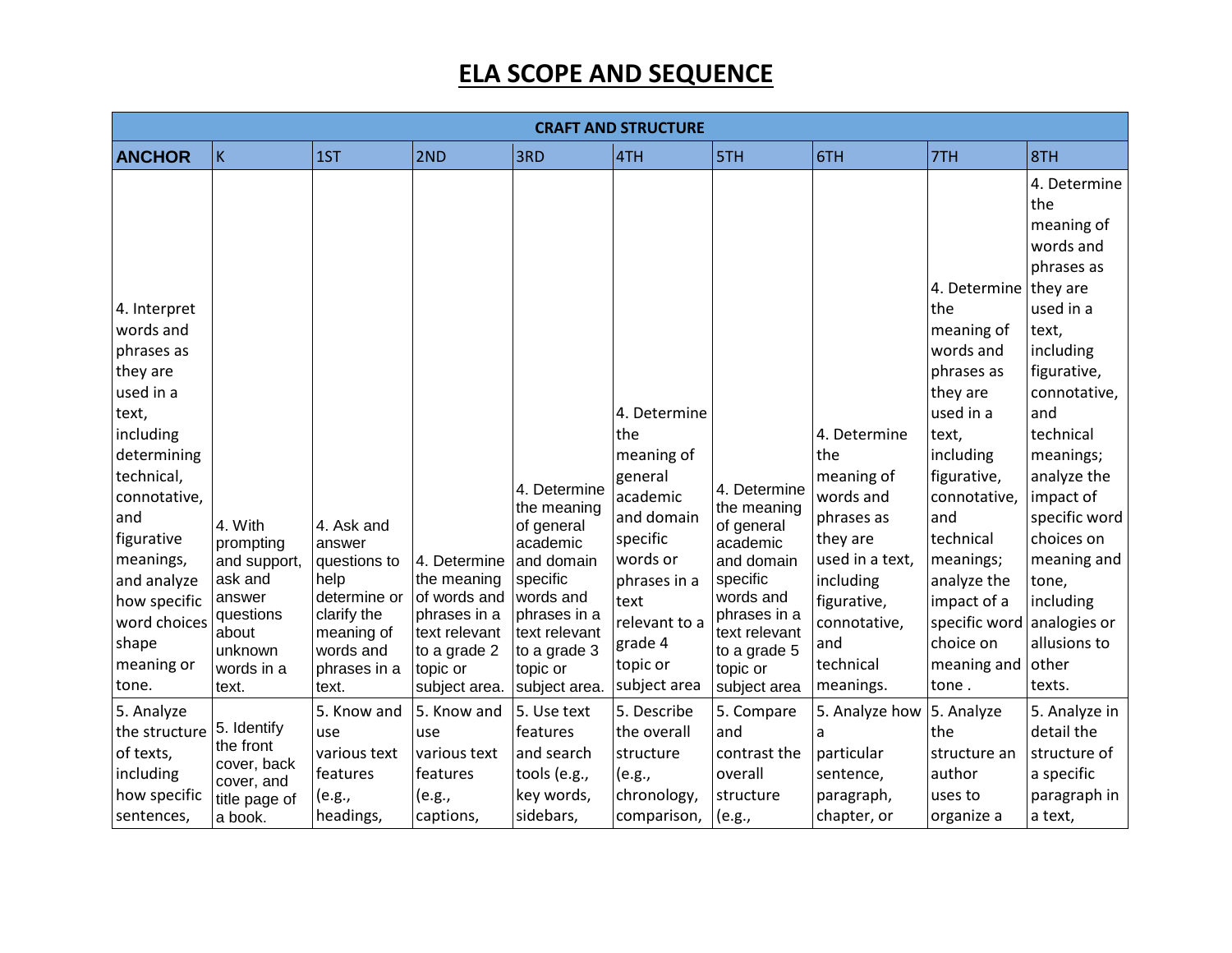| paragraphs,   |                | tables        | bold         | hyperlinks)                               | cause/effect,  | chronology,   | section fits into text, |                 | including the |
|---------------|----------------|---------------|--------------|-------------------------------------------|----------------|---------------|-------------------------|-----------------|---------------|
| and larger    |                | of contents,  | print,       | to locate                                 | problem/sol    | comparison,   | the                     | including       | role of       |
| portions of   |                | glossaries,   | subheadings, | information                               | ution) of      | cause/effect, | overall                 | how the         | particular    |
| the text      |                | electronic    | glossaries,  | relevant to                               | events, ideas, | problem/sol   | structure of a          | major           | sentences in  |
| (e.g., a      |                | menus,        | indexes,     | a given topic                             | concepts, or   | ution) of     | text and                | sections        | developing    |
| section,      |                | icons) to     | electronic   | efficiently.                              | information    | events,       | contributes to          | contribute to   | and           |
| chapter,      |                | locate        | menus,       |                                           | in a text or   | ideas,        | the                     | the whole       | refining a    |
| scene, or     |                | key facts or  | icons) to    |                                           | part of a      | concepts, or  | development             | and to the      | key concept   |
| stanza)       |                | information   | locate key   |                                           | text.          | information   | of the                  | development     |               |
| relate to     |                | in a text.    | facts or     |                                           |                | in two or     | ideas.                  | of the          |               |
| each other    |                |               | information  |                                           |                | more texts.   |                         | ideas.          |               |
| and the       |                |               | in a text    |                                           |                |               |                         |                 |               |
| whole.        |                |               | efficiently. |                                           |                |               |                         |                 |               |
|               |                |               |              |                                           | 6. Compare     |               |                         |                 |               |
|               |                |               |              |                                           | and            |               |                         |                 |               |
|               |                |               |              |                                           | contrast a     |               |                         |                 | 6. Determine  |
|               |                |               |              |                                           | firsthand      |               |                         | 6. Determine an |               |
|               | 6. Name the    |               |              |                                           | and            | 6. Analyze    |                         | an              | author's      |
|               | author         | 6.            |              |                                           | secondhand     | multiple      |                         | author's        | point of view |
|               | and            | Distinguish   |              |                                           | account of     | accounts of   |                         | point of view   | or purpose in |
|               | illustrator of | between       | 6. Identify  |                                           | the same       | the same      |                         | or purpose in   | a text        |
|               | a text         | information   | the main     |                                           | event or       | event or      | 6. Determine            | a text          | and analyze   |
|               | and define     | provided by   | purpose of a |                                           | topic;         | topic, noting | an                      | and analyze     | how the       |
| 6. Assess     | the            | pictures or   | text,        |                                           | describe       | important     | author's point          | how the         | author        |
| how point of  | role of each   | other         | including    | 6.                                        | the            | similarities  | of view                 | author          | acknowledge   |
| view or       | in             | illustrations | what the     | Distinguish                               | differences    | and           | or purpose in a         | distinguishes   | S             |
| purpose       | presenting     | and           | author       | their own                                 | in             | differences   | text                    | his or her      | and           |
| shapes the    | the ideas or   | information   | wants to     | point of view focus and                   |                | in the        | and explain             | position        | responds to   |
| content and   | information    | provided by   | answer,      | from that                                 | the            | point of view | how it is               | from            | conflicting   |
| style of a    | in a           | the words in  | explain, or  | of the author information                 |                | they          | conveyed in             | that of         | evidence or   |
| text.         | text.          | a text.       | describe.    | of a text.                                | provided.      | represent.    | the text                | others.         | viewpoints.   |
|               |                |               |              | <b>INTEGRATION OF KNOWLEDGE AND IDEAS</b> |                |               |                         |                 |               |
| <b>ANCHOR</b> | ΙK             | 1ST           | 2ND          | 3RD                                       | 4TH            | 5TH           | 6TH                     | 7TH             | 8TH           |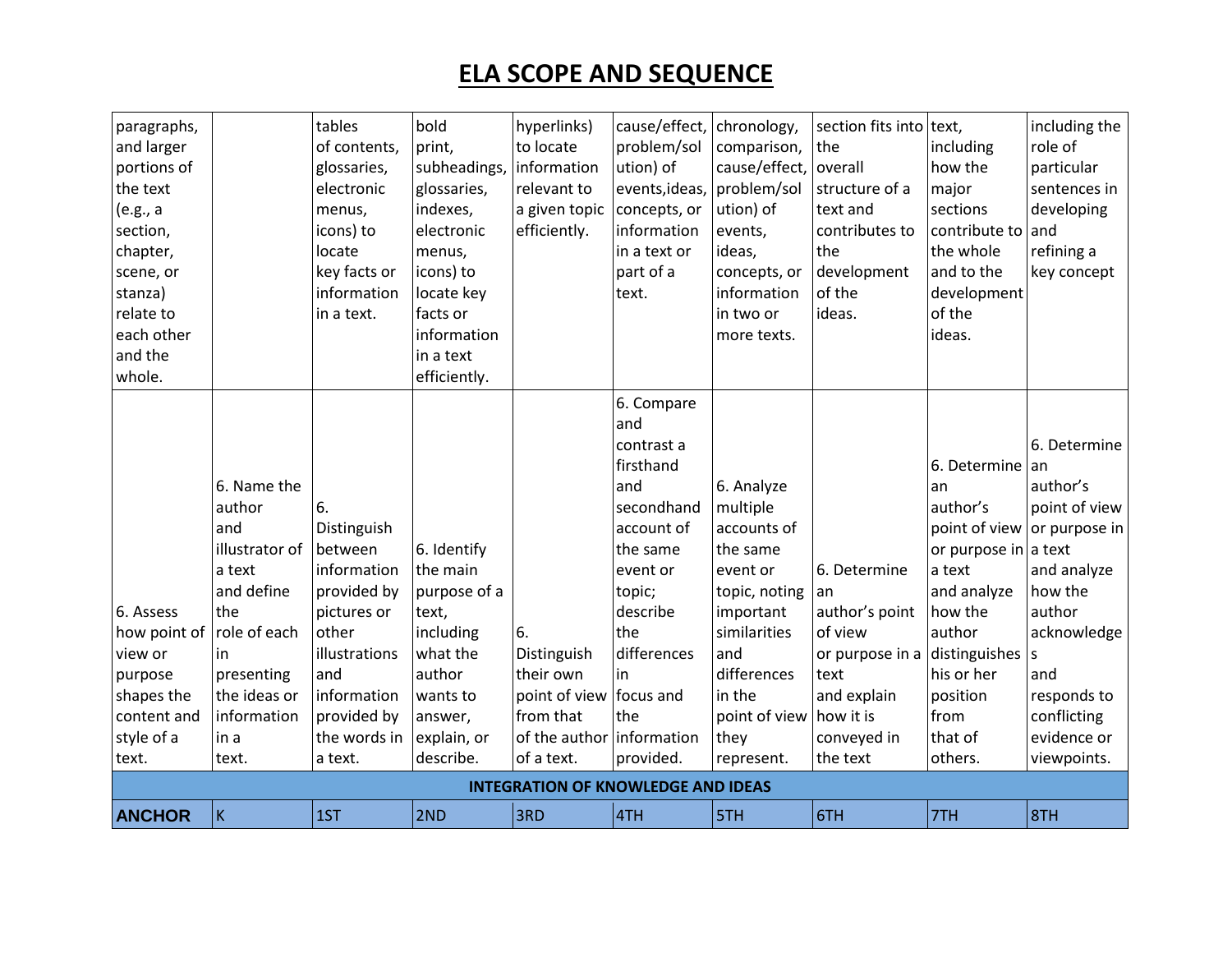|               |                            |                |                       |                         | 7. Interpret  |               |                 |               |                 |
|---------------|----------------------------|----------------|-----------------------|-------------------------|---------------|---------------|-----------------|---------------|-----------------|
|               |                            |                |                       |                         | information   |               |                 |               |                 |
|               |                            |                |                       |                         | presented     |               |                 |               |                 |
|               |                            |                |                       |                         | visually,     |               |                 |               |                 |
|               |                            |                |                       |                         | orally, or    |               |                 |               |                 |
|               |                            |                |                       |                         | quantitativel |               |                 |               |                 |
|               |                            |                |                       |                         | y (e.g., in   |               |                 |               |                 |
|               |                            |                |                       | 7. Use                  | charts,       |               |                 | 7. Compare    |                 |
|               |                            |                |                       | information             | graphs,       |               |                 | and           |                 |
|               | 7. With                    |                |                       | gained from             | diagrams,     |               |                 | contrast a    |                 |
|               | prompting                  |                |                       | illustrations           | time          | 7. Draw on    |                 | text to an    |                 |
|               | and                        |                |                       | (e.g.,                  | lines,        | information   |                 | audio, video, |                 |
|               | support,                   |                |                       | maps,                   | animations,   | from          | 7. Integrate    | or            | 7. Evaluate     |
|               | describe the               |                |                       | photographs             | l or          | multiple      | information     | multimedia    | the             |
|               | relationship               |                |                       | ) and the               | interactive   | print or      | presented in    | version of    | advantages      |
| 7. Integrate  | between                    |                |                       | words in a              | elements on   | digital       | different       | the text,     | and             |
| and evaluate  | illustrations              |                | 7. Explain            | text to                 | Web pages)    | sources,      | media or        | analyzing     | disadvantage    |
| content       | and the text               |                | how specific          | demonstrate and explain |               | demonstrati   | formats (e.g.,  | each          | s of using      |
| presented in  | in which                   |                | images (e.g.,         | understandin how the    |               | ng the        | visually,       | medium's      | different       |
| diverse       | they appear                |                | a                     | g of the                | information   | ability to    | quantitatively) | portrayal of  | mediums         |
| media and     | (e.g., what                |                | diagram               | text (e.g.,             | contributes   | locate an     | as well as in   | the subject   | (e.g., print or |
| formats,      | person,                    | 7. Use the     | showing how           | where,                  | to an         | answer to a   | words           | (e.g., how    | digital         |
| including     | place, thing,              | illustrations  | a machine             | when,                   | understandin  | question      | to develop a    | the delivery  | text, video,    |
| visually and  | or idea in                 | and details in | works)                | why, and                | g of          | quickly or to | coherent        | of a speech   | multimedia)     |
| quantitativel | the text an                | a text to      | contribute to how key |                         | the text in   | solve a       | understanding   | affects the   | to present a    |
| y, as well as | illustration               | describe its   | and clarify           | events                  | which it      | problem       | of a            | impact of     | particular      |
| in words.*    | depicts).                  | key ideas.     | a text.               | occur).                 | appears.      | efficiently.  | topic or issue. | the words).   | topic or idea.  |
| 8. Delineate  |                            | 8. Identify    | 8. Describe           | 8. Describe             | 8. Explain    | 8. Explain    | 8. Trace and    | 8. Trace and  | 8. Delineate    |
| and evaluate  | 8. With                    | the reasons    | how                   | the logical             | how an        | how an        | evaluate        | evaluate      | and             |
| the           | prompting                  | an author      | reasons               | connection              | author uses   | author uses   | the argument    | the           | evaluate the    |
| argument      | and support,               | gives to       | support               | between                 | reasons       | reasons       | and             | argument      | argument        |
| and specific  | identify the               | support        | specific              | particular              | and evidence  | and evidence  | specific claims | and           | and specific    |
| claims in a   | reasons an<br>author gives | points in a    | points the            | sentences               | to            | to            | in a            | specific      | claims in a     |
| text,         | to support                 | text.          | author                | and                     | support       | support       | text,           | claims in a   | text,           |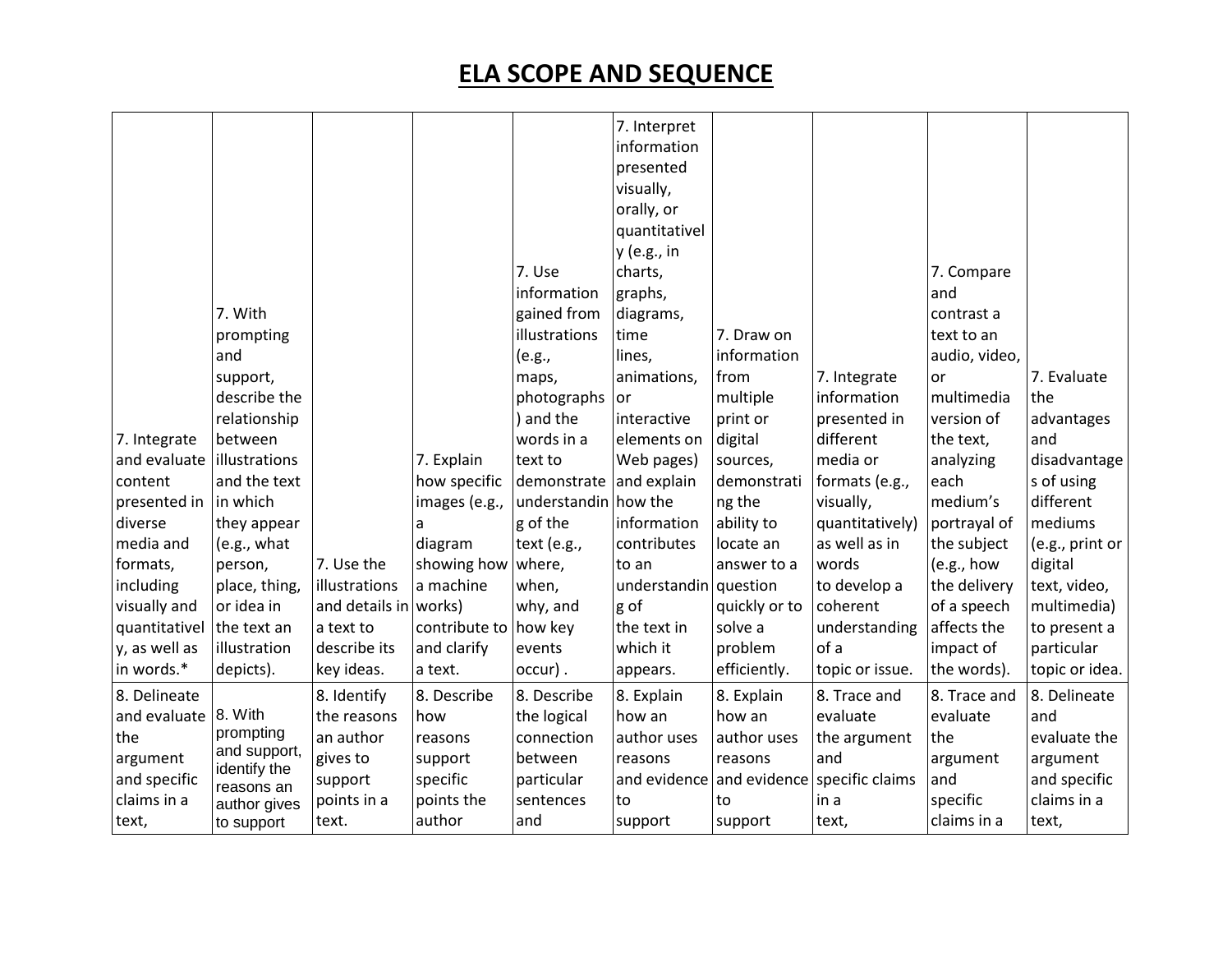| including the<br>validity of<br>the<br>reasoning as<br>well as the<br>relevance<br>and<br>sufficiency of<br>the<br>evidence. | points in a<br>text.                                |                                            | makes in a<br>text.  | paragraphs<br>in a<br>text (e.g.,<br>comparison,<br>cause/effect,<br>first/second/<br>third in a<br>sequence). | particular<br>points in a<br>text. | particular<br>points in a<br>text,<br>identifying<br>which<br>reasons and<br>evidence<br>support<br>which<br>point(s). | distinguishing<br>claims that are<br>supported by<br>reasons<br>and evidence<br>from<br>claims that are<br>not. | text,<br>assessing<br>whether the<br>reasoning<br>is sound and<br>the<br>evidence is<br>relevant<br>and<br>sufficient to<br>support the<br>claims. | assessing<br>whether the<br>reasoning<br>is sound and<br>the<br>evidence<br>is relevant<br>and<br>sufficient;<br>recognize<br>when<br>irrelevant<br>evidence<br>is<br>introduced. |
|------------------------------------------------------------------------------------------------------------------------------|-----------------------------------------------------|--------------------------------------------|----------------------|----------------------------------------------------------------------------------------------------------------|------------------------------------|------------------------------------------------------------------------------------------------------------------------|-----------------------------------------------------------------------------------------------------------------|----------------------------------------------------------------------------------------------------------------------------------------------------|-----------------------------------------------------------------------------------------------------------------------------------------------------------------------------------|
|                                                                                                                              |                                                     |                                            |                      |                                                                                                                |                                    |                                                                                                                        | 9. Compare<br>and                                                                                               | 9. Analyze<br>how two or                                                                                                                           | 9. Analyze a<br>case in                                                                                                                                                           |
|                                                                                                                              | 9. With                                             |                                            |                      |                                                                                                                |                                    |                                                                                                                        | contrast one                                                                                                    |                                                                                                                                                    | which two or                                                                                                                                                                      |
|                                                                                                                              |                                                     |                                            |                      |                                                                                                                |                                    |                                                                                                                        |                                                                                                                 | more                                                                                                                                               |                                                                                                                                                                                   |
|                                                                                                                              | prompting                                           |                                            |                      |                                                                                                                |                                    |                                                                                                                        | author's                                                                                                        | authors                                                                                                                                            | more                                                                                                                                                                              |
| 9. Analyze                                                                                                                   | and                                                 |                                            |                      |                                                                                                                |                                    |                                                                                                                        | presentation of                                                                                                 | writing                                                                                                                                            | texts provide                                                                                                                                                                     |
| how two or                                                                                                                   | support,                                            |                                            |                      |                                                                                                                |                                    |                                                                                                                        | events                                                                                                          | about the                                                                                                                                          | conflicting                                                                                                                                                                       |
| more texts<br>address                                                                                                        | identify basic 9. Identify<br>similarities in basic |                                            |                      |                                                                                                                |                                    | 9. Integrate<br>information                                                                                            | with that of<br>another                                                                                         | same                                                                                                                                               | information<br>on the                                                                                                                                                             |
| similar                                                                                                                      |                                                     |                                            |                      |                                                                                                                | 9. Integrate                       |                                                                                                                        |                                                                                                                 | topic shape                                                                                                                                        |                                                                                                                                                                                   |
|                                                                                                                              | and<br>differences                                  | similarities in<br>and                     |                      | 9. Compare<br>and                                                                                              | information<br>from two            | from several                                                                                                           | (e.g., a memoir<br>written                                                                                      | their                                                                                                                                              | same topic<br>and identify                                                                                                                                                        |
| themes or                                                                                                                    | between two differences                             |                                            | 9. Compare<br>and    |                                                                                                                |                                    | texts on                                                                                                               |                                                                                                                 | presentation<br>s of key                                                                                                                           | where the                                                                                                                                                                         |
| topics in                                                                                                                    | texts on                                            |                                            |                      | contrast the                                                                                                   | texts on the                       | the same                                                                                                               | by and a                                                                                                        |                                                                                                                                                    | texts                                                                                                                                                                             |
| order to<br>build                                                                                                            | the same                                            | between<br>two texts on                    | contrast the<br>most | most                                                                                                           | same topic in<br>order to          | topic in<br>order to                                                                                                   | biography on<br>the same                                                                                        | information<br>by                                                                                                                                  |                                                                                                                                                                                   |
| knowledge                                                                                                                    | topic                                               | the same                                   | important            | important<br>points and                                                                                        | write or                           | write or                                                                                                               | person).                                                                                                        | emphasizing                                                                                                                                        | disagree on<br>matters of                                                                                                                                                         |
| or to                                                                                                                        |                                                     |                                            |                      | key details                                                                                                    | speak                              | speak                                                                                                                  | a. Use their                                                                                                    | different                                                                                                                                          | fact or                                                                                                                                                                           |
| compare the                                                                                                                  | (e.g., in<br>illustrations,                         | topic (e.g., in   points<br>illustrations, | presented            | presented                                                                                                      | about the                          | about the                                                                                                              | experience                                                                                                      | evidence or                                                                                                                                        |                                                                                                                                                                                   |
| approaches                                                                                                                   | descriptions,                                       |                                            | by two texts         | in two texts                                                                                                   | subject                            | subject                                                                                                                | and their                                                                                                       | advancing                                                                                                                                          | interpretatio                                                                                                                                                                     |
| the authors                                                                                                                  | or                                                  | descriptions,                              | on the               | on the                                                                                                         | knowledgea                         | knowledgea                                                                                                             | knowledge of                                                                                                    | different                                                                                                                                          | n.<br>a. Use their                                                                                                                                                                |
| take.                                                                                                                        | procedures).                                        | or<br>procedures). Same topic.             |                      | same topic.                                                                                                    | bly.                               | bly.                                                                                                                   |                                                                                                                 | interpretatio                                                                                                                                      | experience                                                                                                                                                                        |
|                                                                                                                              |                                                     |                                            |                      |                                                                                                                |                                    |                                                                                                                        | language                                                                                                        |                                                                                                                                                    |                                                                                                                                                                                   |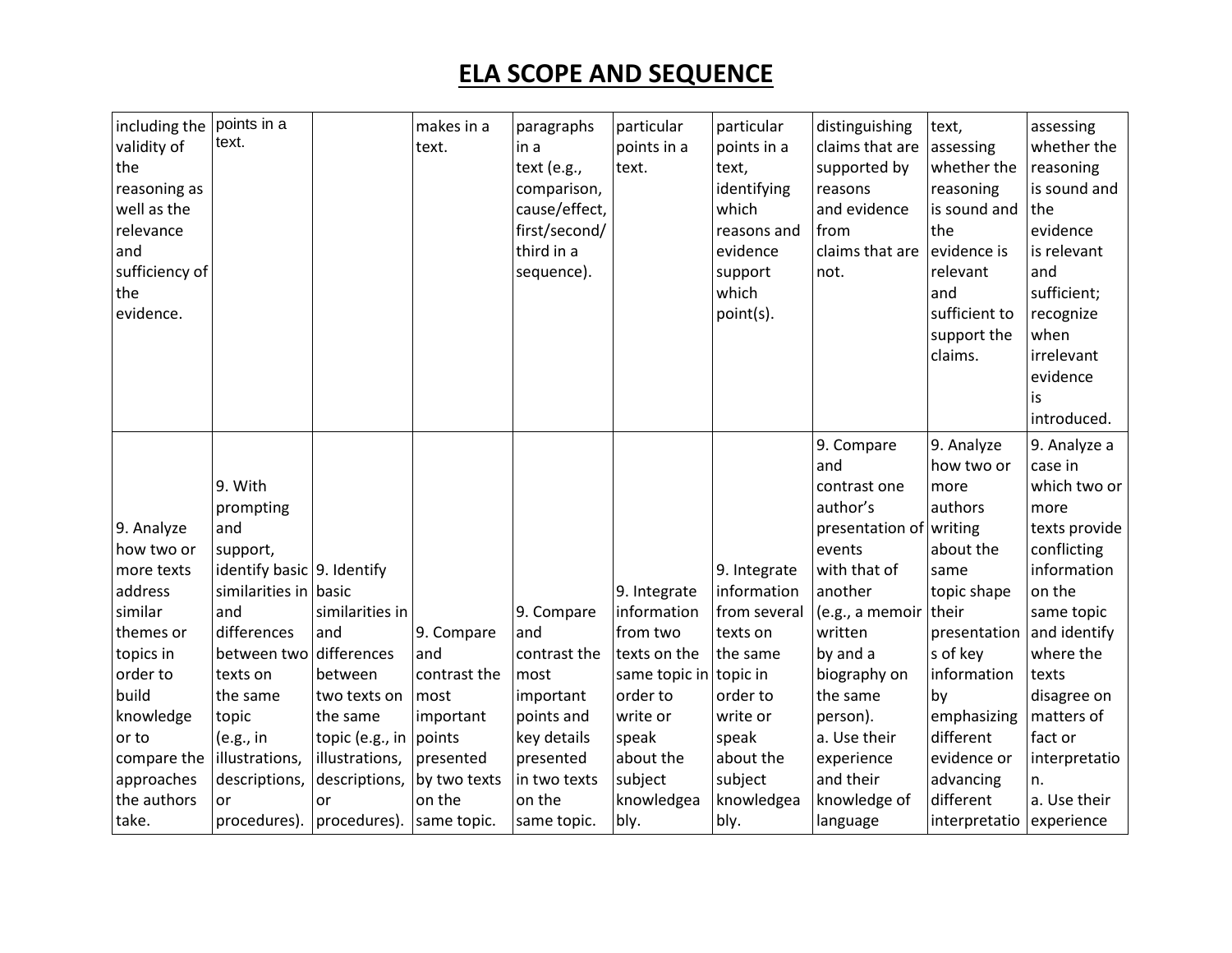|                                                                                                                                                           |                                                                                                       |                                                                                                                          |                                                                                                                                                         |                                                                                                                                                                             |                                                                                                                           |                                                                                                                                                   | and logic, as<br>well as<br>culture, to<br>think<br>analytically,<br>address<br>problems<br>creatively,<br>and advocate<br>persuasively.                       | ns<br>of facts.<br>a. Use their<br>experience<br>and their<br>knowledge<br>of<br>language and<br>logic, as<br>well as<br>culture, to<br>think<br>analytically,<br>address<br>problems<br>creatively,<br>and<br>advocate<br>persuasively. | and their<br>knowledge<br>оf<br>language and<br>logic, as well<br>as<br>culture, to<br>think<br>analytically,<br>address<br>problems<br>creatively,<br>and<br>advocate<br>persuasively. |
|-----------------------------------------------------------------------------------------------------------------------------------------------------------|-------------------------------------------------------------------------------------------------------|--------------------------------------------------------------------------------------------------------------------------|---------------------------------------------------------------------------------------------------------------------------------------------------------|-----------------------------------------------------------------------------------------------------------------------------------------------------------------------------|---------------------------------------------------------------------------------------------------------------------------|---------------------------------------------------------------------------------------------------------------------------------------------------|----------------------------------------------------------------------------------------------------------------------------------------------------------------|------------------------------------------------------------------------------------------------------------------------------------------------------------------------------------------------------------------------------------------|-----------------------------------------------------------------------------------------------------------------------------------------------------------------------------------------|
|                                                                                                                                                           |                                                                                                       |                                                                                                                          |                                                                                                                                                         |                                                                                                                                                                             | RANGE OF READING AND LEVEL OF TEXT COMPLEXITY                                                                             |                                                                                                                                                   |                                                                                                                                                                |                                                                                                                                                                                                                                          |                                                                                                                                                                                         |
| <b>ANCHOR</b>                                                                                                                                             | K                                                                                                     | 1ST                                                                                                                      | 2ND                                                                                                                                                     | 3RD                                                                                                                                                                         | 4TH                                                                                                                       | 5TH                                                                                                                                               | 6TH                                                                                                                                                            | 7TH                                                                                                                                                                                                                                      | 8TH                                                                                                                                                                                     |
| 10. Read and<br>comprehend<br>complex<br>literary and<br>informationa<br>I texts<br>independent<br>ly and<br>proficiently.<br>Responding<br>to Literature | 10. Actively<br>engage in<br>group<br>reading<br>activities with<br>purpose and<br>understandin<br>g. | 10. With<br>prompting<br>and<br>support,<br>read<br>informationa<br>I texts<br>appropriatel<br>y complex<br>for grade 1. | 10. By the<br>end of year,<br>read and<br>comprehend<br>informationa<br>texts,<br>including<br>history/socia<br>I studies,<br>science, and<br>technical | 10. By the<br>end of the<br>year, read<br>and<br>comprehend informationa<br>informationa<br>texts,<br>including<br>history/socia   I studies,<br>I studies,<br>science, and | 10. By the<br>end of year,<br>read and<br>comprehend<br>texts,<br>including<br>history/socia<br>science, and<br>technical | 10. By the<br>end of the<br>year, read<br>and<br>comprehend<br>informationa<br>texts,<br>including<br>history/socia<br>I studies,<br>science, and | 10. By the end<br>of the<br>year, read and<br>comprehend<br>literary<br>nonfiction in<br>the grades<br>6-8 text<br>complexity<br>band<br>proficiently,<br>with | 10. By the<br>end of the<br>year, read<br>and<br>comprehend<br>literary<br>nonfiction in<br>the grades<br>6-8 text<br>complexity<br>band<br>proficiently,                                                                                | 10. By the<br>end of the<br>year, read<br>and<br>comprehend<br>literary<br>nonfiction at<br>the high<br>end of the<br>grades 6-8<br>text<br>complexity                                  |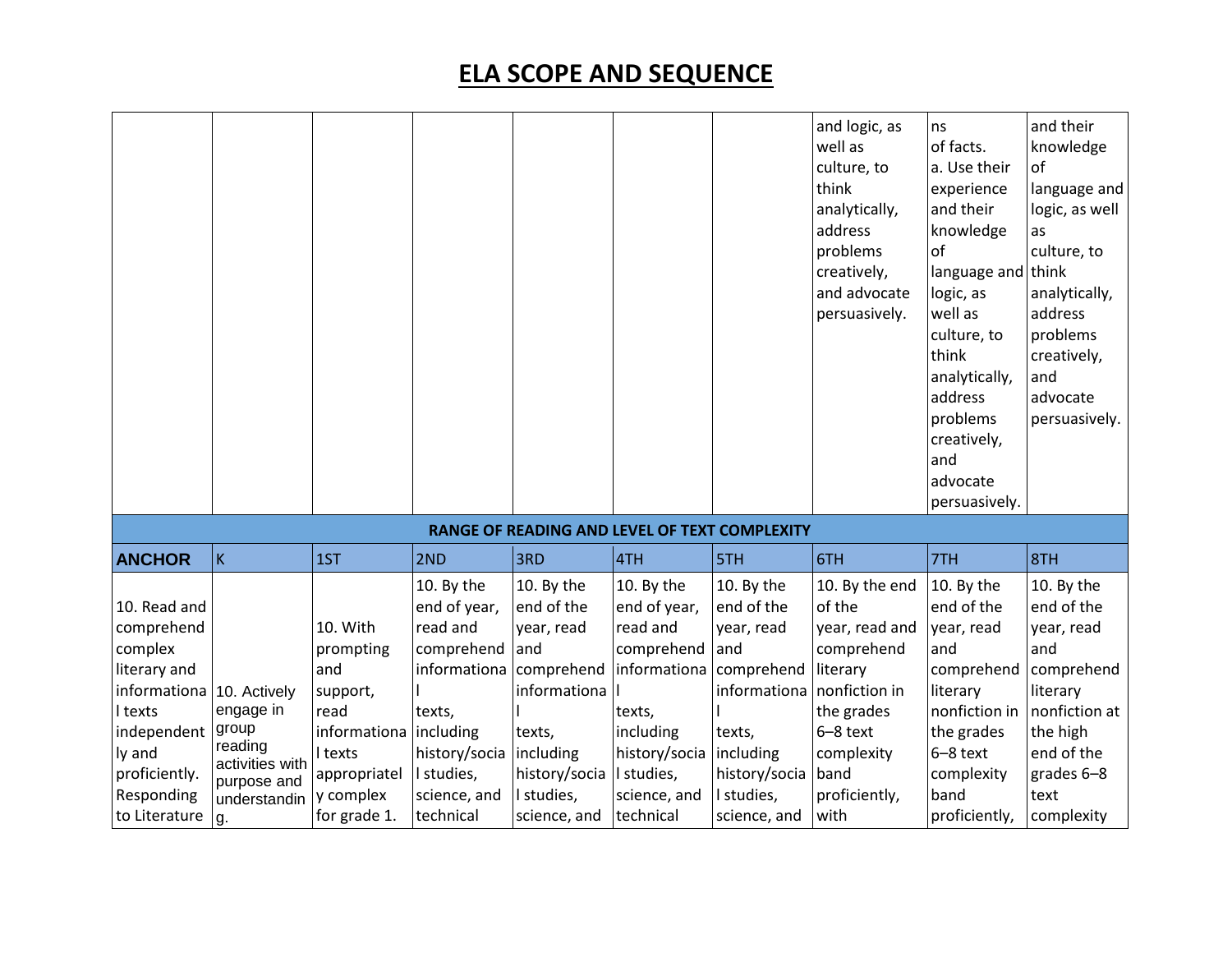|                              |                   |                   | texts, in the                         | technical                              | texts, in the     | technical         | scaffolding as        | with              | band              |
|------------------------------|-------------------|-------------------|---------------------------------------|----------------------------------------|-------------------|-------------------|-----------------------|-------------------|-------------------|
|                              |                   |                   | grades $2-3$                          | texts, at the                          | grades 4-5        | texts, at the     | needed                | scaffolding       | independentl      |
|                              |                   |                   | text                                  | high end of                            | text              | high end of       | at the high end       | as needed         | y                 |
|                              |                   |                   | complexity                            | the grades                             | complexity        | the grades        | of                    | at the high       | and               |
|                              |                   |                   | band                                  | $2-3$ text                             | band              | $4-5$ text        | the range.            | end of            | proficiently.     |
|                              |                   |                   | proficiently,                         | complexity                             | proficiently,     | complexity        |                       | the range.        |                   |
|                              |                   |                   | with                                  | band                                   | with              | band              |                       |                   |                   |
|                              |                   |                   | scaffolding                           | independentl scaffolding               |                   | independentl      |                       |                   |                   |
|                              |                   |                   | as                                    | y and                                  | as needed         | y and             |                       |                   |                   |
|                              |                   |                   | needed at                             |                                        | at the high       | proficiently.     |                       |                   |                   |
|                              |                   |                   |                                       | proficiently.                          |                   |                   |                       |                   |                   |
|                              |                   |                   | the high end                          |                                        | end of the        |                   |                       |                   |                   |
|                              |                   |                   | of the range.                         |                                        | range.            |                   |                       |                   |                   |
|                              |                   |                   |                                       |                                        |                   |                   |                       |                   |                   |
|                              |                   |                   |                                       | <b>SPEAKING AND LISTENING</b>          |                   |                   |                       |                   |                   |
|                              |                   |                   |                                       | <b>COMPREHENSION AND COLLABORATION</b> |                   |                   |                       |                   |                   |
|                              |                   |                   |                                       |                                        |                   |                   |                       |                   |                   |
|                              |                   |                   |                                       |                                        |                   |                   |                       |                   |                   |
| <b>ANCHOR</b>                | K                 | 1ST               | 2ND                                   | 3RD                                    | 4TH               | 5TH               | 6TH                   | 7TH               | 8TH               |
| 1. Prepare                   |                   |                   |                                       | 1.Engage                               | 1.Engage          | 1.Engage          | 1. Engage             | 1.Engage          | 1.Engage          |
| for and                      |                   |                   |                                       | effectively in                         | effectively in    | effectively in    | effectively in a      | effectively in    | effectively in    |
| participate                  | 1. Participate    |                   |                                       | a range of                             | a range of        | a range of        | range of              | a range of        | a range of        |
| effectively in               | in.               | 1. Participate    |                                       | collaborative                          | collaborative     | collaborative     | collaborative         | collaborative     | collaborative     |
| a range of                   | collaborative     | In                | 1. Participate                        | discussions                            | discussions       | discussions       | discussions           | discussions       | discussions       |
| conversation                 | conversation      | collaborative     | ın                                    | (one-on-one,                           | (one-on-one,      | (one-on-one,      | (one-on-one, in       | (one-on-one,      | (one-on-one,      |
| s and                        | s with            | conversation      | collaborative                         | in groups,                             | in groups,        | in groups,        | groups, and           | in groups,        | in groups,        |
| collaboration                | diverse           | s with            | conversation                          | and teacher-                           | and teacher-      | and teacher-      | teacher-led)          | and teacher-      | and teacher-      |
| s with                       | partners          | diverse           | s with                                | led) with                              | led) with         | led) with         | with diverse          | led) with         | led) with         |
| diverse                      | about             | partners          | diverse                               | diverse                                | diverse           | diverse           | partners on           | diverse           | diverse           |
| partners,                    | kindergarten      | about grade       | partners                              | partners on                            | partners on       | partners on       | grade 6 topics,       | partners on       | partners on       |
| building on                  | topics and        | 1 topics and      | about grade                           | grade 3                                | grade 4           | grade 5           | texts, and            | grade 7           | grade 8           |
| others' ideas                | texts with        | texts with        | 2 topics and                          | topics and                             | topics and        | topics and        | issues, building      | topics, texts,    | topics, texts,    |
| and                          | peers and         | peers and         | texts with                            | texts,                                 | texts,            | texts,            | on others'            | and issues,       | and issues,       |
| expressing                   | adults in         | adults in         | peers and                             | building on                            | building on       | building on       | ideas and             | building on       | building on       |
| their own                    | small and         | small and         | adults in                             | others' ideas                          | others' ideas     | others' ideas     | expressing            | others' ideas     | others' ideas     |
| clearly and<br>persuasively. | larger<br>groups. | larger<br>groups. | small and<br>larger groups expressing | and                                    | and<br>expressing | and<br>expressing | their own<br>clearly. | and<br>expressing | and<br>expressing |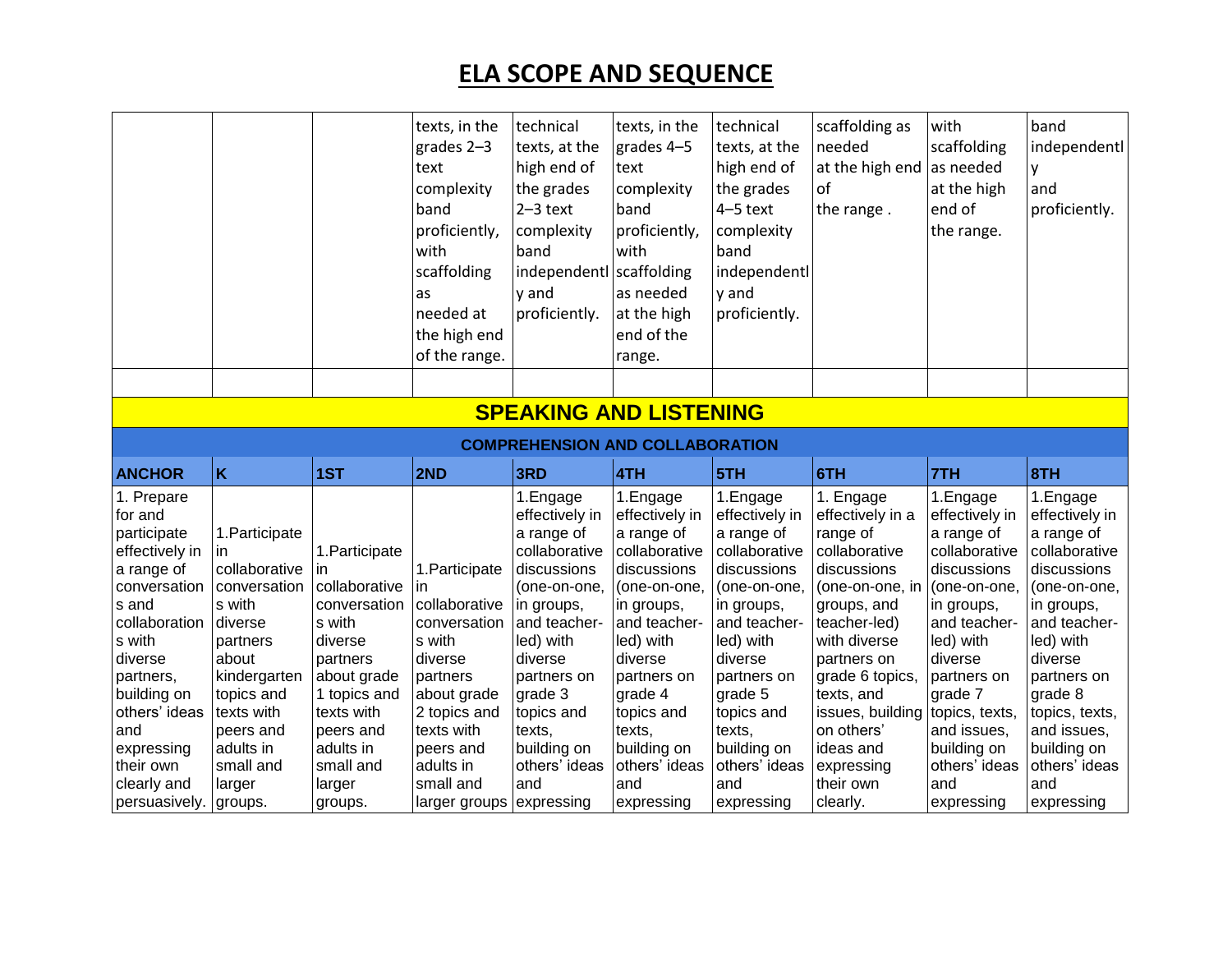|                                                                                                                                                            |                                                                                                                                                                                                                                                                                       |                                                                                                                                                                        |                                                                                                                                                                                                                           | their own                                                                                                                                                                                                                 | their own                                                                                                                                                                              | their own                                                                                                                                                                                  |                                                                                                                                                                                                     | their own                                                                                                                                                                                                                                                | their own                                                                                                                                                                                                                                                      |
|------------------------------------------------------------------------------------------------------------------------------------------------------------|---------------------------------------------------------------------------------------------------------------------------------------------------------------------------------------------------------------------------------------------------------------------------------------|------------------------------------------------------------------------------------------------------------------------------------------------------------------------|---------------------------------------------------------------------------------------------------------------------------------------------------------------------------------------------------------------------------|---------------------------------------------------------------------------------------------------------------------------------------------------------------------------------------------------------------------------|----------------------------------------------------------------------------------------------------------------------------------------------------------------------------------------|--------------------------------------------------------------------------------------------------------------------------------------------------------------------------------------------|-----------------------------------------------------------------------------------------------------------------------------------------------------------------------------------------------------|----------------------------------------------------------------------------------------------------------------------------------------------------------------------------------------------------------------------------------------------------------|----------------------------------------------------------------------------------------------------------------------------------------------------------------------------------------------------------------------------------------------------------------|
|                                                                                                                                                            |                                                                                                                                                                                                                                                                                       |                                                                                                                                                                        |                                                                                                                                                                                                                           | clearly.                                                                                                                                                                                                                  | clearly.                                                                                                                                                                               | clearly.                                                                                                                                                                                   |                                                                                                                                                                                                     | clearly.                                                                                                                                                                                                                                                 | clearly.                                                                                                                                                                                                                                                       |
| 2. Integrate<br>and evaluate<br>information<br>presented in<br>diverse<br>media and<br>formats,<br>including<br>visually,<br>quantitatively<br>and orally. | 2.Confirm<br>understandin<br>g of a text<br>read aloud or<br>information<br>presented<br>orally or<br>through other 2.Ask and<br>media by<br>asking and<br>answering<br>questions<br>about key<br>details and<br>requesting<br>clarification if<br>something is<br>not<br>understood. | answer<br>questions<br>about key<br>details in a<br>text read<br>aloud or<br>information<br>presented<br>orally or<br>through other<br>media.                          | 2. Recount or<br>describe key<br>ideas or<br>details from<br>a text read<br>aloud or<br>information<br>presented<br>orally or<br>through other<br>media.                                                                  | 2.Determine<br>the main<br>ideas and<br>supporting<br>details of a<br>text read<br>aloud or<br>information<br>presented in<br>diverse<br>media and<br>formats,<br>including<br>visually,<br>quantitatively<br>and orally. | 2. Paraphras<br>e portions of<br>a text read<br>aloud or<br>information<br>presented in<br>diverse<br>media and<br>formats,<br>including<br>visually,<br>quantitatively<br>and orally. | 2.Summarize   information<br>a written text<br>read aloud or<br>information<br>presented in<br>diverse<br>media and<br>formats,<br>including<br>visually,<br>quantitatively<br>and orally. | 2.Interpret<br>presented in<br>diverse media<br>and formats<br>(e.g., visually,<br>quantitatively,<br>orally) and<br>explain how it<br>contributes to a<br>topic, text, or<br>issue under<br>study. | 2.Analyze<br>the main<br>ideas and<br>supporting<br>details<br>presented in<br>diverse<br>media and<br>formats (e.g.,<br>visually,<br>quantitatively<br>orally) and<br>explain how<br>the ideas<br>clarify a<br>topic, text, or<br>issue under<br>study. | 2.Analyze<br>the purpose<br>οf<br>information<br>presented in<br>diverse<br>media and<br>formats (e.g.,<br>visually,<br>quantitatively<br>orally) and<br>evaluate the<br>motives<br>(e.g., social,<br>commercial,<br>political)<br>behind its<br>presentation. |
| 3. Evaluate a<br>speaker's<br>point of view,<br>reasoning,<br>and use of<br>evidence and<br>rhetoric.                                                      | 3.Ask and<br>answer<br>questions in<br>order to seek gather<br>help, get<br>information,<br>or clarify<br>something<br>that is not<br>understood.                                                                                                                                     | 3.Ask and<br>answer<br>questions<br>about what a<br>speaker says<br>in order to<br>additional<br>information<br>or clarify<br>something<br>that is not<br>lunderstood. | 3.Ask and<br>answer<br>questions<br>about what a<br>speaker says 3.Ask and<br>in order to<br>clarify<br>comprehensi<br>on, gather<br>additional<br>information,<br>or deepen<br>understandin<br>g of a topic<br>or issue. | answer<br>questions<br>about<br>information<br>from a<br>speaker,<br>offering<br>appropriate<br>elaboration<br>and detail.                                                                                                | 3. Identify the<br>reasons and<br>evidence a<br>speaker<br>provides to<br>support<br>particular<br>points.                                                                             | 3.Summarize<br>the points a<br>speaker<br>makes and<br>explain how<br>each claim is<br>supported by<br>reasons and<br>evidence.                                                            | 3.Delineate a<br>speaker's<br>argument and<br>specific claims,<br>distinguishing<br>claims that are<br>supported by<br>reasons and<br>evidence from<br>claims that are<br>not.                      | 3.Delineate a<br>speaker's<br>argument<br>and specific<br>claims,<br>evaluating<br>the<br>soundness of<br>the<br>reasoning<br>and the<br>relevance<br>and<br>sufficiency of<br>the evidence. when                                                        | 3.Delineate a<br>speaker's<br>argument<br>and specific<br>claims,<br>evaluating<br>the<br>soundness of<br>the<br>reasoning<br>and<br>relevance<br>and<br>sufficiency of<br>the evidence<br>and<br>identifying                                                  |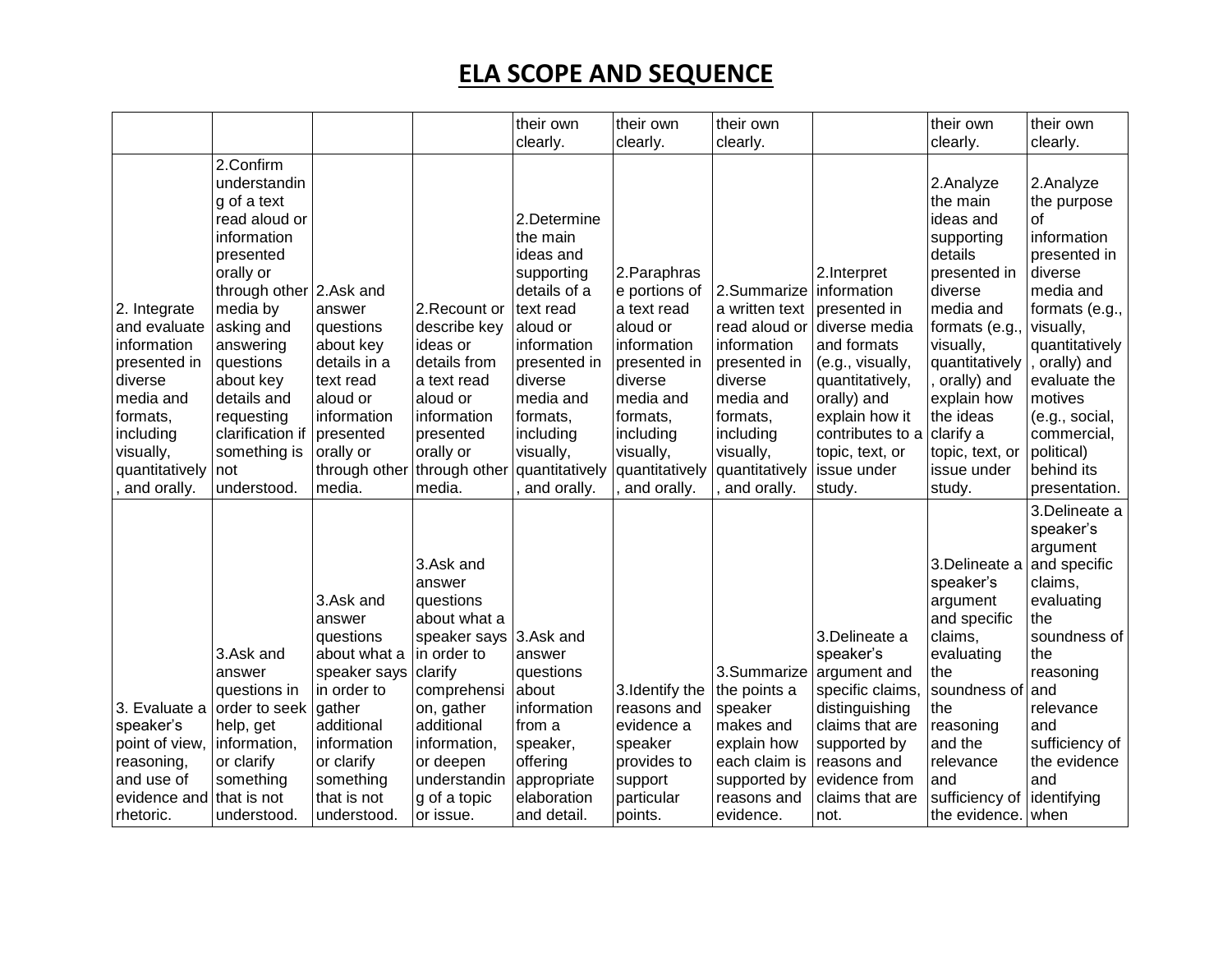|                                                                                                                                                                                                                                                                  |                                                                                                                                                     |                                                                                                                                           |                                                                                                                                                                                |                                                                                                                                                                                                                          |                                                                                                                                                                                                                                                                                               |                                                                                                                                                                                                                                                                                     |                                                                                                                                                                                                                                                                                 |                                                                                                                                                                                                                                                                                        | irrelevant<br>evidence is<br>introduced.                                                                                                                                                                                                                                                                |
|------------------------------------------------------------------------------------------------------------------------------------------------------------------------------------------------------------------------------------------------------------------|-----------------------------------------------------------------------------------------------------------------------------------------------------|-------------------------------------------------------------------------------------------------------------------------------------------|--------------------------------------------------------------------------------------------------------------------------------------------------------------------------------|--------------------------------------------------------------------------------------------------------------------------------------------------------------------------------------------------------------------------|-----------------------------------------------------------------------------------------------------------------------------------------------------------------------------------------------------------------------------------------------------------------------------------------------|-------------------------------------------------------------------------------------------------------------------------------------------------------------------------------------------------------------------------------------------------------------------------------------|---------------------------------------------------------------------------------------------------------------------------------------------------------------------------------------------------------------------------------------------------------------------------------|----------------------------------------------------------------------------------------------------------------------------------------------------------------------------------------------------------------------------------------------------------------------------------------|---------------------------------------------------------------------------------------------------------------------------------------------------------------------------------------------------------------------------------------------------------------------------------------------------------|
|                                                                                                                                                                                                                                                                  |                                                                                                                                                     |                                                                                                                                           |                                                                                                                                                                                | PRESENTATION OF KNOWLEDGE AND IDEAS                                                                                                                                                                                      |                                                                                                                                                                                                                                                                                               |                                                                                                                                                                                                                                                                                     |                                                                                                                                                                                                                                                                                 |                                                                                                                                                                                                                                                                                        |                                                                                                                                                                                                                                                                                                         |
| <b>ANCHOR</b>                                                                                                                                                                                                                                                    | $\overline{\mathsf{K}}$                                                                                                                             | 1ST                                                                                                                                       | 2ND                                                                                                                                                                            | 3RD                                                                                                                                                                                                                      | 4TH                                                                                                                                                                                                                                                                                           | 5TH                                                                                                                                                                                                                                                                                 | 6TH                                                                                                                                                                                                                                                                             | 7TH                                                                                                                                                                                                                                                                                    | 8TH                                                                                                                                                                                                                                                                                                     |
| 4. Present<br>information,<br>findings, and<br>supporting<br>evidence<br>such that<br>listeners can<br>follow the<br>line of<br>reasoning<br>and the<br>organization,<br>development<br>and style<br>are<br>appropriate<br>to task,<br>purpose, and<br>audience. | 4.Describe<br>familiar<br>people,<br>places,<br>things, and<br>events and,<br>with<br>prompting<br>and support,<br>provide<br>additional<br>detail. | 4.Describe<br>people,<br>places,<br>things, and<br>events with<br>relevant<br>details,<br>expressing<br>ideas and<br>feelings<br>clearly. | 4. Tell a story<br>or recount an<br>experience<br>with<br>appropriate<br>facts and<br>relevant,<br>descriptive<br>details,<br>speaking<br>audibly in<br>coherent<br>sentences. | 4. Report on<br>a topic or<br>text, tell a<br>story, or<br>recount an<br>experience<br>with<br>appropriate<br>facts and<br>relevant,<br>descriptive<br>details,<br>speaking<br>clearly at an<br>understanda<br>ble pace. | 4. Report on<br>a topic or<br>text, tell a<br>story, or<br>recount an<br>experience in<br>an organized<br>manner,<br>using<br>appropriate<br>facts and<br>relevant,<br>descriptive<br>details to<br>support main<br>ideas or<br>themes:<br>speak clearly<br>at an<br>understanda<br>ble pace. | 4. Report on<br>a topic or<br>text or<br>present an<br>opinion,<br>sequencing<br>ideas<br>logically and<br>using<br>appropriate<br>facts and<br>relevant,<br>descriptive<br>details to<br>support main<br>ideas or<br>themes;<br>speak clearly<br>at an<br>understanda<br>ble pace. | 4.Present<br>claims and<br>findings,<br>sequencing<br>ideas logically<br>and using<br>pertinent<br>descriptions,<br>facts, and<br>details to<br>accentuate<br>main ideas or<br>themes; use<br>appropriate<br>eye contact,<br>adequate<br>volume, and<br>clear<br>pronunciation. | 4.Present<br>claims and<br>findings,<br>emphasizing<br>salient points<br>in a focused,<br>coherent<br>manner with<br>pertinent<br>descriptions,<br>facts, details,<br>and<br>examples;<br>use<br>appropriate<br>eye contact,<br>adequate<br>volume, and<br>clear<br>pronunciatio<br>n. | 4.Present<br>claims and<br>findings,<br>emphasizing<br>salient points<br>in a focused,<br>coherent<br>manner with<br>relevant<br>evidence,<br>sound valid<br>reasoning,<br>and well-<br>chosen<br>details; use<br>appropriate<br>eye contact,<br>adequate<br>volume, and<br>clear<br>pronunciatio<br>n. |
| 5. Make                                                                                                                                                                                                                                                          |                                                                                                                                                     | 5.Add                                                                                                                                     | 5.Create                                                                                                                                                                       | 5.Create                                                                                                                                                                                                                 |                                                                                                                                                                                                                                                                                               | 5.Include                                                                                                                                                                                                                                                                           | 5. Include                                                                                                                                                                                                                                                                      |                                                                                                                                                                                                                                                                                        |                                                                                                                                                                                                                                                                                                         |
| strategic use<br>of digital<br>media and<br>visual<br>displays of<br>data to<br>express<br>information<br>and enhance<br>understandin                                                                                                                            | 5.Add<br>drawings or<br>other visual<br>displays to<br>descriptions<br>as desired to<br>provide<br>additional<br>detail.                            | drawings or<br>other visual<br>displays to<br>descriptions<br>when<br>appropriate<br>to clarify<br>ideas,<br>thoughts,<br>and feelings.   | audio<br>recordings of<br>stories or<br>poems; add<br>drawings or<br>other visual<br>displays to<br>stories or<br>recounts of<br>experiences                                   | engaging<br>audio<br>recordings of<br>stories or<br>poems that<br>demonstrate<br>fluid reading<br>at an<br>understanda<br>ble pace;                                                                                      | 5.Add audio<br>recordings<br>and visual<br>displays to<br>presentation<br>s when<br>appropriate<br>to enhance<br>the<br>development appropriate                                                                                                                                               | multimedia<br>components<br>(e.g.,<br>graphics,<br>sound) and<br>visual<br>displays in<br>presentation<br>s when                                                                                                                                                                    | multimedia<br>components<br>(e.g., graphics,<br>images, music,<br>sound) and<br>visual displays<br>in.<br>presentations<br>to clarify<br>information.                                                                                                                           | 5. Include<br>multimedia<br>components<br>and visual<br>displays in<br>presentation<br>s to clarify<br>claims and<br>findings and<br>emphasize                                                                                                                                         | 5. Integrate<br>multimedia<br>and visual<br>displays into<br>presentation<br>s to clarify<br>information,<br>strengthen<br>claims and<br>evidence,                                                                                                                                                      |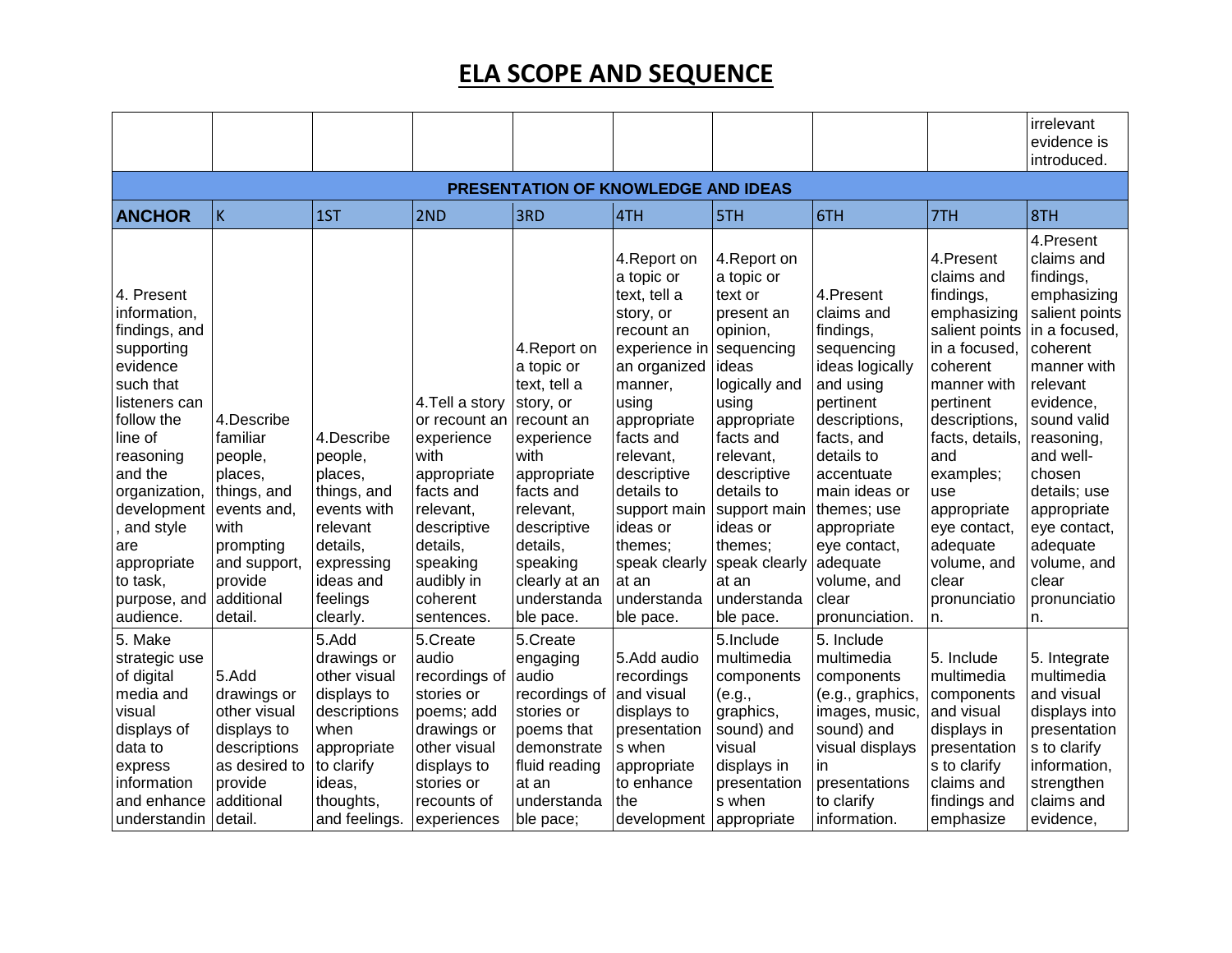| g of<br>presentation<br>S.                                                                                                                                                                      |                                                           |                                                                                                                                                 | when<br>appropriate<br>to clarify<br>ideas,<br>thoughts,<br>and feelings.                                                                                                                                          | add visual<br>displays<br>when<br>appropriate<br>to emphasize<br>or enhance<br>certain facts<br>or details                                                                                                             | of main ideas<br>or themes.                                                                                                                                                                                                                                                                                                                                      | to enhance<br>the<br>development<br>of main ideas<br>or themes.                                                                                                                                    |                                                                                                                                                                                                             | salient<br>points.                                                                                                                                                                                              | and add<br>interest.                                                                                                                                                                                            |
|-------------------------------------------------------------------------------------------------------------------------------------------------------------------------------------------------|-----------------------------------------------------------|-------------------------------------------------------------------------------------------------------------------------------------------------|--------------------------------------------------------------------------------------------------------------------------------------------------------------------------------------------------------------------|------------------------------------------------------------------------------------------------------------------------------------------------------------------------------------------------------------------------|------------------------------------------------------------------------------------------------------------------------------------------------------------------------------------------------------------------------------------------------------------------------------------------------------------------------------------------------------------------|----------------------------------------------------------------------------------------------------------------------------------------------------------------------------------------------------|-------------------------------------------------------------------------------------------------------------------------------------------------------------------------------------------------------------|-----------------------------------------------------------------------------------------------------------------------------------------------------------------------------------------------------------------|-----------------------------------------------------------------------------------------------------------------------------------------------------------------------------------------------------------------|
| 6. Adapt<br>speech to a<br>variety of<br>contexts and<br>communicati<br>ve tasks,<br>demonstratin 6.Speak<br>g command<br>of formal<br>English when   thoughts,<br>indicated or<br>appropriate. | audibly and<br>express<br>feelings, and<br>ideas clearly. | 6.Produce<br>complete<br>sentences<br>when<br>appropriate<br>to task and<br>situation.<br>(See grade 1<br>Language<br>standards<br>$1$ and $3)$ | 6.Produce<br>complete<br>sentences<br>when<br>appropriate<br>to task and<br>situation in<br>order to<br>provide<br>requested<br>detail or<br>clarification.<br>(See grade 2<br>Language<br>standards 1<br>and $3)$ | 6. Speak in<br>complete<br>sentences<br>when<br>appropriate<br>to task and<br>situation in<br>order to<br>provide<br>requested<br>detail or<br>clarification.<br>(See grade $3$<br>Language<br>standards 1<br>and $3)$ | 6.<br>Differentiate<br>between<br>contexts that<br>call for<br>formal<br>English (e.g.,<br>presenting<br>ideas) and<br>situations<br>where<br>informal<br>discourse is<br>appropriate<br>(e.g., small-<br>group<br>discussion);<br>use formal<br>English when<br>appropriate<br>to task and<br>situation.<br>(See grade 4<br>Language<br>standards 1<br>and $3)$ | 6. Adapt<br>speech to a<br>variety of<br>contexts and<br>tasks, using<br>formal<br>English when<br>appropriate<br>to task and<br>situation.<br>(See grade 5<br>Language<br>standards 1<br>and $3)$ | 6.Adapt<br>speech to a<br>variety of<br>contexts and<br>tasks,<br>demonstrating<br>command of<br>formal English<br>when indicated<br>or appropriate.<br>(See grade 6<br>Language<br>standards 1<br>and $3)$ | 6.Adapt<br>speech to a<br>variety of<br>contexts and<br>tasks,<br>demonstratin<br>g command<br>of formal<br>English when<br>indicated or<br>appropriate.<br>(See grade 7<br>Language<br>standards 1<br>and $3)$ | 6.Adapt<br>speech to a<br>variety of<br>contexts and<br>tasks,<br>demonstratin<br>g command<br>of formal<br>English when<br>indicated or<br>appropriate.<br>(See grade 8<br>Language<br>standards 1<br>and $3)$ |
|                                                                                                                                                                                                 |                                                           |                                                                                                                                                 |                                                                                                                                                                                                                    |                                                                                                                                                                                                                        | <b>LANGUAGE</b>                                                                                                                                                                                                                                                                                                                                                  |                                                                                                                                                                                                    |                                                                                                                                                                                                             |                                                                                                                                                                                                                 |                                                                                                                                                                                                                 |
|                                                                                                                                                                                                 |                                                           |                                                                                                                                                 |                                                                                                                                                                                                                    |                                                                                                                                                                                                                        |                                                                                                                                                                                                                                                                                                                                                                  |                                                                                                                                                                                                    |                                                                                                                                                                                                             |                                                                                                                                                                                                                 |                                                                                                                                                                                                                 |
|                                                                                                                                                                                                 |                                                           |                                                                                                                                                 |                                                                                                                                                                                                                    |                                                                                                                                                                                                                        | <b>CONVENTIONS OF STANDARD ENGLISH</b>                                                                                                                                                                                                                                                                                                                           |                                                                                                                                                                                                    |                                                                                                                                                                                                             |                                                                                                                                                                                                                 |                                                                                                                                                                                                                 |
| <b>ANCHOR</b>                                                                                                                                                                                   | İΚ                                                        | 1ST                                                                                                                                             | 2ND                                                                                                                                                                                                                | 3RD                                                                                                                                                                                                                    | 4TH                                                                                                                                                                                                                                                                                                                                                              | 5TH                                                                                                                                                                                                | 6TH                                                                                                                                                                                                         | 7TH                                                                                                                                                                                                             | 8TH                                                                                                                                                                                                             |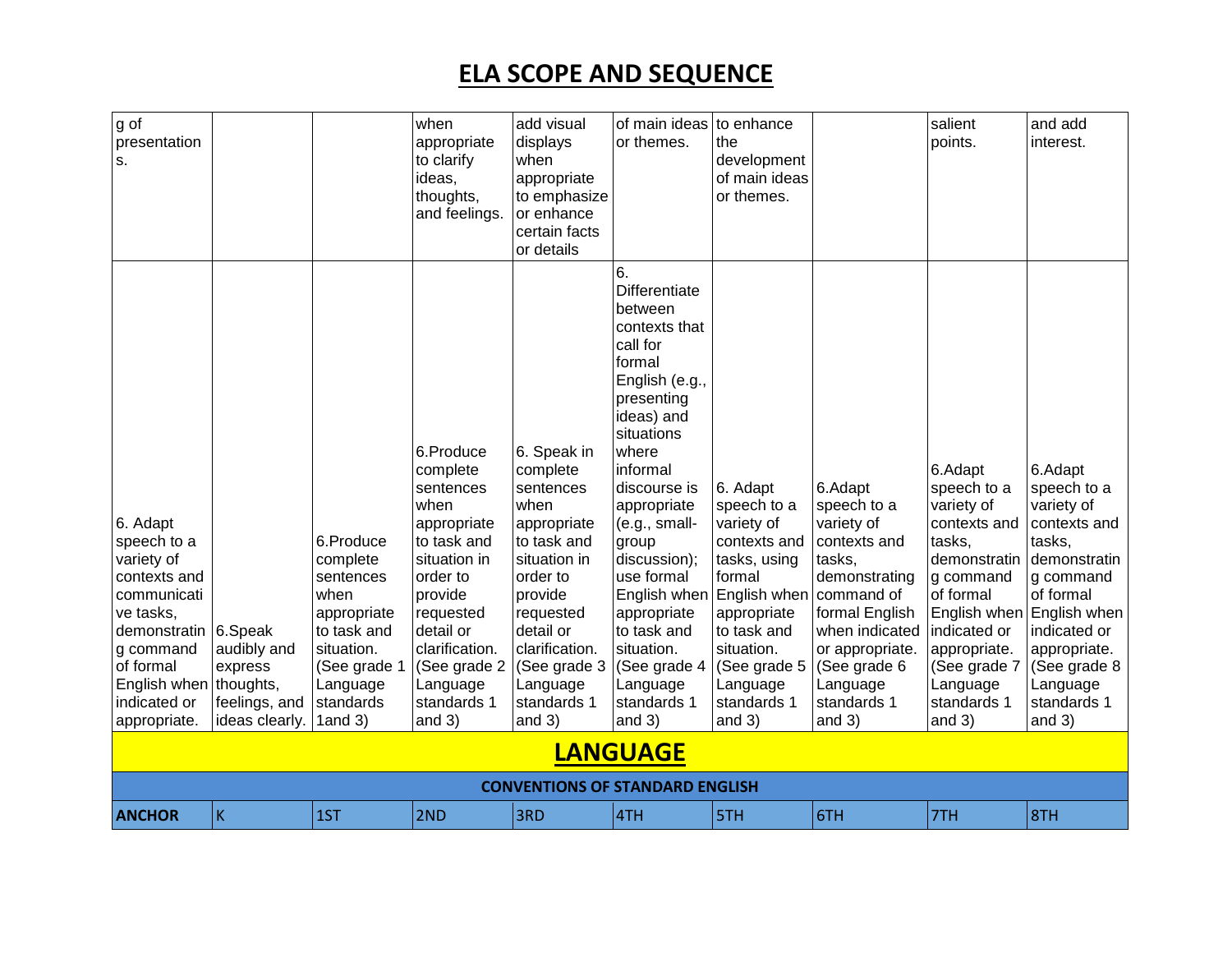|                              |                            |                           |                |                                        |               |                           | 1.Demonstra   1.Demonstra   1.Demonstra   1.Demonstra   1.Demonstra   1.Demonstra   1.Demonstrate   1.Demonstra |                         | 1.Demonstra     |
|------------------------------|----------------------------|---------------------------|----------------|----------------------------------------|---------------|---------------------------|-----------------------------------------------------------------------------------------------------------------|-------------------------|-----------------|
|                              | te command                 | te command                | te command     | te command                             | te command    | te command                | command of                                                                                                      | te command              | te command      |
|                              | of the                     | of the                    | of the         | of the                                 | of the        | of the                    | the                                                                                                             | of the                  | of the          |
|                              | conventions                | conventions               | conventions    | conventions                            | conventions   | conventions               | conventions of conventions                                                                                      |                         | conventions     |
|                              | of standard                | of standard               | of standard    | of standard                            | of standard   | of standard               | standard                                                                                                        | of standard             | of standard     |
|                              | English                    | English                   | English        | English                                | English       | English                   | English                                                                                                         | English                 | English         |
|                              | grammar                    | grammar                   | grammar        | grammar                                | grammar       | grammar                   | grammar and                                                                                                     | grammar                 | grammar         |
|                              | and usage                  | and usage                 | and usage      | and usage                              | and usage     | and usage                 | usage when                                                                                                      | and usage               | and usage       |
|                              |                            | when writing when writing |                | when writing when writing when writing |               | when writing writing or   |                                                                                                                 | when writing            | when writing    |
|                              | or speaking.               | or speaking.              | or speaking.   | or speaking.                           | or speaking.  | or speaking.              | speaking.                                                                                                       | or speaking.            | or speaking.    |
|                              | a.Print many               | a. Print all              | a.Use          | a. Explain the $ a$ . Use              |               | a. Explain the            | a.Ensure that                                                                                                   | a.Explain the           | a.Explain the   |
|                              | upper- and                 | upper- and                | collective     | function of                            | relative      | function of               | pronouns are                                                                                                    | function of             | function of     |
|                              | lowercase                  | lowercase                 | nouns (e.g.,   | nouns,                                 | pronouns      | conjunctions              | in the proper                                                                                                   | phrases and             | verbals         |
|                              | letters.                   | letters.                  | group).        | pronouns,                              | (who,         |                           | case                                                                                                            | clauses in              | (gerunds,       |
|                              | b.Use                      | b.Use                     | b.Form and     | verbs,                                 | whose,        | prepositions,             | (subjective,                                                                                                    | general and             | participles,    |
|                              | frequently                 | common,                   | use            | adjectives,                            | whom,         | and                       | objective,                                                                                                      | their                   | infinitives) in |
|                              | occurring                  | proper, and               | frequently     | and adverbs                            | which, that)  | interjections             | possessive).                                                                                                    | function in             | general and     |
|                              | nouns and                  | possessive                | occurring      | in general                             | and relative  | in general                | b.Use intensive specific                                                                                        |                         | their           |
|                              | verbs.                     | nouns.                    | irregular      | and their                              | adverbs       | and their                 | pronouns (e.g., sentences.                                                                                      |                         | function in     |
|                              | c.Form                     | c.Use                     | plural nouns   | functions in                           | (where,       | function in               | myself,                                                                                                         | b.Choose                | particular      |
|                              | regular                    | singular and              | (e.g., feet,   | particular                             | when, why).   | particular                | ourselves).                                                                                                     | among                   | sentences.      |
|                              | plural nouns               | plural nouns              | children,      | sentences.                             | b.Form and    | sentences.                | c.Recognize                                                                                                     | simple,                 | b.Form and      |
|                              | orally by                  | with                      | teeth, mice,   | b.Form and                             | use the       | b.Form and                | and correct                                                                                                     | compound,               | use verbs in    |
| 1.                           | adding /s/ or $ $ matching |                           | fish).         | use regular                            | progressive   | use the                   | inappropriate                                                                                                   | complex, and the active |                 |
| Demonstrate /es/ (e.g.,      |                            | verbs in                  | c.Use          | and irregular $ (e.g., I was$          |               | perfect (e.g.,            | shifts in                                                                                                       | compound-               | and passive     |
| command of dog, dogs;        |                            | basic                     | reflexive      | plural nouns.                          | walking; I am | I had walked; pronoun     |                                                                                                                 | complex                 | voice.          |
| Ithe                         | wish,                      | sentences                 | pronouns       | c.Use                                  | walking; I    | I have                    | number and                                                                                                      | sentences to            | c.Form and      |
| conventions                  | wishes).                   | (e.g., He                 | (e.g., myself, | abstract                               | will be       | walked; I will person.*   |                                                                                                                 | signal                  | use verbs in    |
| of standard                  | d.Understan                | hops; We                  | ourselves).    | nouns (e.g.,                           | walking)      | have walked) d. Recognize |                                                                                                                 | differing               | the             |
| English                      | d and use                  | hop).                     | d.Form and     | childhood).                            | verb tenses.  | verb tenses.              | and correct                                                                                                     | relationships           | indicative,     |
| grammar                      | question                   | d.Use                     | use the past   | d.Form and                             | c.Use modal   | c.Use verb                | vague                                                                                                           | among ideas.            | imperative,     |
| and usage                    | words                      | personal,                 | tense of       | use regular                            | auxiliaries   | tense to                  | pronouns (i.e.,                                                                                                 | c.Place                 | interrogative   |
| when writing   (interrogativ |                            | possessive,               | frequently     | and irregular                          | (e.g., can,   | convey                    | ones with                                                                                                       | phrases and             | conditional,    |
| or speaking                  | es) (e.g.,                 | and                       | occurring      | verbs.                                 | may, must)    | various                   | unclear or                                                                                                      | clauses                 | and             |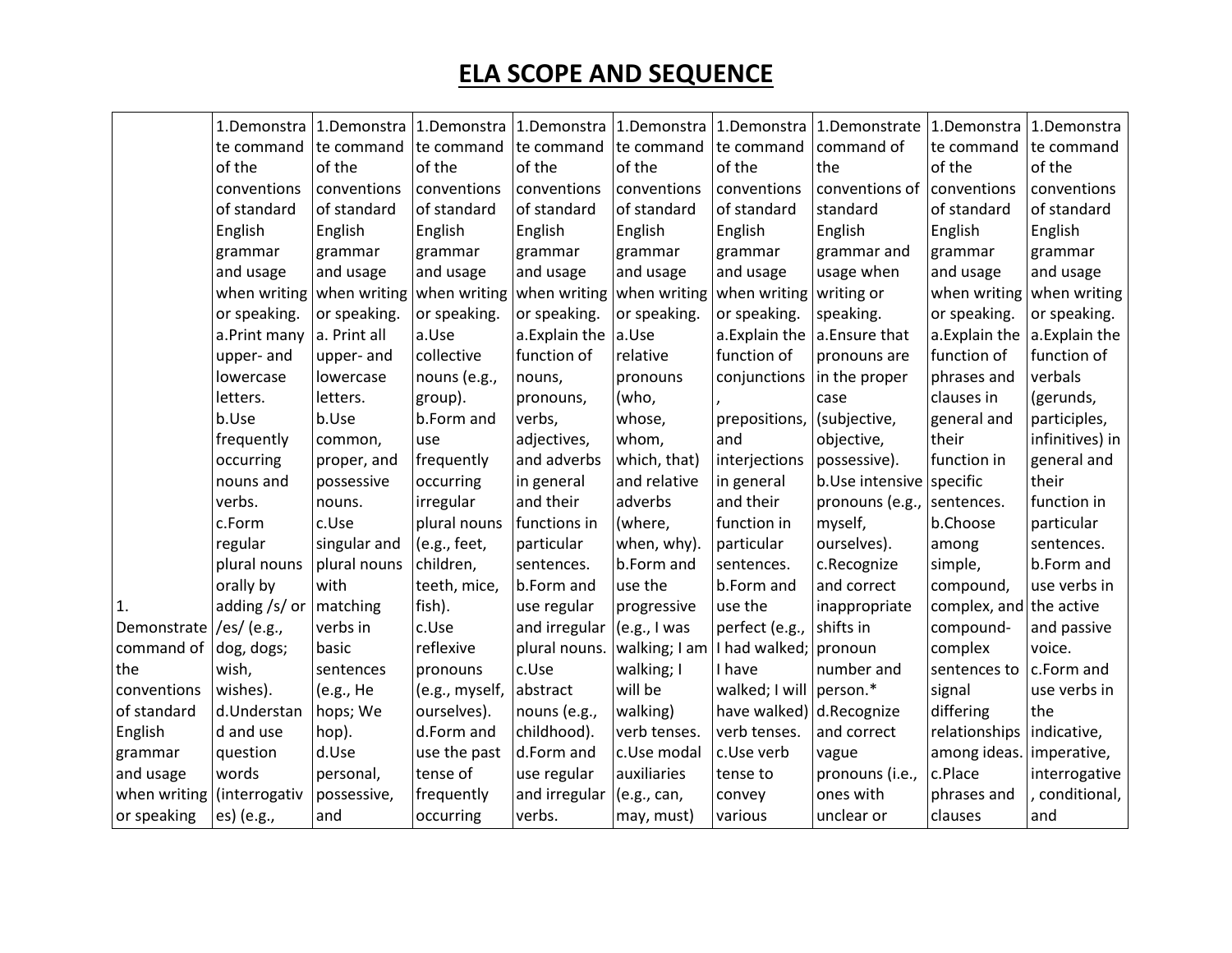| who, what,                   | indefinite            | irregular                | e.Form and               | to convey      | times,       | ambiguous        | within a     | subjunctive  |
|------------------------------|-----------------------|--------------------------|--------------------------|----------------|--------------|------------------|--------------|--------------|
| where,                       | pronouns              | verbs (e.g.,             | use the                  | various        | sequences,   | antecedents).*   | sentence,    | mood.        |
| when, why,                   | (e.g., I, me,         | sat, hid,                | simple (e.g., I          | conditions.    | states, and  | e.Recognize      | recognizing  | d.Recognize  |
| how).                        | my; they,             | told).                   | walked; I                | d.Order        | conditions.  | variations from  | and          | and correct  |
| e.Use the                    | them, their;          | e.Use                    | walk; I will             | adjectives     | d.Recognize  | standard         | correcting   | inappropriat |
| most                         | anyone,               | adjectives               | walk) verb               | within         | and correct  | English in their | misplaced    | e shifts in  |
| frequently                   | everything).          | and adverbs,             | tenses.                  | sentences      | inappropriat | own and          | and dangling | verb voice   |
| occurring                    | e.Use verbs           | and choose               | f.Ensure                 | according to   | e shifts in  | others' writing  | modifiers.*  | and mood.*   |
| prepositions                 | to convey a           | between                  | subject-verb             | conventional   | verb tense.* | and speaking,    |              |              |
| (e.g., to,                   | sense of              | them                     | and                      | patterns       | e.Use        | and identify     |              |              |
| from, in, out, $\vert$ past, |                       | depending                | pronoun-                 | (e.g., a small | correlative  | and use          |              |              |
| on, off, for,                | present, and          | on what is to            | antecedent               | red bag        | conjunctions | strategies to    |              |              |
| of, by, with).               | future (e.g.,         | be modified.             | agreement.*              | rather than a  |              | improve          |              |              |
| f.Produce                    | Yesterday I           | f.Produce,               | g.Form and               | red small      |              | expression in    |              |              |
| and expand                   | walked                | expand, and              | use                      | bag).          |              | conventional     |              |              |
| complete                     | home; Today rearrange |                          | comparative              | e.Form and     |              | language.*       |              |              |
| sentences in                 | I walk home; complete |                          | and                      | use            |              |                  |              |              |
| shared                       | Tomorrow I            | simple and               | superlative              | prepositional  |              |                  |              |              |
| language                     | will walk             | compound                 | adjectives               | phrases.       |              |                  |              |              |
| activities                   | home).                | sentences                | and adverbs,             | f.Produce      |              |                  |              |              |
|                              | f.Use                 | (e.g., The               | and choose               | complete       |              |                  |              |              |
|                              | frequently            | boy watched              | between                  | sentences,     |              |                  |              |              |
|                              | occurring             | the movie;               | them                     | recognizing    |              |                  |              |              |
|                              | adjectives.           | The little boy depending |                          | and            |              |                  |              |              |
|                              | g.Use                 | watched the              | on what is to correcting |                |              |                  |              |              |
|                              | frequently            | movie; The               | be modified.             | inappropriat   |              |                  |              |              |
|                              | occurring             | action movie             | h.Use                    | e fragments    |              |                  |              |              |
|                              | conjunctions          | was watched              | coordinating             | and run-       |              |                  |              |              |
|                              | (e.g., and,           | by the little            | and                      | ons.*          |              |                  |              |              |
|                              | but, or, so,          | boy).                    | subordinatin             | g.Correctly    |              |                  |              |              |
|                              | because).             |                          |                          | use            |              |                  |              |              |
|                              | h.Use                 |                          | conjunctions             | frequently     |              |                  |              |              |
|                              | determiners           |                          |                          | confused       |              |                  |              |              |
|                              | (e.g., articles,      |                          | i.Produce                | words (e.g.,   |              |                  |              |              |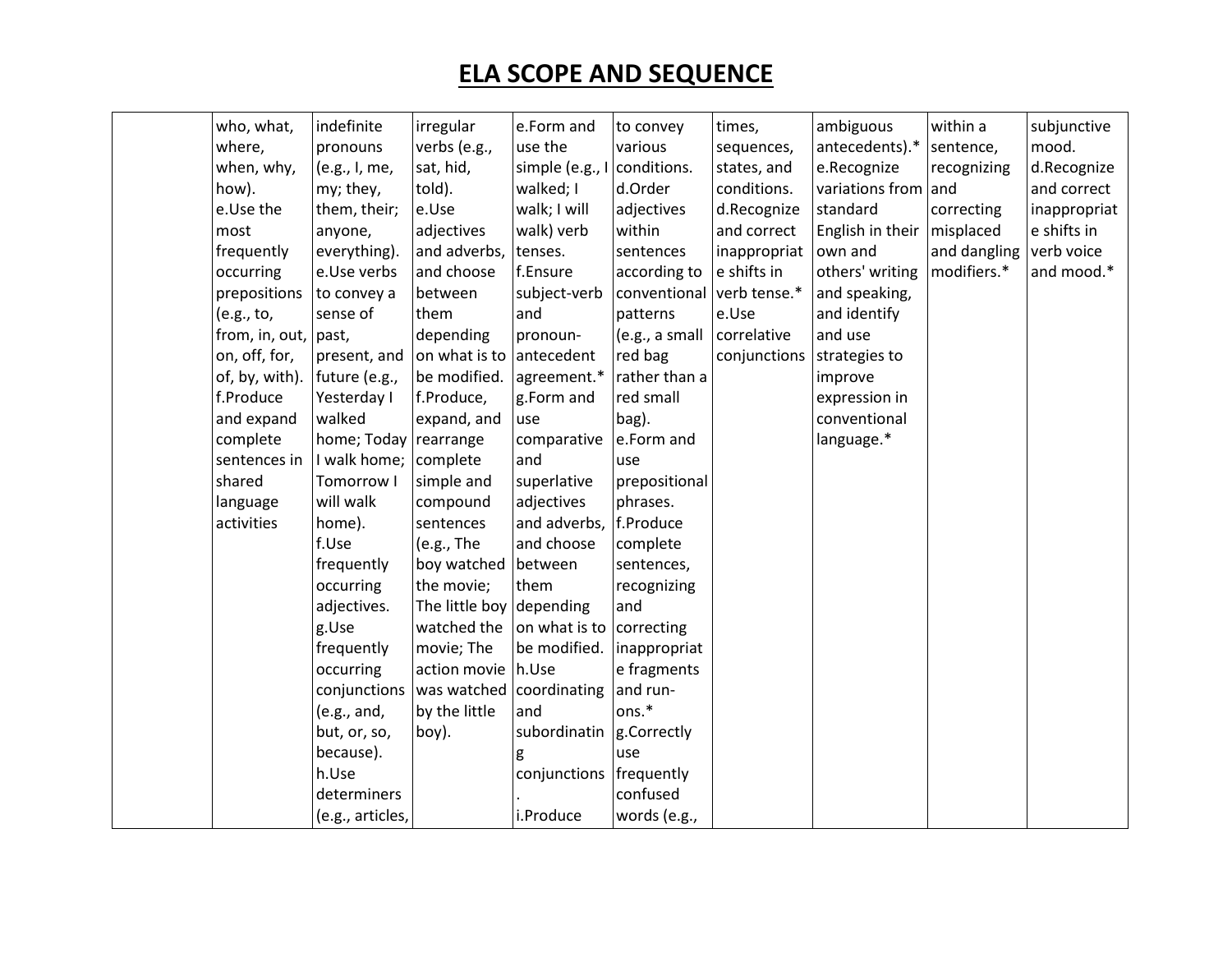|              |                                                                                                                                                 | demonstrati<br>ves).<br>i.Use<br>frequently<br>occurring<br>prepositions<br>(e.g., during,<br>beyond,<br>toward).<br>j.Produce<br>and expand<br>complete<br>simple and<br>compound<br>declarative,<br>interrogative<br>imperative,<br>and<br>exclamatory<br>sentences in<br>response to |              | simple,<br>compound,<br>and complex their).*<br>sentences. | to, too, two;<br>there, |              |                                                   |                       |                               |
|--------------|-------------------------------------------------------------------------------------------------------------------------------------------------|-----------------------------------------------------------------------------------------------------------------------------------------------------------------------------------------------------------------------------------------------------------------------------------------|--------------|------------------------------------------------------------|-------------------------|--------------|---------------------------------------------------|-----------------------|-------------------------------|
|              |                                                                                                                                                 | prompts.                                                                                                                                                                                                                                                                                |              |                                                            |                         |              |                                                   |                       |                               |
| 2.           | $\overline{2}$ .                                                                                                                                | 2.                                                                                                                                                                                                                                                                                      |              | 2.Demonstra 2.Demonstra 2.Demonstra                        |                         |              | 2.Demonstra 2.Demonstrate 2.Demonstra 2.Demonstra |                       |                               |
|              | Demonstrate   Demonstrate   Demonstrate   te                                                                                                    |                                                                                                                                                                                                                                                                                         |              | te                                                         | te                      | te           | command                                           | te                    | l te                          |
| command of   | command of                                                                                                                                      | command of                                                                                                                                                                                                                                                                              | command of   | command of                                                 | command of              | command of   | of the                                            | command of command of |                               |
| the          | the                                                                                                                                             | the                                                                                                                                                                                                                                                                                     | the          | the                                                        | the                     | the          | conventions of the                                |                       | the                           |
| conventions  | conventions                                                                                                                                     | conventions                                                                                                                                                                                                                                                                             | conventions  | conventions                                                | conventions             | conventions  | standard                                          | conventions           | conventions                   |
| of           | of                                                                                                                                              | $\alpha$ f                                                                                                                                                                                                                                                                              | $\alpha$ f   | of                                                         | of                      | of           | English                                           | of                    | $\alpha$ f                    |
| standard     | standard                                                                                                                                        | standard                                                                                                                                                                                                                                                                                | standard     | standard                                                   | standard                | standard     | capitalization,                                   | standard              | standard                      |
| English      | English                                                                                                                                         | English                                                                                                                                                                                                                                                                                 | English      | English                                                    | English                 | English      | punctuation,                                      | English               | English                       |
|              | $\alpha$ capitalization $\alpha$ capitalization $\alpha$ capitalization $\alpha$ capitalization $\alpha$ capitalization $\alpha$ capitalization |                                                                                                                                                                                                                                                                                         |              |                                                            |                         |              | and spelling                                      |                       | capitalization capitalization |
|              |                                                                                                                                                 |                                                                                                                                                                                                                                                                                         |              |                                                            |                         |              | when writing.                                     |                       |                               |
| punctuation, | punctuation,                                                                                                                                    | punctuation,                                                                                                                                                                                                                                                                            | punctuation, | punctuation,                                               | punctuation,            | punctuation, | a.Use                                             | punctuation,          | punctuation,                  |
| and          | and                                                                                                                                             | and                                                                                                                                                                                                                                                                                     | and          | and                                                        | and                     | and          | punctuation                                       | and                   | and                           |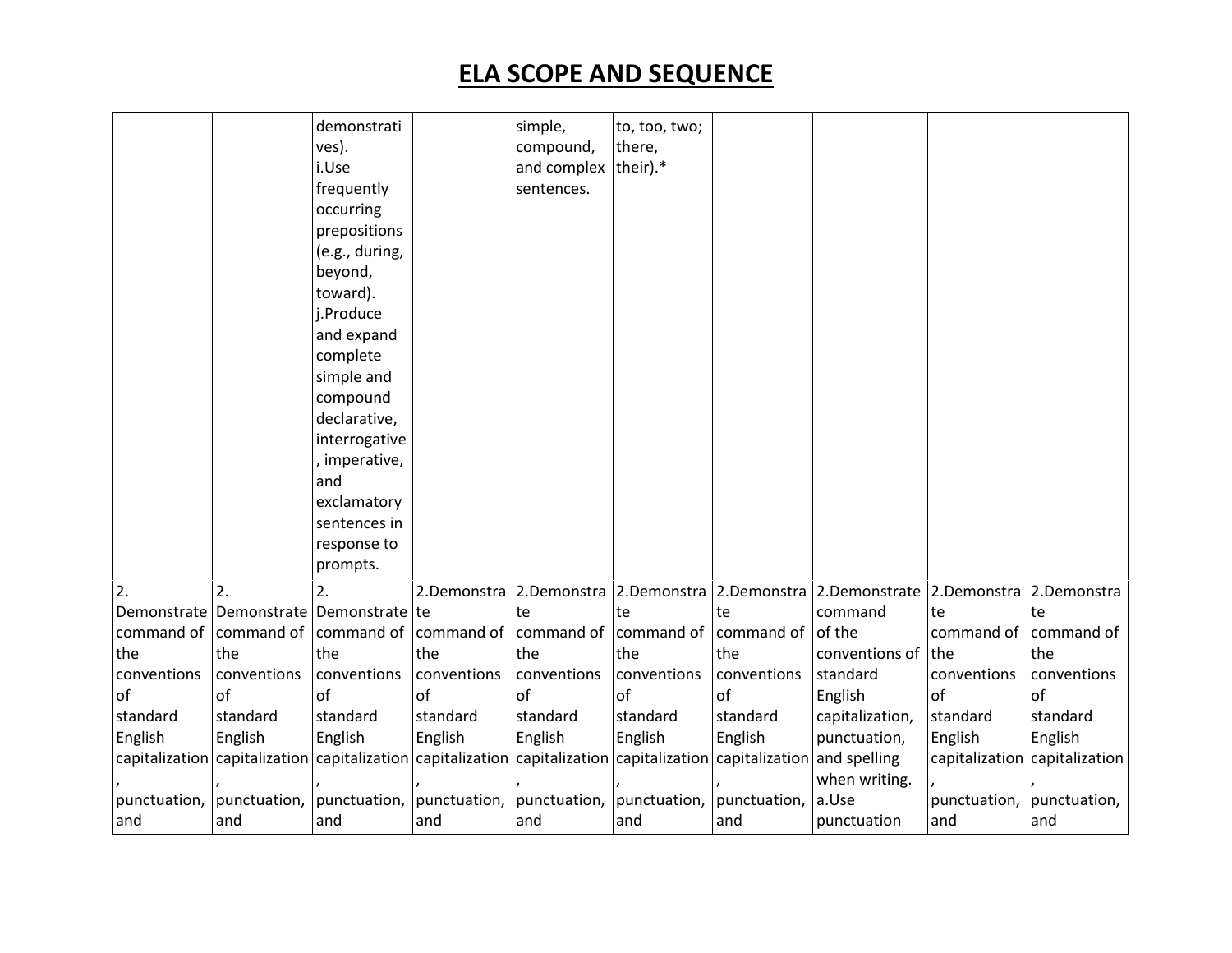| (commas,<br>when<br>when<br>when<br>when<br>when<br>when<br>when<br>parentheses,<br>when<br>when<br>writing.<br>writing.<br>writing.<br>writing.<br>writing.<br>writing.<br>writing.<br>dashes) to set<br>writing.<br>writing.<br>off<br>a.Capitalize<br>a.Capitalize<br>a.Capitalize<br>a.Capitalize<br>a.Use correct a.Use<br>a.Use<br>a.Use a<br>the first<br>dates and<br>holidays,<br>appropriate<br>capitalization   punctuation<br>nonrestrictive/<br>comma to<br>word in a<br>product<br>words in<br>names of<br>parenthetical<br>(comma,<br>separate<br>to<br>titles.<br>b.Use<br>elements.*<br>sentence<br>coordinate<br>people.<br>names, and<br>separate<br>and the<br>b.Use end<br>b.Use<br>b.Spell<br>geographic<br>items in a<br>adjectives<br>commas and<br>series.*<br>pronoun I.<br>punctuation<br>names.<br>commas in<br>correctly.<br>(e.g., It was<br>pause or<br>quotation<br>addresses.<br>b.Use<br>marks to<br>b.Use a<br>a fascinating,<br>break.<br>b.Recognize<br>for<br>mark direct<br>and name<br>c.Use<br>enjoyable<br>b.Use an<br>sentences.<br>comma to<br>commas in<br>end<br>movie but<br>c.Use<br>greetings<br>commas and<br>speech<br>ellipsis to<br>separate an<br>punctuation. commas in<br>and closings<br>and<br>introductory<br>not He wore<br>quotation<br>of letters.<br>marks in<br>c.Write a<br>element<br>an $old[,]$<br>omission.<br>dates and to<br>quotations<br>dialogue.<br>from a<br>from the rest<br>c.Spell<br>letter or<br>c.Use an<br>green shirt).<br>separate<br>of the<br>letters for<br>single words<br>b.Spell<br>apostrophe<br>d.Form and<br>text.<br>correctly.<br>most<br>to form<br>in a<br>c.Use a<br>sentence.<br>correctly.<br>use<br>series.<br>c.Use a<br>consonant<br>contractions<br>possessives.<br>comma<br>d.Use<br>and<br>and<br>e.Use<br>before<br>comma to<br>shortvowel<br>conventional frequently<br>conventional a<br>set<br>coordinating<br>off the<br>sounds<br>spelling for<br>spelling for<br>occurring<br>highfrequenc conjunction<br>(phonemes).<br>words with<br>possessives.<br>words yes<br>d.Spell<br>d.Generalize<br>common<br>in a<br>and<br>V<br>simple words spelling<br>and other<br>learned<br>no (e.g., Yes,<br>compound<br>studied<br>phonetically, patterns and<br>spelling<br>thank<br>sentence.<br>drawing<br>words and<br>d.Spell<br>you), to set<br>for<br>patterns<br>when<br>off a tag<br>frequently<br>for<br>gradeapprop<br>on<br>knowledge<br>adding<br>riate<br>occurring<br>writing<br>question<br>of<br>suffixes to<br>from the rest<br>irregular<br>words (e.g.,<br>words<br>sound-letter<br>words.<br>cage $\rightarrow$<br>base<br>of the<br>correctly,<br>badge; boy<br>words (e.g.,<br>consulting<br>relationships e.Spell<br>sentence<br>$\rightarrow$ boil).<br>references as (e.g.,<br>untaught<br>sitting,<br>words<br>e.Consult<br>smiled, cries, needed<br>It's true, isn't |          |          |               |           |             |          |           |          |                 |
|--------------------------------------------------------------------------------------------------------------------------------------------------------------------------------------------------------------------------------------------------------------------------------------------------------------------------------------------------------------------------------------------------------------------------------------------------------------------------------------------------------------------------------------------------------------------------------------------------------------------------------------------------------------------------------------------------------------------------------------------------------------------------------------------------------------------------------------------------------------------------------------------------------------------------------------------------------------------------------------------------------------------------------------------------------------------------------------------------------------------------------------------------------------------------------------------------------------------------------------------------------------------------------------------------------------------------------------------------------------------------------------------------------------------------------------------------------------------------------------------------------------------------------------------------------------------------------------------------------------------------------------------------------------------------------------------------------------------------------------------------------------------------------------------------------------------------------------------------------------------------------------------------------------------------------------------------------------------------------------------------------------------------------------------------------------------------------------------------------------------------------------------------------------------------------------------------------------------------------------------------------------------------------------------------------------------------------------------------------------------------------------------------------------------------------------------------------------------------------------------------------------------------------------------------------------------------------------------------------------------------------------------------------------------------------------------------------------------------------------------------------------------------------------------------------------------------------------------------------------------------------------------------------|----------|----------|---------------|-----------|-------------|----------|-----------|----------|-----------------|
|                                                                                                                                                                                                                                                                                                                                                                                                                                                                                                                                                                                                                                                                                                                                                                                                                                                                                                                                                                                                                                                                                                                                                                                                                                                                                                                                                                                                                                                                                                                                                                                                                                                                                                                                                                                                                                                                                                                                                                                                                                                                                                                                                                                                                                                                                                                                                                                                                                                                                                                                                                                                                                                                                                                                                                                                                                                                                                        | spelling | spelling | spelling      | spelling  | spelling    | spelling | spelling  | spelling | spelling        |
|                                                                                                                                                                                                                                                                                                                                                                                                                                                                                                                                                                                                                                                                                                                                                                                                                                                                                                                                                                                                                                                                                                                                                                                                                                                                                                                                                                                                                                                                                                                                                                                                                                                                                                                                                                                                                                                                                                                                                                                                                                                                                                                                                                                                                                                                                                                                                                                                                                                                                                                                                                                                                                                                                                                                                                                                                                                                                                        |          |          |               |           |             |          |           |          |                 |
|                                                                                                                                                                                                                                                                                                                                                                                                                                                                                                                                                                                                                                                                                                                                                                                                                                                                                                                                                                                                                                                                                                                                                                                                                                                                                                                                                                                                                                                                                                                                                                                                                                                                                                                                                                                                                                                                                                                                                                                                                                                                                                                                                                                                                                                                                                                                                                                                                                                                                                                                                                                                                                                                                                                                                                                                                                                                                                        |          |          |               |           |             |          |           |          |                 |
|                                                                                                                                                                                                                                                                                                                                                                                                                                                                                                                                                                                                                                                                                                                                                                                                                                                                                                                                                                                                                                                                                                                                                                                                                                                                                                                                                                                                                                                                                                                                                                                                                                                                                                                                                                                                                                                                                                                                                                                                                                                                                                                                                                                                                                                                                                                                                                                                                                                                                                                                                                                                                                                                                                                                                                                                                                                                                                        |          |          |               |           |             |          |           |          |                 |
|                                                                                                                                                                                                                                                                                                                                                                                                                                                                                                                                                                                                                                                                                                                                                                                                                                                                                                                                                                                                                                                                                                                                                                                                                                                                                                                                                                                                                                                                                                                                                                                                                                                                                                                                                                                                                                                                                                                                                                                                                                                                                                                                                                                                                                                                                                                                                                                                                                                                                                                                                                                                                                                                                                                                                                                                                                                                                                        |          |          |               |           |             |          |           |          | punctuation     |
|                                                                                                                                                                                                                                                                                                                                                                                                                                                                                                                                                                                                                                                                                                                                                                                                                                                                                                                                                                                                                                                                                                                                                                                                                                                                                                                                                                                                                                                                                                                                                                                                                                                                                                                                                                                                                                                                                                                                                                                                                                                                                                                                                                                                                                                                                                                                                                                                                                                                                                                                                                                                                                                                                                                                                                                                                                                                                                        |          |          |               |           |             |          |           |          |                 |
|                                                                                                                                                                                                                                                                                                                                                                                                                                                                                                                                                                                                                                                                                                                                                                                                                                                                                                                                                                                                                                                                                                                                                                                                                                                                                                                                                                                                                                                                                                                                                                                                                                                                                                                                                                                                                                                                                                                                                                                                                                                                                                                                                                                                                                                                                                                                                                                                                                                                                                                                                                                                                                                                                                                                                                                                                                                                                                        |          |          |               |           |             |          |           |          | ellipsis, dash) |
|                                                                                                                                                                                                                                                                                                                                                                                                                                                                                                                                                                                                                                                                                                                                                                                                                                                                                                                                                                                                                                                                                                                                                                                                                                                                                                                                                                                                                                                                                                                                                                                                                                                                                                                                                                                                                                                                                                                                                                                                                                                                                                                                                                                                                                                                                                                                                                                                                                                                                                                                                                                                                                                                                                                                                                                                                                                                                                        |          |          |               |           |             |          |           |          | to indicate a   |
|                                                                                                                                                                                                                                                                                                                                                                                                                                                                                                                                                                                                                                                                                                                                                                                                                                                                                                                                                                                                                                                                                                                                                                                                                                                                                                                                                                                                                                                                                                                                                                                                                                                                                                                                                                                                                                                                                                                                                                                                                                                                                                                                                                                                                                                                                                                                                                                                                                                                                                                                                                                                                                                                                                                                                                                                                                                                                                        |          |          |               |           |             |          |           |          |                 |
|                                                                                                                                                                                                                                                                                                                                                                                                                                                                                                                                                                                                                                                                                                                                                                                                                                                                                                                                                                                                                                                                                                                                                                                                                                                                                                                                                                                                                                                                                                                                                                                                                                                                                                                                                                                                                                                                                                                                                                                                                                                                                                                                                                                                                                                                                                                                                                                                                                                                                                                                                                                                                                                                                                                                                                                                                                                                                                        |          |          |               |           |             |          |           |          |                 |
|                                                                                                                                                                                                                                                                                                                                                                                                                                                                                                                                                                                                                                                                                                                                                                                                                                                                                                                                                                                                                                                                                                                                                                                                                                                                                                                                                                                                                                                                                                                                                                                                                                                                                                                                                                                                                                                                                                                                                                                                                                                                                                                                                                                                                                                                                                                                                                                                                                                                                                                                                                                                                                                                                                                                                                                                                                                                                                        |          |          |               |           |             |          |           |          |                 |
|                                                                                                                                                                                                                                                                                                                                                                                                                                                                                                                                                                                                                                                                                                                                                                                                                                                                                                                                                                                                                                                                                                                                                                                                                                                                                                                                                                                                                                                                                                                                                                                                                                                                                                                                                                                                                                                                                                                                                                                                                                                                                                                                                                                                                                                                                                                                                                                                                                                                                                                                                                                                                                                                                                                                                                                                                                                                                                        |          |          |               |           |             |          |           |          |                 |
|                                                                                                                                                                                                                                                                                                                                                                                                                                                                                                                                                                                                                                                                                                                                                                                                                                                                                                                                                                                                                                                                                                                                                                                                                                                                                                                                                                                                                                                                                                                                                                                                                                                                                                                                                                                                                                                                                                                                                                                                                                                                                                                                                                                                                                                                                                                                                                                                                                                                                                                                                                                                                                                                                                                                                                                                                                                                                                        |          |          |               |           |             |          |           |          | indicate an     |
|                                                                                                                                                                                                                                                                                                                                                                                                                                                                                                                                                                                                                                                                                                                                                                                                                                                                                                                                                                                                                                                                                                                                                                                                                                                                                                                                                                                                                                                                                                                                                                                                                                                                                                                                                                                                                                                                                                                                                                                                                                                                                                                                                                                                                                                                                                                                                                                                                                                                                                                                                                                                                                                                                                                                                                                                                                                                                                        |          |          |               |           |             |          |           |          |                 |
|                                                                                                                                                                                                                                                                                                                                                                                                                                                                                                                                                                                                                                                                                                                                                                                                                                                                                                                                                                                                                                                                                                                                                                                                                                                                                                                                                                                                                                                                                                                                                                                                                                                                                                                                                                                                                                                                                                                                                                                                                                                                                                                                                                                                                                                                                                                                                                                                                                                                                                                                                                                                                                                                                                                                                                                                                                                                                                        |          |          |               |           |             |          |           |          |                 |
|                                                                                                                                                                                                                                                                                                                                                                                                                                                                                                                                                                                                                                                                                                                                                                                                                                                                                                                                                                                                                                                                                                                                                                                                                                                                                                                                                                                                                                                                                                                                                                                                                                                                                                                                                                                                                                                                                                                                                                                                                                                                                                                                                                                                                                                                                                                                                                                                                                                                                                                                                                                                                                                                                                                                                                                                                                                                                                        |          |          |               |           |             |          |           |          |                 |
|                                                                                                                                                                                                                                                                                                                                                                                                                                                                                                                                                                                                                                                                                                                                                                                                                                                                                                                                                                                                                                                                                                                                                                                                                                                                                                                                                                                                                                                                                                                                                                                                                                                                                                                                                                                                                                                                                                                                                                                                                                                                                                                                                                                                                                                                                                                                                                                                                                                                                                                                                                                                                                                                                                                                                                                                                                                                                                        |          |          |               |           |             |          |           |          |                 |
|                                                                                                                                                                                                                                                                                                                                                                                                                                                                                                                                                                                                                                                                                                                                                                                                                                                                                                                                                                                                                                                                                                                                                                                                                                                                                                                                                                                                                                                                                                                                                                                                                                                                                                                                                                                                                                                                                                                                                                                                                                                                                                                                                                                                                                                                                                                                                                                                                                                                                                                                                                                                                                                                                                                                                                                                                                                                                                        |          |          |               |           |             |          |           |          |                 |
|                                                                                                                                                                                                                                                                                                                                                                                                                                                                                                                                                                                                                                                                                                                                                                                                                                                                                                                                                                                                                                                                                                                                                                                                                                                                                                                                                                                                                                                                                                                                                                                                                                                                                                                                                                                                                                                                                                                                                                                                                                                                                                                                                                                                                                                                                                                                                                                                                                                                                                                                                                                                                                                                                                                                                                                                                                                                                                        |          |          |               |           |             |          |           |          |                 |
|                                                                                                                                                                                                                                                                                                                                                                                                                                                                                                                                                                                                                                                                                                                                                                                                                                                                                                                                                                                                                                                                                                                                                                                                                                                                                                                                                                                                                                                                                                                                                                                                                                                                                                                                                                                                                                                                                                                                                                                                                                                                                                                                                                                                                                                                                                                                                                                                                                                                                                                                                                                                                                                                                                                                                                                                                                                                                                        |          |          |               |           |             |          |           |          |                 |
|                                                                                                                                                                                                                                                                                                                                                                                                                                                                                                                                                                                                                                                                                                                                                                                                                                                                                                                                                                                                                                                                                                                                                                                                                                                                                                                                                                                                                                                                                                                                                                                                                                                                                                                                                                                                                                                                                                                                                                                                                                                                                                                                                                                                                                                                                                                                                                                                                                                                                                                                                                                                                                                                                                                                                                                                                                                                                                        |          |          |               |           |             |          |           |          |                 |
|                                                                                                                                                                                                                                                                                                                                                                                                                                                                                                                                                                                                                                                                                                                                                                                                                                                                                                                                                                                                                                                                                                                                                                                                                                                                                                                                                                                                                                                                                                                                                                                                                                                                                                                                                                                                                                                                                                                                                                                                                                                                                                                                                                                                                                                                                                                                                                                                                                                                                                                                                                                                                                                                                                                                                                                                                                                                                                        |          |          |               |           |             |          |           |          |                 |
|                                                                                                                                                                                                                                                                                                                                                                                                                                                                                                                                                                                                                                                                                                                                                                                                                                                                                                                                                                                                                                                                                                                                                                                                                                                                                                                                                                                                                                                                                                                                                                                                                                                                                                                                                                                                                                                                                                                                                                                                                                                                                                                                                                                                                                                                                                                                                                                                                                                                                                                                                                                                                                                                                                                                                                                                                                                                                                        |          |          |               |           |             |          |           |          |                 |
|                                                                                                                                                                                                                                                                                                                                                                                                                                                                                                                                                                                                                                                                                                                                                                                                                                                                                                                                                                                                                                                                                                                                                                                                                                                                                                                                                                                                                                                                                                                                                                                                                                                                                                                                                                                                                                                                                                                                                                                                                                                                                                                                                                                                                                                                                                                                                                                                                                                                                                                                                                                                                                                                                                                                                                                                                                                                                                        |          |          |               |           |             |          |           |          |                 |
|                                                                                                                                                                                                                                                                                                                                                                                                                                                                                                                                                                                                                                                                                                                                                                                                                                                                                                                                                                                                                                                                                                                                                                                                                                                                                                                                                                                                                                                                                                                                                                                                                                                                                                                                                                                                                                                                                                                                                                                                                                                                                                                                                                                                                                                                                                                                                                                                                                                                                                                                                                                                                                                                                                                                                                                                                                                                                                        |          |          |               |           |             |          |           |          |                 |
|                                                                                                                                                                                                                                                                                                                                                                                                                                                                                                                                                                                                                                                                                                                                                                                                                                                                                                                                                                                                                                                                                                                                                                                                                                                                                                                                                                                                                                                                                                                                                                                                                                                                                                                                                                                                                                                                                                                                                                                                                                                                                                                                                                                                                                                                                                                                                                                                                                                                                                                                                                                                                                                                                                                                                                                                                                                                                                        |          |          |               |           |             |          |           |          |                 |
|                                                                                                                                                                                                                                                                                                                                                                                                                                                                                                                                                                                                                                                                                                                                                                                                                                                                                                                                                                                                                                                                                                                                                                                                                                                                                                                                                                                                                                                                                                                                                                                                                                                                                                                                                                                                                                                                                                                                                                                                                                                                                                                                                                                                                                                                                                                                                                                                                                                                                                                                                                                                                                                                                                                                                                                                                                                                                                        |          |          |               |           |             |          |           |          |                 |
|                                                                                                                                                                                                                                                                                                                                                                                                                                                                                                                                                                                                                                                                                                                                                                                                                                                                                                                                                                                                                                                                                                                                                                                                                                                                                                                                                                                                                                                                                                                                                                                                                                                                                                                                                                                                                                                                                                                                                                                                                                                                                                                                                                                                                                                                                                                                                                                                                                                                                                                                                                                                                                                                                                                                                                                                                                                                                                        |          |          |               |           |             |          |           |          |                 |
|                                                                                                                                                                                                                                                                                                                                                                                                                                                                                                                                                                                                                                                                                                                                                                                                                                                                                                                                                                                                                                                                                                                                                                                                                                                                                                                                                                                                                                                                                                                                                                                                                                                                                                                                                                                                                                                                                                                                                                                                                                                                                                                                                                                                                                                                                                                                                                                                                                                                                                                                                                                                                                                                                                                                                                                                                                                                                                        |          |          |               |           |             |          |           |          |                 |
|                                                                                                                                                                                                                                                                                                                                                                                                                                                                                                                                                                                                                                                                                                                                                                                                                                                                                                                                                                                                                                                                                                                                                                                                                                                                                                                                                                                                                                                                                                                                                                                                                                                                                                                                                                                                                                                                                                                                                                                                                                                                                                                                                                                                                                                                                                                                                                                                                                                                                                                                                                                                                                                                                                                                                                                                                                                                                                        |          |          |               |           |             |          |           |          |                 |
|                                                                                                                                                                                                                                                                                                                                                                                                                                                                                                                                                                                                                                                                                                                                                                                                                                                                                                                                                                                                                                                                                                                                                                                                                                                                                                                                                                                                                                                                                                                                                                                                                                                                                                                                                                                                                                                                                                                                                                                                                                                                                                                                                                                                                                                                                                                                                                                                                                                                                                                                                                                                                                                                                                                                                                                                                                                                                                        |          |          |               |           |             |          |           |          |                 |
|                                                                                                                                                                                                                                                                                                                                                                                                                                                                                                                                                                                                                                                                                                                                                                                                                                                                                                                                                                                                                                                                                                                                                                                                                                                                                                                                                                                                                                                                                                                                                                                                                                                                                                                                                                                                                                                                                                                                                                                                                                                                                                                                                                                                                                                                                                                                                                                                                                                                                                                                                                                                                                                                                                                                                                                                                                                                                                        |          |          |               |           |             |          |           |          |                 |
|                                                                                                                                                                                                                                                                                                                                                                                                                                                                                                                                                                                                                                                                                                                                                                                                                                                                                                                                                                                                                                                                                                                                                                                                                                                                                                                                                                                                                                                                                                                                                                                                                                                                                                                                                                                                                                                                                                                                                                                                                                                                                                                                                                                                                                                                                                                                                                                                                                                                                                                                                                                                                                                                                                                                                                                                                                                                                                        |          |          |               |           |             |          |           |          |                 |
|                                                                                                                                                                                                                                                                                                                                                                                                                                                                                                                                                                                                                                                                                                                                                                                                                                                                                                                                                                                                                                                                                                                                                                                                                                                                                                                                                                                                                                                                                                                                                                                                                                                                                                                                                                                                                                                                                                                                                                                                                                                                                                                                                                                                                                                                                                                                                                                                                                                                                                                                                                                                                                                                                                                                                                                                                                                                                                        |          |          | phonetically, | reference | happiness). |          | it?), and |          |                 |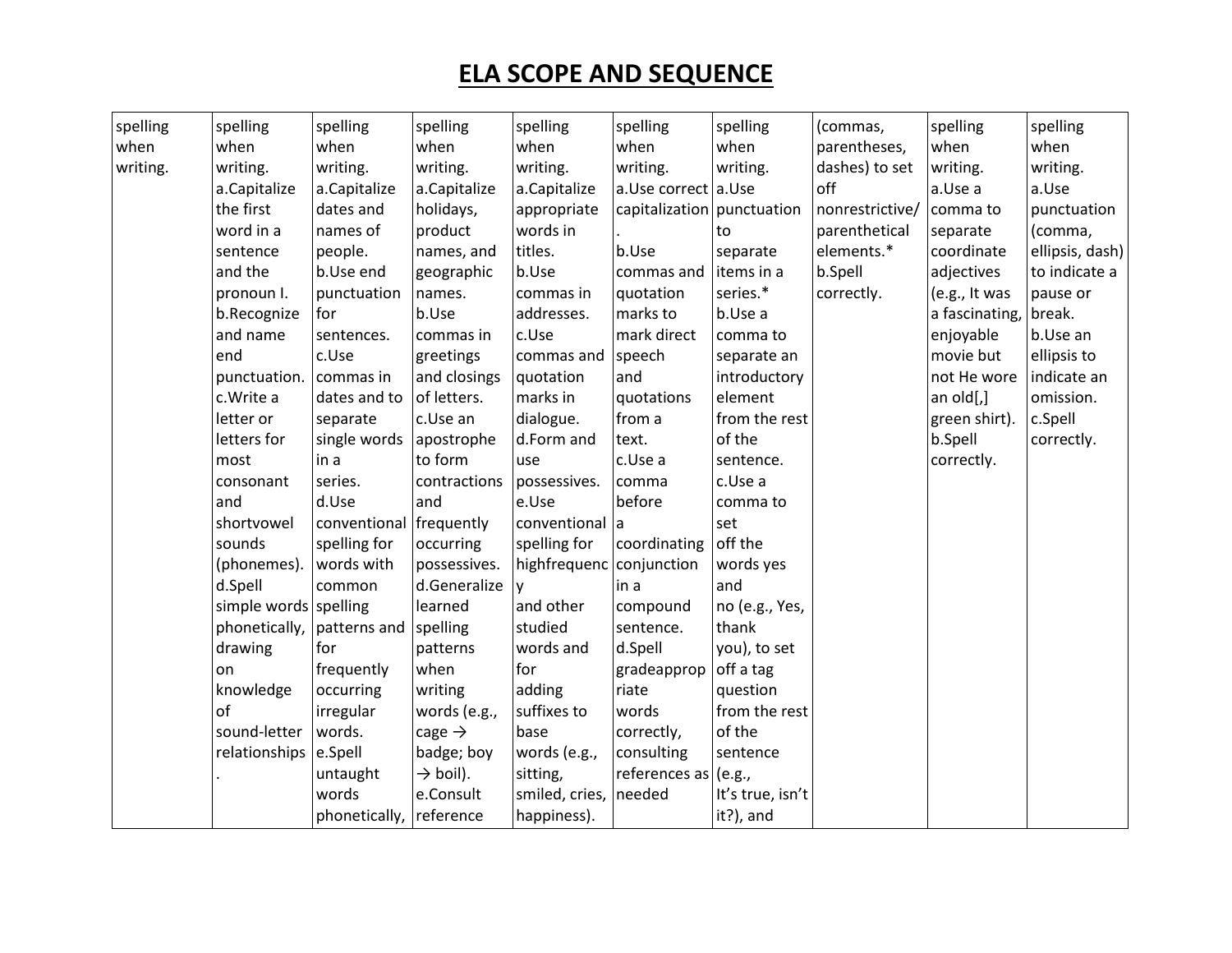|                       |           | drawing               | materials,          | f.Use spelling                                             |                              | to indicate                       |                                       |                                   |                    |
|-----------------------|-----------|-----------------------|---------------------|------------------------------------------------------------|------------------------------|-----------------------------------|---------------------------------------|-----------------------------------|--------------------|
|                       |           | on phonemic including |                     | patterns                                                   |                              | direct                            |                                       |                                   |                    |
|                       |           | awareness             | beginning           | and                                                        |                              | address (e.g.,                    |                                       |                                   |                    |
|                       |           | and                   | dictionaries,       | generalizatio                                              |                              | Is that                           |                                       |                                   |                    |
|                       |           | spelling              | as needed to        | ns                                                         |                              | you, Steve?).                     |                                       |                                   |                    |
|                       |           | conventions           | check               | (e.g., word                                                |                              | d.Use                             |                                       |                                   |                    |
|                       |           |                       | and correct         | families,                                                  |                              | underlining,                      |                                       |                                   |                    |
|                       |           |                       | spellings.          | position-                                                  |                              | quotation                         |                                       |                                   |                    |
|                       |           |                       |                     | based                                                      |                              | marks, or                         |                                       |                                   |                    |
|                       |           |                       |                     | spellings,                                                 |                              | italics to                        |                                       |                                   |                    |
|                       |           |                       |                     | syllable                                                   |                              | indicate                          |                                       |                                   |                    |
|                       |           |                       |                     | patterns,                                                  |                              | titles                            |                                       |                                   |                    |
|                       |           |                       |                     | ending rules,                                              |                              | of works.                         |                                       |                                   |                    |
|                       |           |                       |                     | meaningful                                                 |                              | e.Spell                           |                                       |                                   |                    |
|                       |           |                       |                     | word parts)                                                |                              | gradeapprop                       |                                       |                                   |                    |
|                       |           |                       |                     | in writing                                                 |                              | riate                             |                                       |                                   |                    |
|                       |           |                       |                     | words.                                                     |                              | words                             |                                       |                                   |                    |
|                       |           |                       |                     | g.Consult                                                  |                              | correctly,                        |                                       |                                   |                    |
|                       |           |                       |                     | reference                                                  |                              | consulting                        |                                       |                                   |                    |
|                       |           |                       |                     | materials,                                                 |                              | references as                     |                                       |                                   |                    |
|                       |           |                       |                     | including                                                  |                              | needed.                           |                                       |                                   |                    |
|                       |           |                       |                     | beginning                                                  |                              |                                   |                                       |                                   |                    |
|                       |           |                       |                     | dictionaries,                                              |                              |                                   |                                       |                                   |                    |
|                       |           |                       |                     | as needed to                                               |                              |                                   |                                       |                                   |                    |
|                       |           |                       |                     | check                                                      |                              |                                   |                                       |                                   |                    |
|                       |           |                       |                     | and correct                                                |                              |                                   |                                       |                                   |                    |
|                       |           |                       |                     | spellings.                                                 |                              |                                   |                                       |                                   |                    |
|                       |           |                       |                     |                                                            | <b>KNOWLEDGE OF LANGUAGE</b> |                                   |                                       |                                   |                    |
| <b>ANCHOR</b>         | K         | 1ST                   | 2ND                 | 3RD                                                        | 4TH                          | 5TH                               | 6TH                                   | 7TH                               | 8TH                |
| 3. Apply<br>knowledge |           |                       | 3. Use<br>knowledge | 3.Use<br>knowledge                                         | 3.Use<br>knowledge           | 3.Use<br>knowledge of<br>language | 3.Use<br>knowledge of<br>language and | 3.Use<br>knowledge of<br>language | 3.Use<br>knowledge |
| of                    | Begins in | Begins in             | of                  | of                                                         | of                           | and its                           | its                                   | and its                           | of                 |
| language to           | Grade 2   | Grade 2               |                     | language and language and language and $\vert$ conventions |                              |                                   | conventions                           | conventions                       | language and       |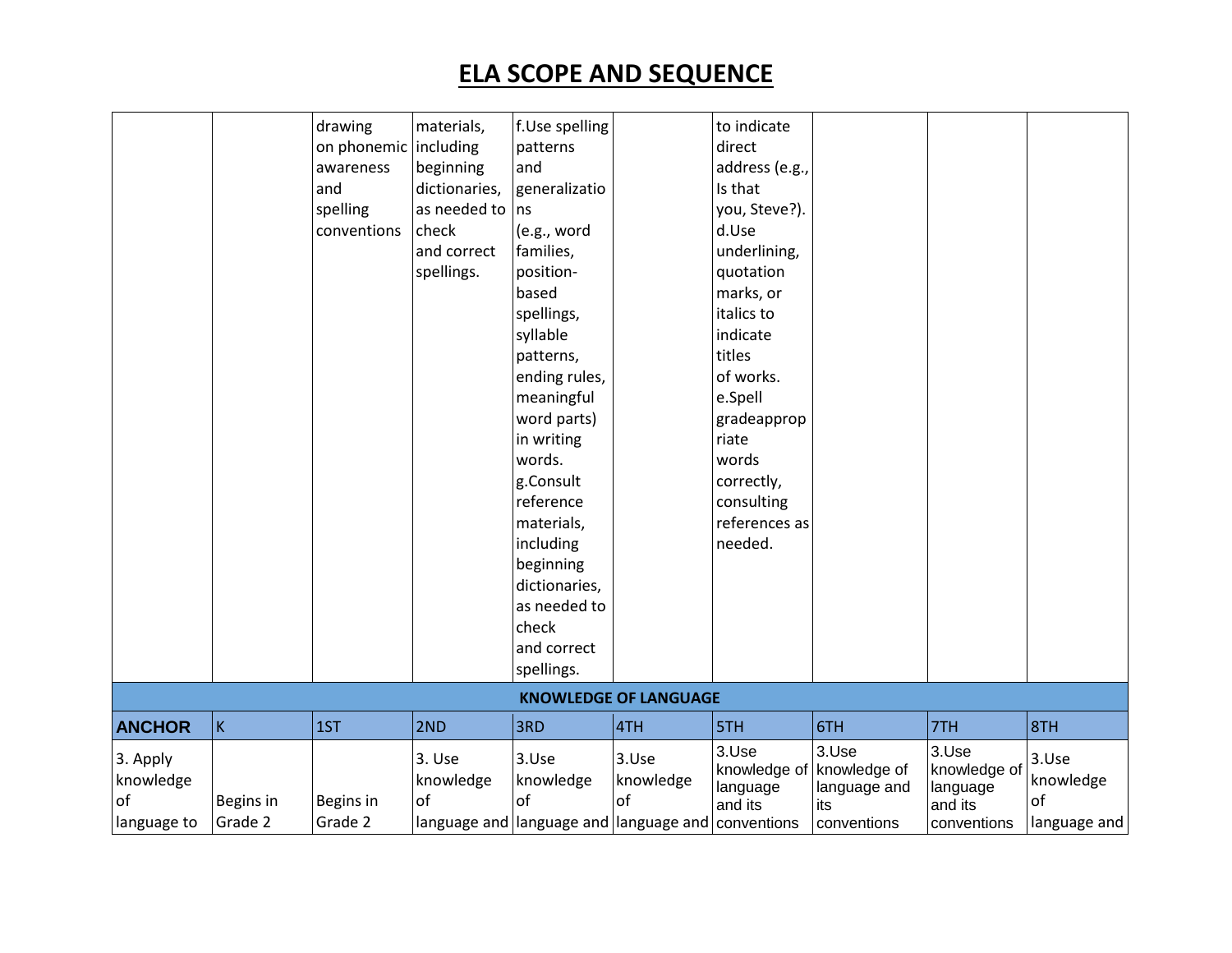| how<br>language<br>functions in<br>different<br>contexts, to<br>make<br>effective<br>choices<br>for meaning<br>or style,<br>and to<br>comprehend<br>more fully<br>when<br>reading or<br>listening. | conventions<br>when<br>writing,<br>speaking,<br>reading, or<br>listening.<br>a.Compare<br>formal and<br>informal<br>uses of<br>English. | conventions<br>when<br>writing,<br>speaking,<br>reading, or<br>listening.<br>a.Choose<br>words and<br>phrases for<br>effect.*<br>b.Recognize<br>and<br>observe<br>differences<br>between the for effect.*<br>conventions<br>of spoken<br>and written<br>standard<br>English. | conventions<br>when<br>writing,<br>speaking,<br>reading, or<br>listening.<br>a.Choose<br>words and<br>phrases to<br>convey<br>ideas<br>precisely.*<br>b.Choose<br>punctuation<br>c.Differentiat<br>e between<br>contexts that<br>call for<br>formal<br>English (e.g.,<br>presenting<br>ideas) and<br>situations<br>where<br>informal<br>discourse is<br>appropriate<br>(e.g.,<br>small-group<br>discussion). | writing,<br>speaking,<br>reading, or<br>listening.<br>a.Expand,<br>combine,<br>and reduce<br>sentences<br>for meaning,<br>reader/listen<br>er interest,<br>and style.<br>b.Compare<br>and<br>contrast the<br>varieties<br>of English<br>(e.g.,<br>dialects,<br>registers)<br>used in<br>stories,<br>dramas, or<br>poems.<br>3.Use<br>knowledge of<br>language<br>and its<br>conventions<br>when writing,<br>speaking,<br>reading, or<br>listening.<br>a.Vary<br>sentence<br>patterns<br>for meaning, | speaking,<br>reading, or<br>listening.<br>a.Vary<br>sentence<br>patterns<br>for meaning,<br>reader/listener<br>interest,<br>and style.*<br>b.Maintain<br>consistency in<br>style and tone.* | writing,<br>speaking,<br>reading, or<br>listening.<br>a.Choose<br>language<br>that<br>expresses<br>ideas<br>precisely and<br>concisely,<br>recognizing<br>and<br>eliminating<br>wordiness<br>and<br>redundancy.*<br>3.Use<br>knowledge of<br>language<br>and its<br>conventions<br>when<br>writing,<br>speaking,<br>reading, or<br>listening.<br>a.Use verbs<br>in the<br>active and<br>passive<br>voice and in<br>the<br>conditional<br>and<br>subjunctive<br>mood to | conventions<br>when<br>writing,<br>speaking,<br>reading, or<br>listening.<br>a.Use verbs<br>in the<br>active and<br>passive<br>voice and in<br>the<br>conditional<br>and<br>subjunctive<br>mood to<br>achieve<br>particular<br>effects (e.g.,<br>emphasizing<br>the actor<br>or the<br>action;<br>expressing<br>uncertainty<br>or describing<br>a state<br>contrary to<br>fact). |
|----------------------------------------------------------------------------------------------------------------------------------------------------------------------------------------------------|-----------------------------------------------------------------------------------------------------------------------------------------|------------------------------------------------------------------------------------------------------------------------------------------------------------------------------------------------------------------------------------------------------------------------------|--------------------------------------------------------------------------------------------------------------------------------------------------------------------------------------------------------------------------------------------------------------------------------------------------------------------------------------------------------------------------------------------------------------|------------------------------------------------------------------------------------------------------------------------------------------------------------------------------------------------------------------------------------------------------------------------------------------------------------------------------------------------------------------------------------------------------------------------------------------------------------------------------------------------------|---------------------------------------------------------------------------------------------------------------------------------------------------------------------------------------------|------------------------------------------------------------------------------------------------------------------------------------------------------------------------------------------------------------------------------------------------------------------------------------------------------------------------------------------------------------------------------------------------------------------------------------------------------------------------|----------------------------------------------------------------------------------------------------------------------------------------------------------------------------------------------------------------------------------------------------------------------------------------------------------------------------------------------------------------------------------|
|----------------------------------------------------------------------------------------------------------------------------------------------------------------------------------------------------|-----------------------------------------------------------------------------------------------------------------------------------------|------------------------------------------------------------------------------------------------------------------------------------------------------------------------------------------------------------------------------------------------------------------------------|--------------------------------------------------------------------------------------------------------------------------------------------------------------------------------------------------------------------------------------------------------------------------------------------------------------------------------------------------------------------------------------------------------------|------------------------------------------------------------------------------------------------------------------------------------------------------------------------------------------------------------------------------------------------------------------------------------------------------------------------------------------------------------------------------------------------------------------------------------------------------------------------------------------------------|---------------------------------------------------------------------------------------------------------------------------------------------------------------------------------------------|------------------------------------------------------------------------------------------------------------------------------------------------------------------------------------------------------------------------------------------------------------------------------------------------------------------------------------------------------------------------------------------------------------------------------------------------------------------------|----------------------------------------------------------------------------------------------------------------------------------------------------------------------------------------------------------------------------------------------------------------------------------------------------------------------------------------------------------------------------------|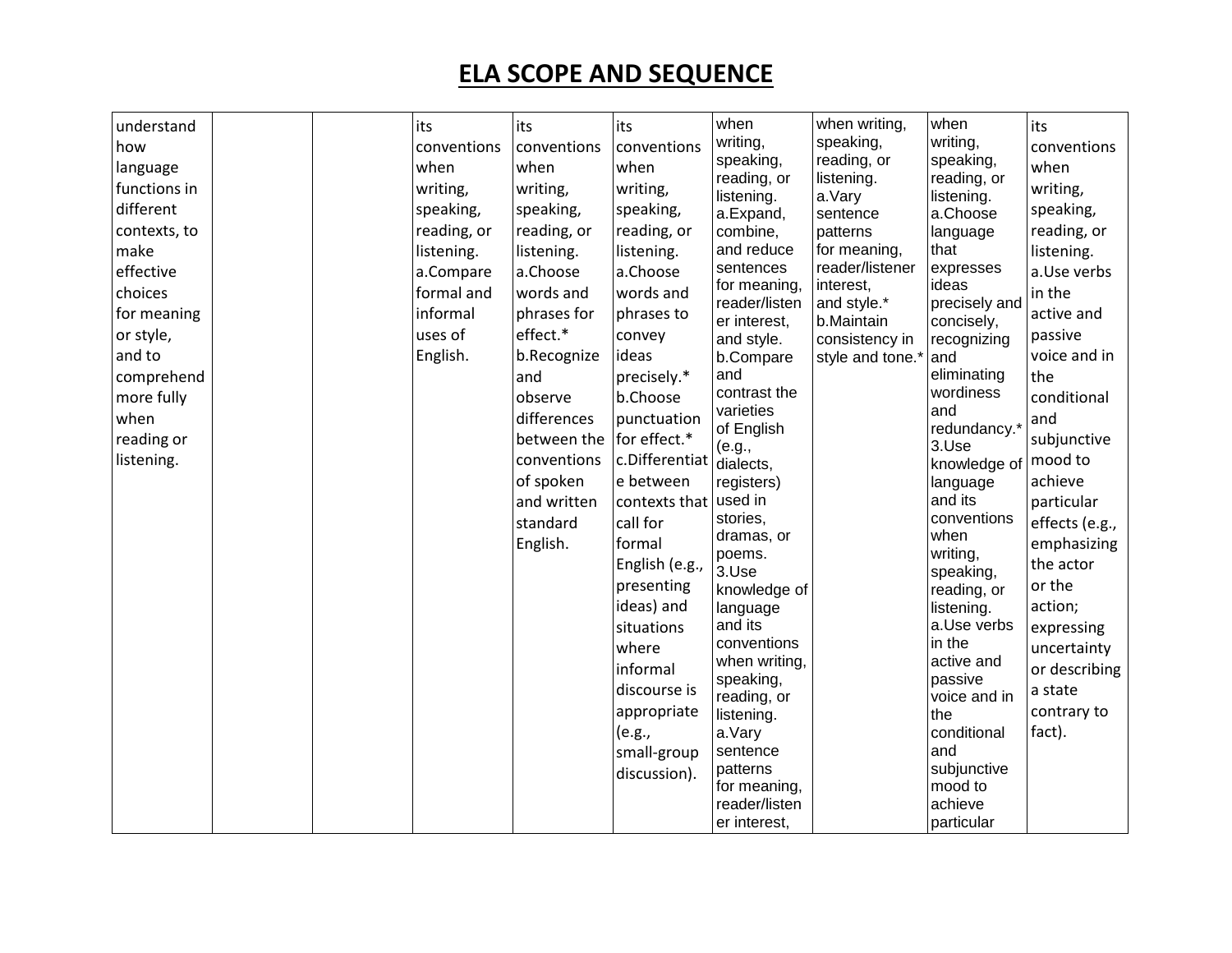|  |  |  | and style.*   | effects (e.g., |  |
|--|--|--|---------------|----------------|--|
|  |  |  | b.Maintain    | emphasizing    |  |
|  |  |  | consistency   | the actor      |  |
|  |  |  | in            | or the action; |  |
|  |  |  |               |                |  |
|  |  |  | style and     | expressing     |  |
|  |  |  | tone.*        | uncertainty    |  |
|  |  |  | 3.Use         | or describing  |  |
|  |  |  | knowledge of  | a state        |  |
|  |  |  | language      | contrary to    |  |
|  |  |  | and its       | fact).         |  |
|  |  |  | conventions   |                |  |
|  |  |  | when          |                |  |
|  |  |  | writing,      |                |  |
|  |  |  | speaking,     |                |  |
|  |  |  |               |                |  |
|  |  |  | reading, or   |                |  |
|  |  |  | listening.    |                |  |
|  |  |  | a.Choose      |                |  |
|  |  |  | language      |                |  |
|  |  |  | that          |                |  |
|  |  |  | expresses     |                |  |
|  |  |  | ideas         |                |  |
|  |  |  | precisely and |                |  |
|  |  |  | concisely,    |                |  |
|  |  |  | recognizing   |                |  |
|  |  |  | and           |                |  |
|  |  |  |               |                |  |
|  |  |  | eliminating   |                |  |
|  |  |  | wordiness     |                |  |
|  |  |  | and           |                |  |
|  |  |  | redundancy.*  |                |  |
|  |  |  | 3.Use         |                |  |
|  |  |  | knowledge of  |                |  |
|  |  |  | language      |                |  |
|  |  |  | and its       |                |  |
|  |  |  | conventions   |                |  |
|  |  |  | when          |                |  |
|  |  |  | writing,      |                |  |
|  |  |  |               |                |  |
|  |  |  | speaking,     |                |  |
|  |  |  | reading, or   |                |  |
|  |  |  | listening.    |                |  |
|  |  |  | a.Use verbs   |                |  |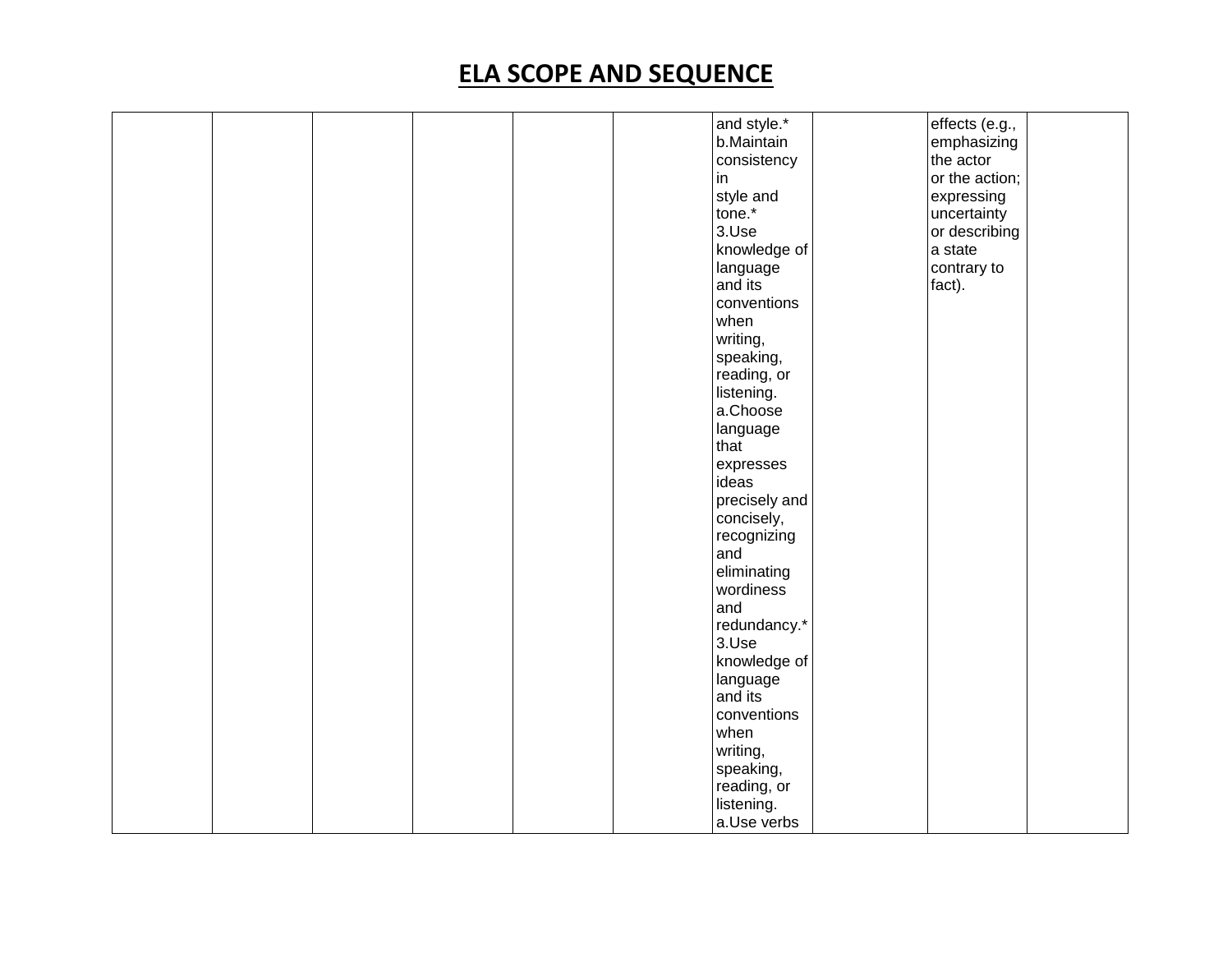|                                                                                                                                         |                                                                                                                                                                        |                                                                                                                                                                               |                                                                                                   |                                                                                                                                                                                                 |                                                                                                          | in the<br>active and<br>passive<br>voice and in<br>the<br>conditional<br>and<br>subjunctive<br>mood to<br>achieve<br>particular<br>effects (e.g.,<br>emphasizing<br>the actor<br>or the action;<br>expressing<br>uncertainty<br>or describing<br>a state<br>contrary to |                                                                                                                                                                                       |                                                                                                                           |                                                                                                                                                   |
|-----------------------------------------------------------------------------------------------------------------------------------------|------------------------------------------------------------------------------------------------------------------------------------------------------------------------|-------------------------------------------------------------------------------------------------------------------------------------------------------------------------------|---------------------------------------------------------------------------------------------------|-------------------------------------------------------------------------------------------------------------------------------------------------------------------------------------------------|----------------------------------------------------------------------------------------------------------|-------------------------------------------------------------------------------------------------------------------------------------------------------------------------------------------------------------------------------------------------------------------------|---------------------------------------------------------------------------------------------------------------------------------------------------------------------------------------|---------------------------------------------------------------------------------------------------------------------------|---------------------------------------------------------------------------------------------------------------------------------------------------|
|                                                                                                                                         |                                                                                                                                                                        |                                                                                                                                                                               |                                                                                                   | <b>VOCABULARY ACQUISITION AND USE</b>                                                                                                                                                           |                                                                                                          | fact).                                                                                                                                                                                                                                                                  |                                                                                                                                                                                       |                                                                                                                           |                                                                                                                                                   |
| <b>ANCHOR</b>                                                                                                                           | $\mathsf K$                                                                                                                                                            | 1ST                                                                                                                                                                           | 2ND                                                                                               | 3RD                                                                                                                                                                                             | 4TH                                                                                                      | 5TH                                                                                                                                                                                                                                                                     | 6TH                                                                                                                                                                                   | 7TH                                                                                                                       | 8TH                                                                                                                                               |
| 5.<br>Demonstrate<br>understandin<br>g of<br>figurative<br>language,<br>word<br>relationships<br>and<br>nuances in<br>word<br>meanings. | 5.With<br>guidance<br>and<br>support from<br>adults,<br>explore word<br>relationships<br>and<br>nuances in<br>word<br>meanings.<br>a.Sort<br>common<br>objects<br>into | 5.With<br>guidance and te<br>adults,<br>demonstrate relationships<br>understandin and<br>g of word<br>relationships<br>and<br>nuances in<br>word<br>meanings.<br>a.Sort words | g of word<br>nuances in<br>word<br>meanings.<br>a.Identify<br>real-life<br>connections<br>between | 5.Demonstra 5.Demonstra 5.Demonstra<br>te<br>g of word<br>relationships   figurative<br>and nuances<br>in word<br>meanings.<br>a.Distinguish<br>the literal<br>and<br>nonliteral<br>meanings of | te<br>g of<br>language,<br>word<br>relationships<br>and nuances<br>in word<br>meanings.<br>a.Explain the | 5.Demonstra<br>te<br>support from understandin understandin understandin understandin of<br>g of<br>figurative<br>language,<br>word<br>relationships<br>and nuances<br>in word<br>meanings.<br>a.Interpret                                                              | 5. Demonstrate 5. Demonstra 5. Demonstra<br>understanding<br>figurative<br>language,<br>word<br>relationships,<br>and<br>nuances in<br>word<br>meanings.<br>a.Interpret<br>figures of | te<br>g of<br>figurative<br>language,<br>word<br>relationships<br>, and<br>nuances in<br>word<br>meanings.<br>a.Interpret | te<br>understandin understandin<br>g of<br>figurative<br>language,<br>word<br>relationships<br>and nuances<br>in word<br>meanings.<br>a.Interpret |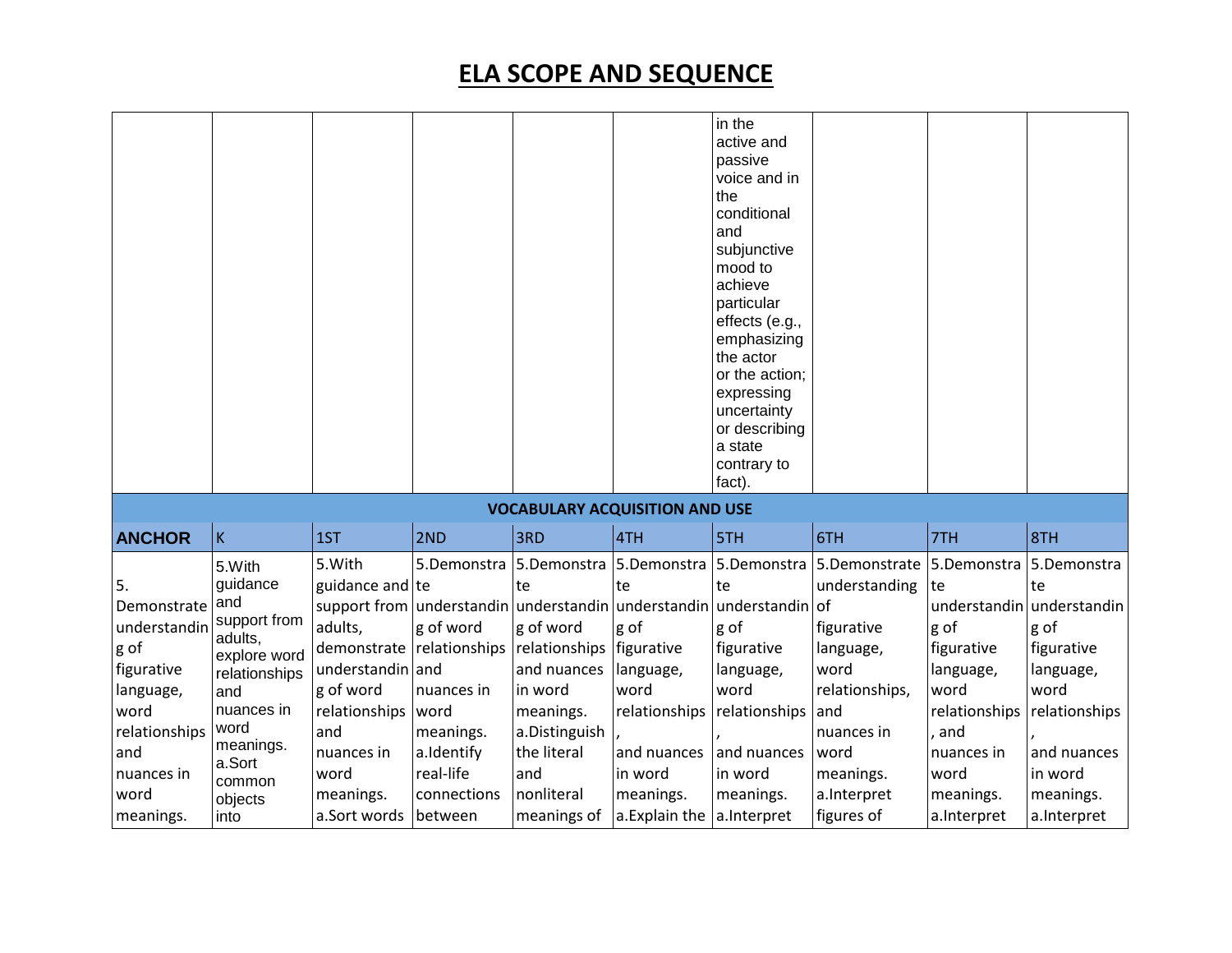| categories               | into                           | words and         | words and      | meaning                   | figurative   | speech (e.g.,                 | figures of    | figures of    |
|--------------------------|--------------------------------|-------------------|----------------|---------------------------|--------------|-------------------------------|---------------|---------------|
| (e.g.,                   | categories                     | their use         | phrases in     | of simple                 | language,    | personification speech (e.g., |               | speech (e.g.  |
| shapes,                  | (e.g.,                         | (e.g.,            | context (e.g., | similes and               | including    | ) in                          | literary,     | verbal        |
| foods) to<br>gain        | colors,                        | describe          | take steps).   | metaphors                 | similes and  | context.                      | biblical, and | irony, puns)  |
| a sense of               | clothing) to                   | foods             | b.Identify     | (e.g., as                 | metaphors,   | b.Use the                     | mythological  | in context.   |
| the                      | gain a sense                   | that are          | real-life      | pretty as a               | in context.  | relationship                  | allusions)    | b.Use the     |
| concepts the             | of the                         | spicy or          | connections    | picture) in               | b.Recognize  | between                       | in context.   | relationship  |
| categories               | concepts the $ juicy\rangle$ . |                   | between        | context.                  | and          | particular                    | b.Use the     | between       |
| represent.               | categories                     | b.Distinguish     | words and      | b.Recognize               | explain the  | words (e.g.,                  | relationship  | particular    |
| b.Demonstra<br>te        | represent.                     | shades            | their use      | and                       | meaning of   | cause/effect,                 | between       | words to      |
| understandin             | b.Define                       | of meaning        | (e.g.,         | explain the               | common       | part/whole,                   | particular    | better        |
| g of                     | words by                       | among             | describe       | meaning of                | idioms,      | item/category)                | words (e.g.,  | understand    |
| frequently               | category and                   | closely           | people who     | common                    | adages, and  | to better                     | synonym/ant   | each of the   |
| occurring                | by one                         | related verbs are |                | idioms,                   | proverbs.    | understand                    | onym,         | words.        |
| verbs and<br>adjectives  | or more key                    | (e.g., toss,      | friendly or    | adages, and               | c.Use the    | each of the                   | analogy) to   | c.Distinguish |
| by relating              | attributes                     | throw, hurl)      | helpful).      | proverbs.                 | relationship | words.                        | better        | among         |
| them to                  | (e.g., a duck                  | and closely       | c.Distinguish  | c.Demonstra               | between      | c. Distinguish                | understand    | the           |
| their                    | is a bird                      | related           | shades of      | te                        | particular   | among                         | each of the   | connotations  |
| opposites                | that swims; a adjectives       |                   | meaning        | understandin words (e.g., |              | the                           | words.        | (associations |
| (antonyms).              | tiger is a                     | (e.g., thin,      | among          | g of                      | synonyms,    | connotations                  | c.Distinguish | ) of words    |
| c.Identify<br>real-life  | large cat                      | slender,          | related        | words by                  | antonyms,    | (associations)                | among         | with similar  |
| connections              | with stripes)                  | skinny,           | words that     | relating                  | homographs)  | of words                      | the           | denotations   |
| between                  | c.Identify                     | scrawny).         | describe       | them                      | to better    | with similar                  | connotations  | (definitions) |
| words and                | real-life                      |                   | states         | to their                  | understand   | denotations                   | (associations | (e.g.,        |
| their use                | connections                    |                   | of mind or     | opposites                 | each of the  | (definitions)                 | ) of words    | bullheaded,   |
| (e.g., note<br>places at | between                        |                   | degrees of     | (antonyms)                | words.       | (e.g.,                        | with similar  | willful,      |
| school that              | words and                      |                   | certainty      | and to                    |              | stingy,                       | denotations   | firm,         |
| are                      | their use                      |                   | (e.g., knew,   | words with                |              | scrimping,                    | (definitions) | persistent,   |
| colorful).               | (e.g., note                    |                   | believed,      | similar but               |              | economical,                   | (e.g.,        | resolute).    |
| d.Distinguish            | places at                      |                   | suspected,     | not identical             |              | unwasteful,                   | refined,      |               |
| shades                   | home that                      |                   | heard,         | meanings                  |              | thrifty).                     | respectful,   |               |
| of meaning               | are cozy).                     |                   | wondered).     | (synonyms).               |              |                               | polite,       |               |
| among<br>verbs           | d.Distinguish                  |                   |                |                           |              |                               | diplomatic,   |               |
| describing               | shades                         |                   |                |                           |              |                               |               |               |
|                          |                                |                   |                |                           |              |                               |               |               |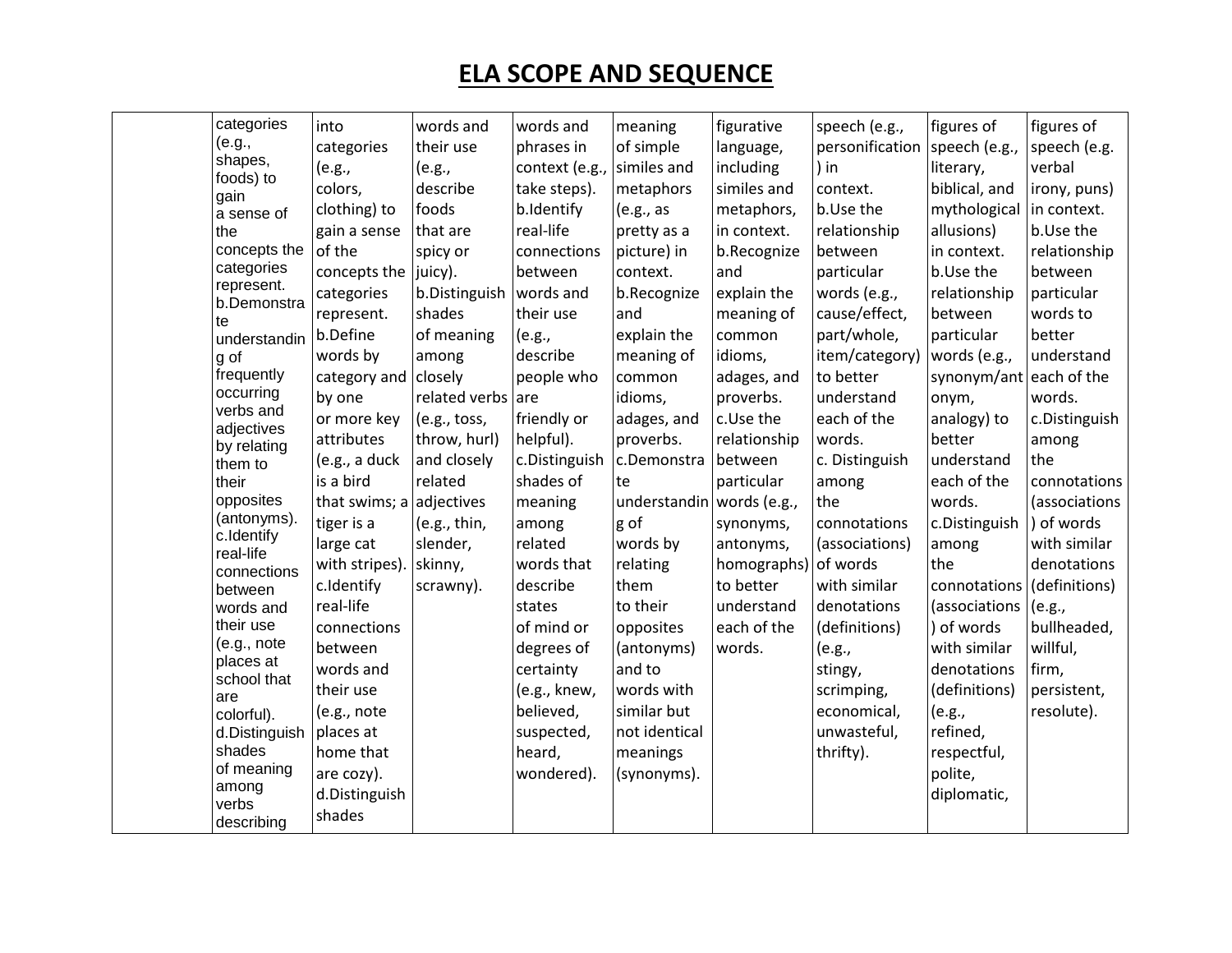| same<br>ng).<br>among<br>general<br>verbs<br>action<br>differing in<br>(e.g., walk,<br>manner (e.g.,<br>march,<br>look,<br>strut, prance)<br>by acting<br>peek, glance,<br>out the<br>stare,<br>meanings.<br>glare, scowl)<br>and<br>adjectives<br>differing in<br>intensity<br>(e.g., large,<br>gigantic) by<br>defining or<br>choosing<br>them or by<br>acting out<br>the |                     |
|-----------------------------------------------------------------------------------------------------------------------------------------------------------------------------------------------------------------------------------------------------------------------------------------------------------------------------------------------------------------------------|---------------------|
| meanings.                                                                                                                                                                                                                                                                                                                                                                   |                     |
| 6. Acquire<br>6.Use words<br>6.Acquire<br>6.Acquire<br>6.Use words<br>6.Acquire<br>6. Acquire<br>6.Acquire and                                                                                                                                                                                                                                                              | 6.Acquire           |
| and use<br>and use<br>and use<br>and use<br>6.Use words<br>and<br>and<br>and use<br>use                                                                                                                                                                                                                                                                                     | and use             |
| accurately<br>accurately<br>accurately<br>accurately<br>accurately a<br>and<br>phrases<br>phrases<br>accurately                                                                                                                                                                                                                                                             | accurately          |
| range of<br>acquired<br>gradeapprop<br>gradeapprop<br>gradeapprop<br>gradeappropri<br>gradeapprop<br>phrases<br>acquired<br>through<br>through<br>riate<br>riate<br>riate<br>acquired<br>riate<br>ate<br>riate                                                                                                                                                              | gradeapprop         |
| general<br>academic<br>through<br>conversation<br>conversation<br>conversation                                                                                                                                                                                                                                                                                              |                     |
| general<br>general<br>general<br>general<br>academic<br>academic and<br>and<br>al,<br>academic<br>academic<br>conversation                                                                                                                                                                                                                                                  | general<br>academic |
| s,<br>S,<br>and<br>and<br>domainspecific<br>and<br>domain-<br>reading and<br>reading and<br>general<br>and<br>S,                                                                                                                                                                                                                                                            |                     |
| words and<br>specific<br>reading and<br>being<br>being<br>academic,<br>domainspeci<br>domainspeci<br>domainspeci                                                                                                                                                                                                                                                            | domainspeci         |
| fic<br>fic<br>fic<br>fic<br>words<br>being<br>read to, and<br>read to, and<br>and<br>phrases;                                                                                                                                                                                                                                                                               |                     |
| and phrases<br>read to, and<br>words and<br>gather<br>words and<br>responding<br>responding<br>domain-<br>words and                                                                                                                                                                                                                                                         | words and           |
| sufficient<br>specific<br>vocabulary<br>responding<br>to texts,<br>to texts,<br>phrases,<br>phrases,<br>phrases;                                                                                                                                                                                                                                                            | phrases;            |
| for reading,<br>including<br>including<br>words and<br>including<br>including<br>knowledge<br>gather<br>gather<br>to texts.                                                                                                                                                                                                                                                 |                     |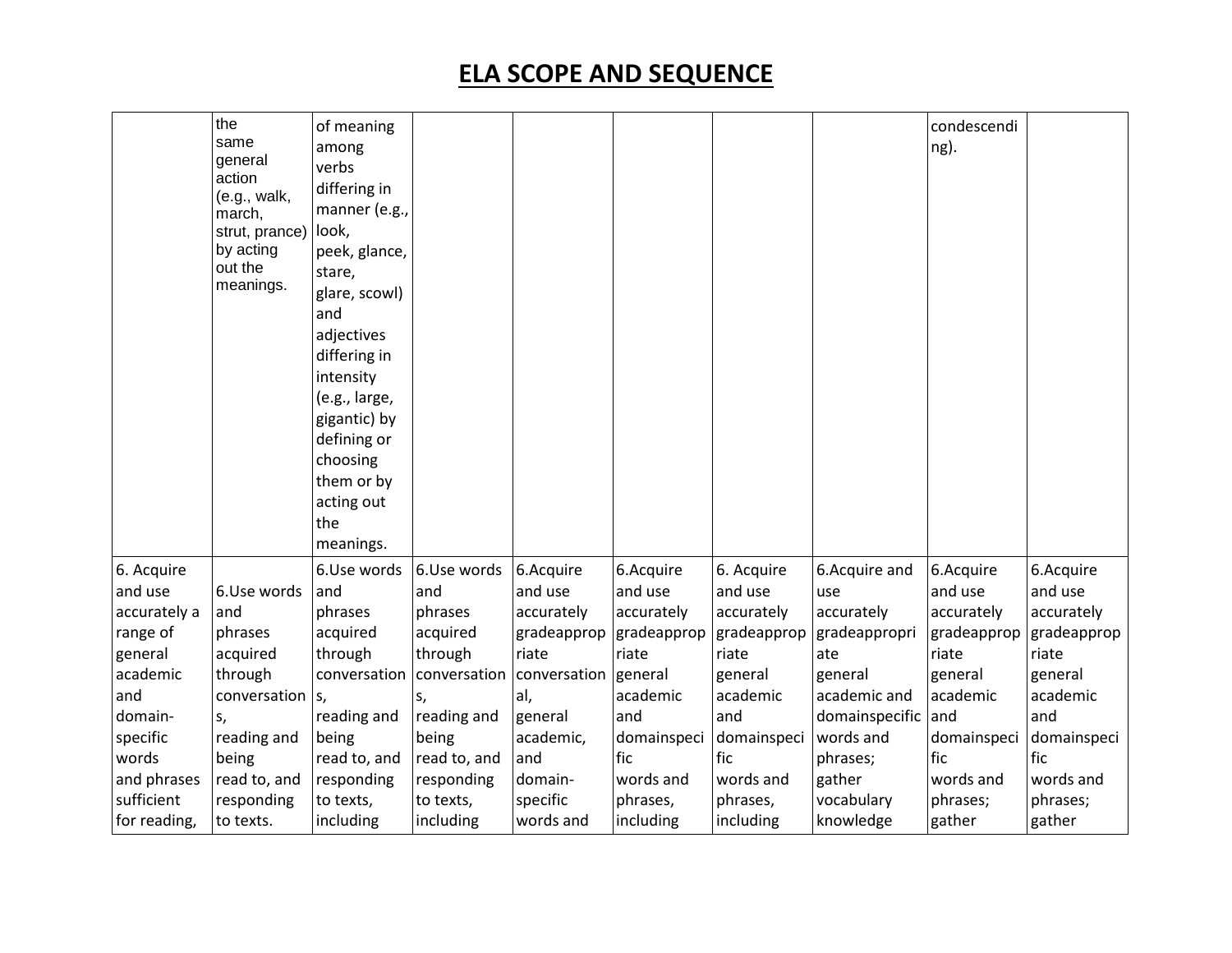| writing,<br>speaking,<br>and listening<br>at the<br>college and<br>career<br>readiness<br>level;<br>demonstrate<br>independenc<br>e in<br>gathering<br>vocabulary<br>knowledge<br>when<br>encountering |                                | using<br>frequently<br>occurring<br>conjunctions<br>to signal<br>simple<br>relationships<br>(e.g.,<br>because). | using<br>adjectives<br>and adverbs<br>to describe<br>(e.g.,<br>When other<br>kids are<br>happy that<br>makes me<br>happy). | phrases,<br>including<br>those<br>that signal<br>spatial and<br>temporal<br>relationships<br>(e.g., After<br>dinner that<br>night we<br>went looking<br>for<br>them). | those that<br>signal<br>precise<br>actions,<br>emotions, or<br>states of<br>being (e.g.,<br>quizzed,<br>whined,<br>stammered)<br>and that are<br>basic to a<br>particular<br>topic (e.g.,<br>wildlife,<br>conservation | those that<br>signal<br>contrast,<br>addition, and important to<br>other logical<br>relationships<br>(e.g.,<br>however,<br>although,<br>nevertheless,<br>similarly,<br>moreover, in<br>addition). | when<br>considering a<br>word or phrase<br>comprehensio<br>n or<br>expression. | vocabulary<br>knowledge<br>when<br>considering a<br>word or<br>phrase<br>important to<br>comprehensi<br>on or<br>expression. | vocabulary<br>knowledge<br>when<br>considering a<br>word or<br>phrase<br>important to<br>comprehensi<br>on or<br>expression |  |  |
|--------------------------------------------------------------------------------------------------------------------------------------------------------------------------------------------------------|--------------------------------|-----------------------------------------------------------------------------------------------------------------|----------------------------------------------------------------------------------------------------------------------------|-----------------------------------------------------------------------------------------------------------------------------------------------------------------------|------------------------------------------------------------------------------------------------------------------------------------------------------------------------------------------------------------------------|---------------------------------------------------------------------------------------------------------------------------------------------------------------------------------------------------|--------------------------------------------------------------------------------|------------------------------------------------------------------------------------------------------------------------------|-----------------------------------------------------------------------------------------------------------------------------|--|--|
| an                                                                                                                                                                                                     |                                |                                                                                                                 |                                                                                                                            |                                                                                                                                                                       |                                                                                                                                                                                                                        |                                                                                                                                                                                                   |                                                                                |                                                                                                                              |                                                                                                                             |  |  |
| unknown                                                                                                                                                                                                |                                |                                                                                                                 |                                                                                                                            |                                                                                                                                                                       | and                                                                                                                                                                                                                    |                                                                                                                                                                                                   |                                                                                |                                                                                                                              |                                                                                                                             |  |  |
| term<br>important to                                                                                                                                                                                   |                                |                                                                                                                 |                                                                                                                            |                                                                                                                                                                       | endangered<br>when                                                                                                                                                                                                     |                                                                                                                                                                                                   |                                                                                |                                                                                                                              |                                                                                                                             |  |  |
| comprehensi                                                                                                                                                                                            |                                |                                                                                                                 |                                                                                                                            |                                                                                                                                                                       | discussing                                                                                                                                                                                                             |                                                                                                                                                                                                   |                                                                                |                                                                                                                              |                                                                                                                             |  |  |
| on or                                                                                                                                                                                                  |                                |                                                                                                                 |                                                                                                                            |                                                                                                                                                                       | animal                                                                                                                                                                                                                 |                                                                                                                                                                                                   |                                                                                |                                                                                                                              |                                                                                                                             |  |  |
| expression.                                                                                                                                                                                            |                                |                                                                                                                 |                                                                                                                            |                                                                                                                                                                       | preservation                                                                                                                                                                                                           |                                                                                                                                                                                                   |                                                                                |                                                                                                                              |                                                                                                                             |  |  |
|                                                                                                                                                                                                        |                                |                                                                                                                 |                                                                                                                            |                                                                                                                                                                       |                                                                                                                                                                                                                        |                                                                                                                                                                                                   |                                                                                |                                                                                                                              |                                                                                                                             |  |  |
|                                                                                                                                                                                                        |                                |                                                                                                                 |                                                                                                                            |                                                                                                                                                                       | <b>WRITING</b>                                                                                                                                                                                                         |                                                                                                                                                                                                   |                                                                                |                                                                                                                              |                                                                                                                             |  |  |
|                                                                                                                                                                                                        | <b>TEXT TYPES AND PURPOSES</b> |                                                                                                                 |                                                                                                                            |                                                                                                                                                                       |                                                                                                                                                                                                                        |                                                                                                                                                                                                   |                                                                                |                                                                                                                              |                                                                                                                             |  |  |
| <b>ANCHOR</b>                                                                                                                                                                                          | K                              | 1ST                                                                                                             | 2ND                                                                                                                        | 3RD                                                                                                                                                                   | 4TH                                                                                                                                                                                                                    | 5TH                                                                                                                                                                                               | 6TH                                                                            | 7TH                                                                                                                          | 18TH                                                                                                                        |  |  |
| 1. Write                                                                                                                                                                                               | 1. Use a                       | 1.Write                                                                                                         | 1. Write                                                                                                                   | 1.Write                                                                                                                                                               | 1. Write                                                                                                                                                                                                               | 1.Write                                                                                                                                                                                           | 1. Write                                                                       | 1.Write                                                                                                                      | 1.Write                                                                                                                     |  |  |
| arguments                                                                                                                                                                                              | combination                    | opinion                                                                                                         | opinion                                                                                                                    | opinion                                                                                                                                                               | opinion                                                                                                                                                                                                                | opinion                                                                                                                                                                                           | arguments to                                                                   | arguments                                                                                                                    | arguments                                                                                                                   |  |  |
| to support                                                                                                                                                                                             | of drawing,                    | pieces in                                                                                                       | pieces in                                                                                                                  | pieces on                                                                                                                                                             | pieces on                                                                                                                                                                                                              | pieces on                                                                                                                                                                                         | support claims                                                                 | to support                                                                                                                   | to support                                                                                                                  |  |  |
| claims in an                                                                                                                                                                                           | dictating,                     | which they                                                                                                      | which they                                                                                                                 | topics or                                                                                                                                                             | topics or                                                                                                                                                                                                              | topics or                                                                                                                                                                                         | with clear                                                                     | claims with                                                                                                                  | claims with                                                                                                                 |  |  |
| analysis of                                                                                                                                                                                            | and writing                    | introduce                                                                                                       | introduce                                                                                                                  | texts,                                                                                                                                                                | texts,                                                                                                                                                                                                                 | texts,                                                                                                                                                                                            | reasons and                                                                    | clear reasons clear reasons                                                                                                  |                                                                                                                             |  |  |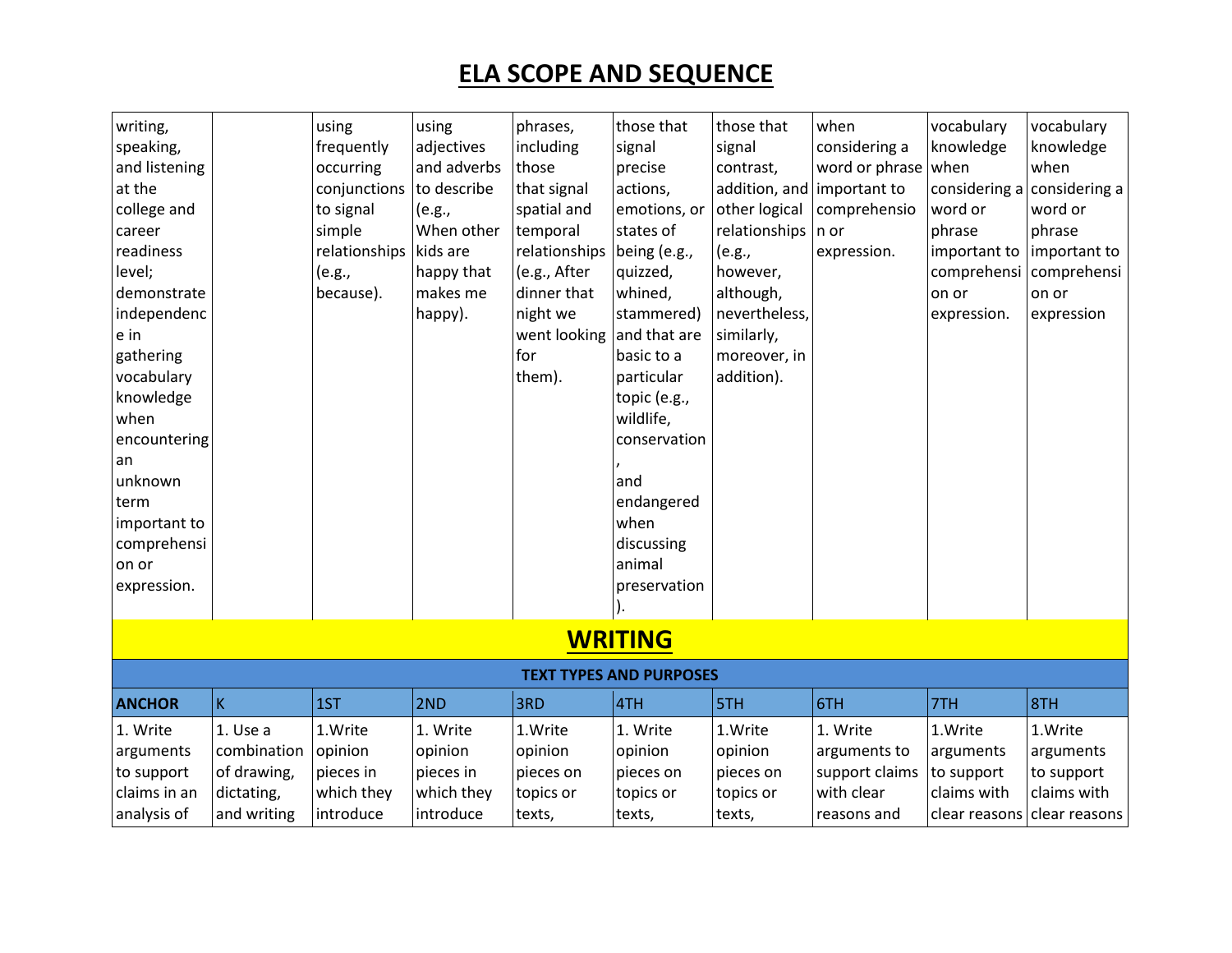| substantive  | to compose     | the topic or | the topic or              | supporting a              | supporting a                                        | supporting a relevant                         |                                                           | and relevant                  | and relevant   |
|--------------|----------------|--------------|---------------------------|---------------------------|-----------------------------------------------------|-----------------------------------------------|-----------------------------------------------------------|-------------------------------|----------------|
| topics or    | opinion        | name the     | book they                 |                           | point of view point of view point of view evidence. |                                               |                                                           | evidence.                     | evidence.      |
| texts, using | pieces in      | book they    | are writing               | with                      | with reasons                                        | with reasons a.Introduce                      |                                                           | a.Introduce                   | a.Introduce    |
| valid        | which they     | are writing  | about, state              | reasons.                  | and                                                 | and                                           | claim(s) and                                              | claim(s),                     | claim(s),      |
| reasoning    | tell a reader  | about, state | an opinion,               | a.Introduce               | information.                                        | information.                                  | organize the                                              | acknowledge                   | acknowledge    |
| and relevant | the topic or   | an opinion,  | supply                    | the topic or              |                                                     | a. Introduce a $ $ a. Introduce a reasons and |                                                           | alternate or                  | and            |
| and          | the name of    | supply a     | reasons that              | text they are             | topic or text                                       | topic or text                                 | evidence                                                  | opposing                      | distinguish    |
| sufficient   | the book       | reason for   | support the               | writing                   | clearly, state                                      | clearly, state                                | clearly.                                                  | claims, and                   | the claim(s)   |
| evidence.    | they are       | the opinion, | opinion, use              | about, state              | an opinion,                                         | an opinion,                                   | b.Support                                                 | organize the                  | from           |
|              | writing        | and provide  | linking words an opinion, |                           | and create                                          | and create                                    | claim(s) with                                             | reasons and                   | alternate or   |
|              | about and      | some sense   | (e.g.,                    | and create                | an                                                  | an                                            | clear reasons                                             | evidence                      | opposing       |
|              | state an       | of closure.  | because,                  | an                        | organization                                        | organization                                  | and relevant                                              | logically.                    | claims, and    |
|              | opinion or     |              | and, also) to             | organization              | al structure                                        | al structure                                  | evidence, using b.Support                                 |                               | organize the   |
|              | preference     |              | connect                   | al structure              | in which                                            | in which                                      | credible                                                  | claim(s) with                 | reasons and    |
|              | about the      |              | opinion and               | that lists                | related ideas                                       | ideas are                                     | sources and                                               | logical                       | evidence       |
|              | topic or book  |              | reasons, and              | reasons.                  | are grouped                                         | logically                                     | demonstrating                                             | reasoning                     | logically.     |
|              | (e.g., My      |              | provide a                 | b.Provide                 | to support                                          | grouped to                                    | an                                                        | and relevant                  | b.Support      |
|              | favorite book  |              | concluding                | reasons that              | the writer's                                        | support the                                   | understanding                                             | evidence,                     | claim(s) with  |
|              | is $\ldots$ ). |              | statement or              | support the               | purpose.                                            | writer's                                      | of the topic or                                           | using                         | logical        |
|              |                |              | section.                  | opinion.                  | b.Provide                                           | purpose.                                      | text.                                                     | accurate,                     | reasoning      |
|              |                |              |                           | c.Use linking             | reasons that                                        | b.Provide                                     | c.Use words,                                              | credible                      | and relevant   |
|              |                |              |                           | words and                 | are                                                 | logically                                     | phrases, and                                              | sources and                   | evidence,      |
|              |                |              |                           | phrases (e.g.,            | supported by                                        | ordered                                       | clauses to                                                | demonstrati                   | using          |
|              |                |              |                           | because,                  | facts and                                           | reasons that                                  | clarify the                                               | ng an                         | accurate,      |
|              |                |              |                           | therefore,                | details.                                            | are                                           | relationships                                             | understandin credible         |                |
|              |                |              |                           | since, for                | c.Link                                              |                                               | supported by among claim(s) $ g$ of the topic sources and |                               |                |
|              |                |              |                           | example) to               | opinion and                                         | facts and                                     | and reasons.                                              | or text.                      | demonstrati    |
|              |                |              |                           | connect                   | reasons                                             | details.                                      | d.Establish and   c.Use words,                            |                               | ng an          |
|              |                |              |                           | opinion and               | using words                                         | c.Link                                        | maintain a                                                | phrases, and                  | understandin   |
|              |                |              |                           | reasons.                  | and phrases                                         | opinion and                                   | formal style.                                             | clauses to                    | g of the topic |
|              |                |              |                           | d.Provide a               | (e.g., for                                          | reasons                                       | e.Provide a                                               | create                        | or text.       |
|              |                |              |                           | concluding                | instance, in                                        | using words,                                  | concluding                                                | cohesion and $c$ . Use words, |                |
|              |                |              |                           | statement or order to, in |                                                     | phrases, and                                  | statement or                                              | clarify the                   | phrases, and   |
|              |                |              |                           | section.                  | addition).                                          | clauses (e.g., section that                   |                                                           | relationships                 | clauses to     |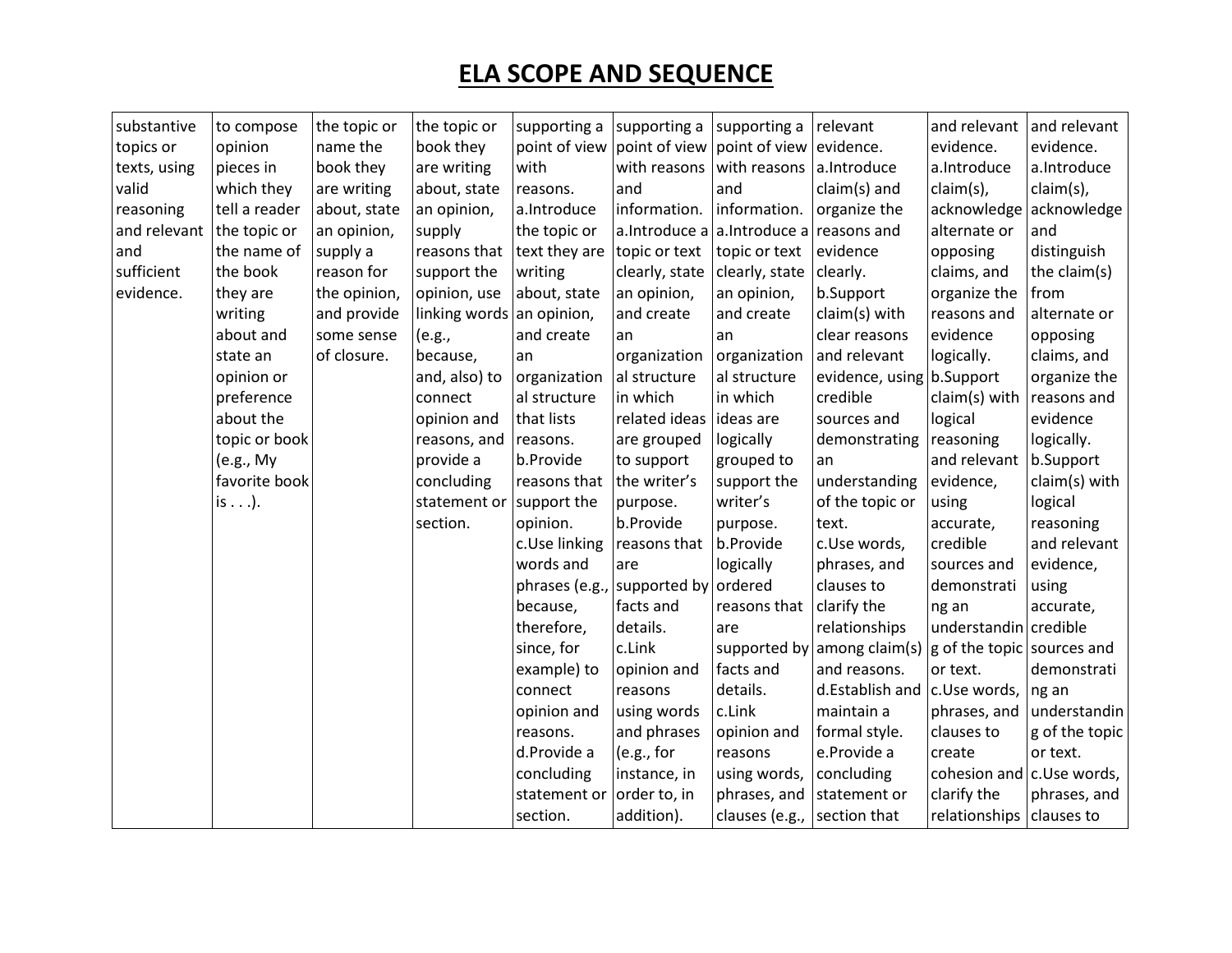|                            |                            |                             |                            |                     | d.Provide a<br>concluding<br>statement or<br>section<br>related to<br>the opinion<br>presented. | consequentl<br>у,<br>specifically).<br>d.Provide a<br>concluding<br>statement or<br>section<br>related to<br>the opinion<br>presented. | follows from<br>the argument<br>presented. | among<br>claim(s),<br>reasons, and<br>evidence.<br>d.Establish<br>and maintain<br>a formal<br>style.<br>e.Provide a<br>concluding<br>statement or<br>section that<br>follows from<br>and supports<br>the<br>argument<br>presented. | create<br>cohesion and<br>clarify the<br>relationships<br>among<br>claim(s),<br>counterclaim<br>s, reasons,<br>and<br>evidence.<br>d.Establish<br>and maintain<br>a formal<br>style.<br>e.Provide a<br>concluding<br>statement or<br>section that<br>follows from<br>and supports<br>the<br>argument<br>presented. |
|----------------------------|----------------------------|-----------------------------|----------------------------|---------------------|-------------------------------------------------------------------------------------------------|----------------------------------------------------------------------------------------------------------------------------------------|--------------------------------------------|------------------------------------------------------------------------------------------------------------------------------------------------------------------------------------------------------------------------------------|--------------------------------------------------------------------------------------------------------------------------------------------------------------------------------------------------------------------------------------------------------------------------------------------------------------------|
| 2. Write                   | 2. Use a                   | 2. Write                    | 2. Write                   | 2. Write            | 2. Write                                                                                        | 2. Write                                                                                                                               | 2. Write                                   | 2. Write                                                                                                                                                                                                                           | 2. Write                                                                                                                                                                                                                                                                                                           |
| informative/               | combination                | informative/                | informative/               | informative/        | informative/                                                                                    | informative/                                                                                                                           | informative/ex   informative/              |                                                                                                                                                                                                                                    | informative/                                                                                                                                                                                                                                                                                                       |
| explanatory                | of drawing,                | explanatory                 | explanatory                | explanatory         | explanatory                                                                                     | explanatory                                                                                                                            | planatory texts explanatory                |                                                                                                                                                                                                                                    | explanatory                                                                                                                                                                                                                                                                                                        |
| texts to                   | dictating,                 | texts in                    | texts in                   | texts to            | texts to                                                                                        | texts to                                                                                                                               | to examine a                               | texts to                                                                                                                                                                                                                           | texts to                                                                                                                                                                                                                                                                                                           |
| examine and                | and writing                | which they                  | which they                 | examine a           | examine a                                                                                       | examine a                                                                                                                              | topic and                                  | examine a                                                                                                                                                                                                                          | examine a                                                                                                                                                                                                                                                                                                          |
| convey                     | to compose<br>informative/ | name a                      | introduce a                | topic and           | topic and                                                                                       | topic and                                                                                                                              | convey ideas,                              | topic and                                                                                                                                                                                                                          | topic and                                                                                                                                                                                                                                                                                                          |
| complex<br>ideas and       | explanatory                | topic, supply<br>some facts | topic, use<br>facts and    | convey ideas<br>and | convey ideas<br>and                                                                             | convey ideas<br>and                                                                                                                    | concepts, and<br>information               | convey<br>ideas,                                                                                                                                                                                                                   | convey<br>ideas,                                                                                                                                                                                                                                                                                                   |
|                            |                            |                             | definitions to information |                     |                                                                                                 |                                                                                                                                        |                                            |                                                                                                                                                                                                                                    |                                                                                                                                                                                                                                                                                                                    |
| information<br>clearly and | texts in<br>which they     | about the                   | develop                    | clearly.            | information<br>clearly.                                                                         | information<br>clearly.                                                                                                                | through the<br>selection,                  | concepts,<br>and                                                                                                                                                                                                                   | concepts,<br>and                                                                                                                                                                                                                                                                                                   |
|                            | name what                  | topic, and                  |                            |                     |                                                                                                 | a. Introduce a a. Introduce a a. Introduce a organization,                                                                             |                                            | information                                                                                                                                                                                                                        | information                                                                                                                                                                                                                                                                                                        |
| accurately                 |                            | provide                     | points, and                |                     |                                                                                                 |                                                                                                                                        |                                            |                                                                                                                                                                                                                                    |                                                                                                                                                                                                                                                                                                                    |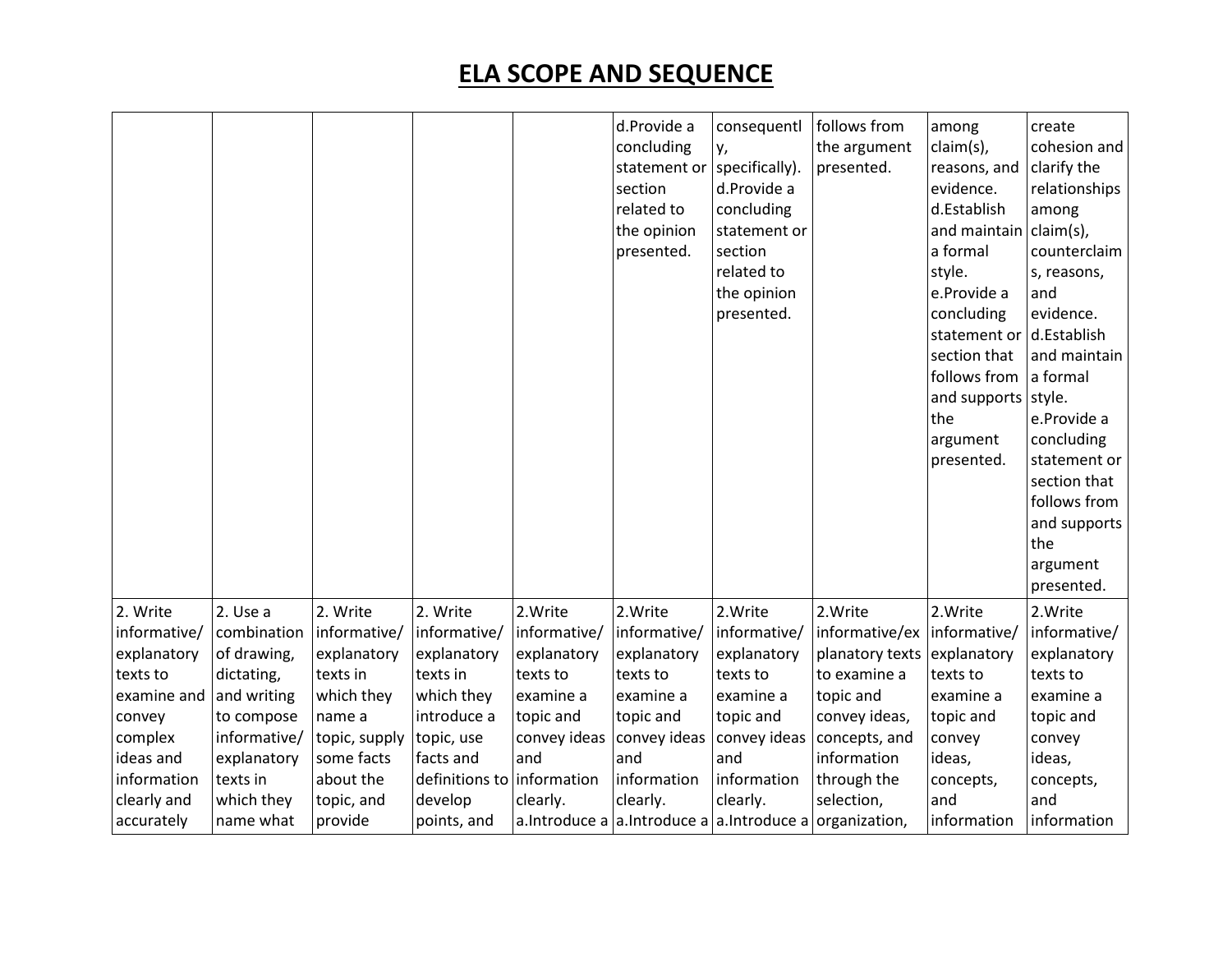| through the   | they are    | some sense  | provide a    | topic and                | topic clearly                 | topic clearly, | and analysis of   through the |                                | through the                   |
|---------------|-------------|-------------|--------------|--------------------------|-------------------------------|----------------|-------------------------------|--------------------------------|-------------------------------|
| effective     | writing     | of closure. | concluding   | group                    | and group                     | provide a      | relevant                      | selection,                     | selection,                    |
| selection,    | about and   |             | statement or | related                  | related                       | general        | content.                      | organization,                  | organization,                 |
| organization, | supply some |             | section.     | information              | information                   | observation    | a.Introduce a                 | and analysis                   | and analysis                  |
| and analysis  | information |             |              | together;                | in                            | and focus,     | topic; organize               | of relevant                    | of relevant                   |
| of content.   | about the   |             |              | include                  | paragraphs                    | and group      | ideas,                        | content.                       | content.                      |
|               | topic.      |             |              | illustrations            | and sections;                 | related        | concepts, and                 |                                | a. Introduce a a. Introduce a |
|               |             |             |              | when useful              | include                       | information    | information,                  | topic clearly,                 | topic clearly,                |
|               |             |             |              | to aiding                | formatting                    | logically;     | using                         | previewing                     | previewing                    |
|               |             |             |              | comprehensi (e.g.,       |                               | include        | strategies such               | what is to                     | what is to                    |
|               |             |             |              | on.                      | headings),                    | formatting     | as definition,                | follow;                        | follow;                       |
|               |             |             |              | b.Develop                | illustrations,                | (e.g.,         | classification,               | organize                       | organize                      |
|               |             |             |              | the topic                | and                           | headings),     | comparison/co                 | ideas,                         | ideas,                        |
|               |             |             |              | with facts,              | multimedia                    | illustrations, | ntrast, and                   | concepts,                      | concepts,                     |
|               |             |             |              | definitions,             | when useful                   | and            | cause/effect;                 | and                            | and                           |
|               |             |             |              | and details.             | to aiding                     | multimedia     | include                       | information,                   | information                   |
|               |             |             |              | c.Use linking            | comprehensi                   | when useful    | formatting                    | using                          | into broader                  |
|               |             |             |              | words and                | on.                           | to aiding      | (e.g.,                        | strategies                     | categories;                   |
|               |             |             |              | phrases (e.g., b.Develop |                               | comprehensi    | headings),                    | such as                        | include                       |
|               |             |             |              | also,                    | the topic                     | on.            | graphics (e.g.,               | definition,                    | formatting                    |
|               |             |             |              | another,                 | with facts,                   | b.Develop      | charts, tables),              | classification                 | (e.g.,                        |
|               |             |             |              | and, more,               | definitions,                  | the topic      | and                           |                                | headings),                    |
|               |             |             |              | but) to                  | concrete                      | with facts,    | multimedia                    | comparison/                    | graphics                      |
|               |             |             |              | connect                  | details,                      | definitions,   | when useful to                | contrast, and $(e.g., charts,$ |                               |
|               |             |             |              | ideas within             | quotations,                   | concrete       | aiding                        | cause/effect;                  | tables), and                  |
|               |             |             |              | categories of or other   |                               | details,       | comprehensio                  | include                        | multimedia                    |
|               |             |             |              | information.             | information                   | quotations,    | n.                            | formatting                     | when useful                   |
|               |             |             |              | d.Provide a              | and                           | or other       | b.Develop the                 | (e.g.,                         | to aiding                     |
|               |             |             |              | concluding               | examples                      | information    | topic with                    | headings),                     | comprehensi                   |
|               |             |             |              | statement or related to  |                               | and            | relevant facts,               | graphics                       | on.                           |
|               |             |             |              | section.                 | the topic.                    | examples       | definitions,                  | (e.g., charts,                 | b.Develop                     |
|               |             |             |              |                          | c.Link ideas                  | related to     | concrete                      | tables), and                   | the topic                     |
|               |             |             |              |                          | within                        | the topic.     | details,                      | multimedia                     | with                          |
|               |             |             |              |                          | categories of $ c.Link$ ideas |                | quotations, or                | when useful                    | relevant,                     |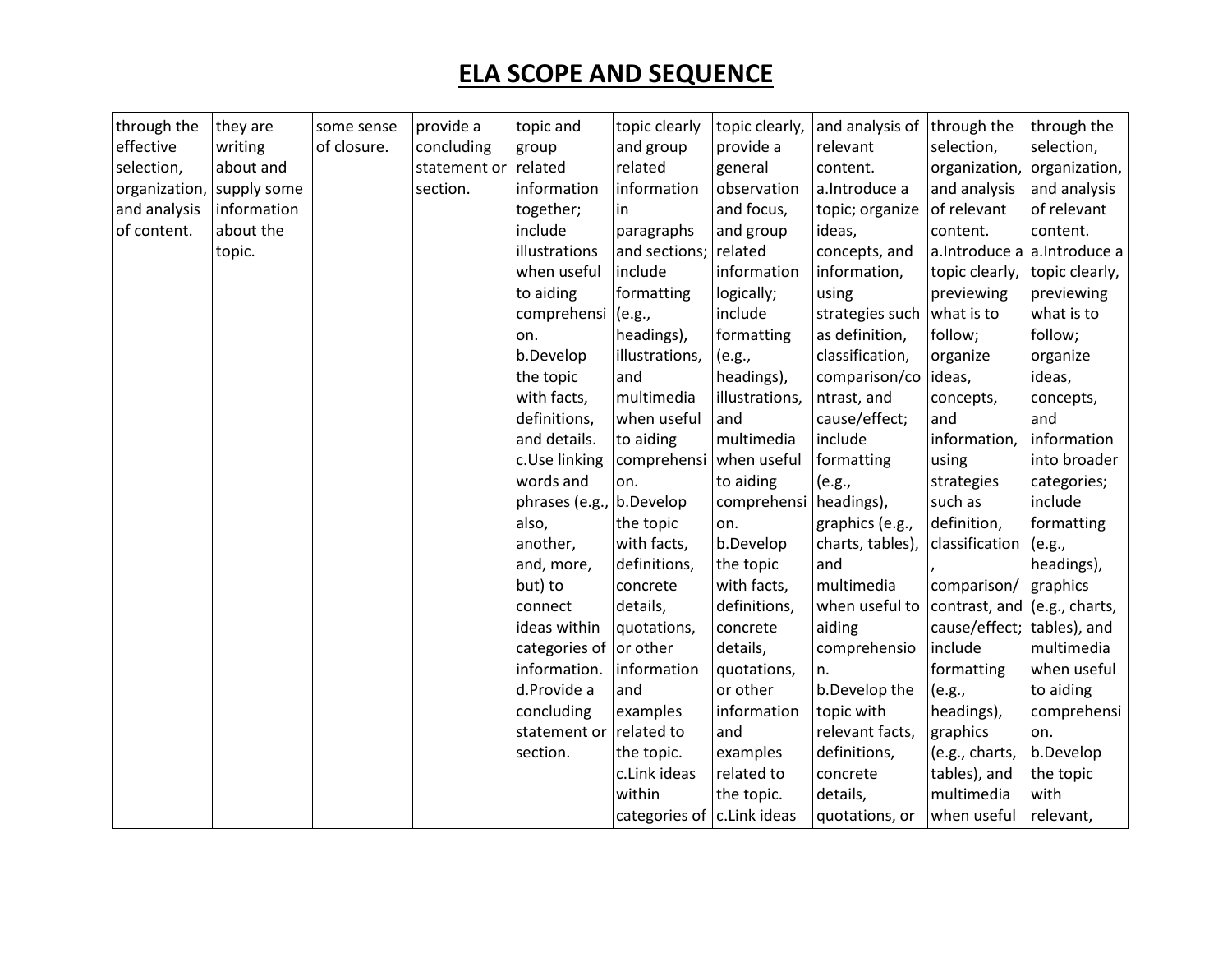|  |  | information  | within and               | other                           | to aiding                    | well-chosen    |
|--|--|--------------|--------------------------|---------------------------------|------------------------------|----------------|
|  |  | using words  | across                   | information                     | comprehensi facts,           |                |
|  |  | and phrases  |                          | categories of $ $ and examples. | on.                          | definitions,   |
|  |  | (e.g.,       | information              | c.Use                           | b.Develop                    | concrete       |
|  |  | another, for | using words,             | appropriate                     | the topic                    | details,       |
|  |  | example,     | phrases, and             | transitions to                  | with relevant                | quotations,    |
|  |  | also,        | clauses (e.g.,           | clarify the                     | facts,                       | or other       |
|  |  | because).    | in contrast,             | relationships                   | definitions,                 | information    |
|  |  | d.Use        | especially).             | among ideas                     | concrete                     | and            |
|  |  | precise      | d.Use                    | and concepts.                   | details,                     | examples.c.    |
|  |  | language and | precise                  | d.Use precise                   | quotations,                  | .Use           |
|  |  | domain-      | language and             | language and                    | or other                     | appropriate    |
|  |  | specific     | domain-                  | domain-                         | information                  | and varied     |
|  |  | vocabulary   | specific                 | specific                        | and                          | transitions to |
|  |  | to inform    | vocabulary               | vocabulary to                   | examples.                    | create         |
|  |  | about or     | to inform                | inform about                    | c.Use                        | cohesion and   |
|  |  | explain the  | about or                 | or explain the                  | appropriate                  | clarify the    |
|  |  | topic.       | explain the              | topic.                          | transitions to relationships |                |
|  |  | e.Provide a  | topic.                   | e.Establish and create          |                              | among ideas    |
|  |  | concluding   | e.Provide a              | maintain a                      | cohesion and and             |                |
|  |  | statement or | concluding               | formal style                    | clarify the                  | concepts.d.U   |
|  |  | section      | statement or f.Provide a |                                 | relationships                | se precise     |
|  |  | related to   | section                  | concluding                      | among ideas                  | language and   |
|  |  | the          | related to               | statement or                    | and                          | domain-        |
|  |  | information  | the                      | section that                    | concepts.                    | specific       |
|  |  | or           | information              | follows from                    | d.Use                        | vocabulary     |
|  |  | explanation  | <b>or</b>                | the                             | precise                      | to inform      |
|  |  | presented.   | explanation              | information or                  | language and                 | about or       |
|  |  |              | presented                | explanation                     | domain-                      | explain the    |
|  |  |              |                          | presented.                      | specific                     | topic.         |
|  |  |              |                          |                                 | vocabulary                   | e.Establish    |
|  |  |              |                          |                                 | to inform                    | and maintain   |
|  |  |              |                          |                                 | about or                     | a formal       |
|  |  |              |                          |                                 | explain the                  | style.         |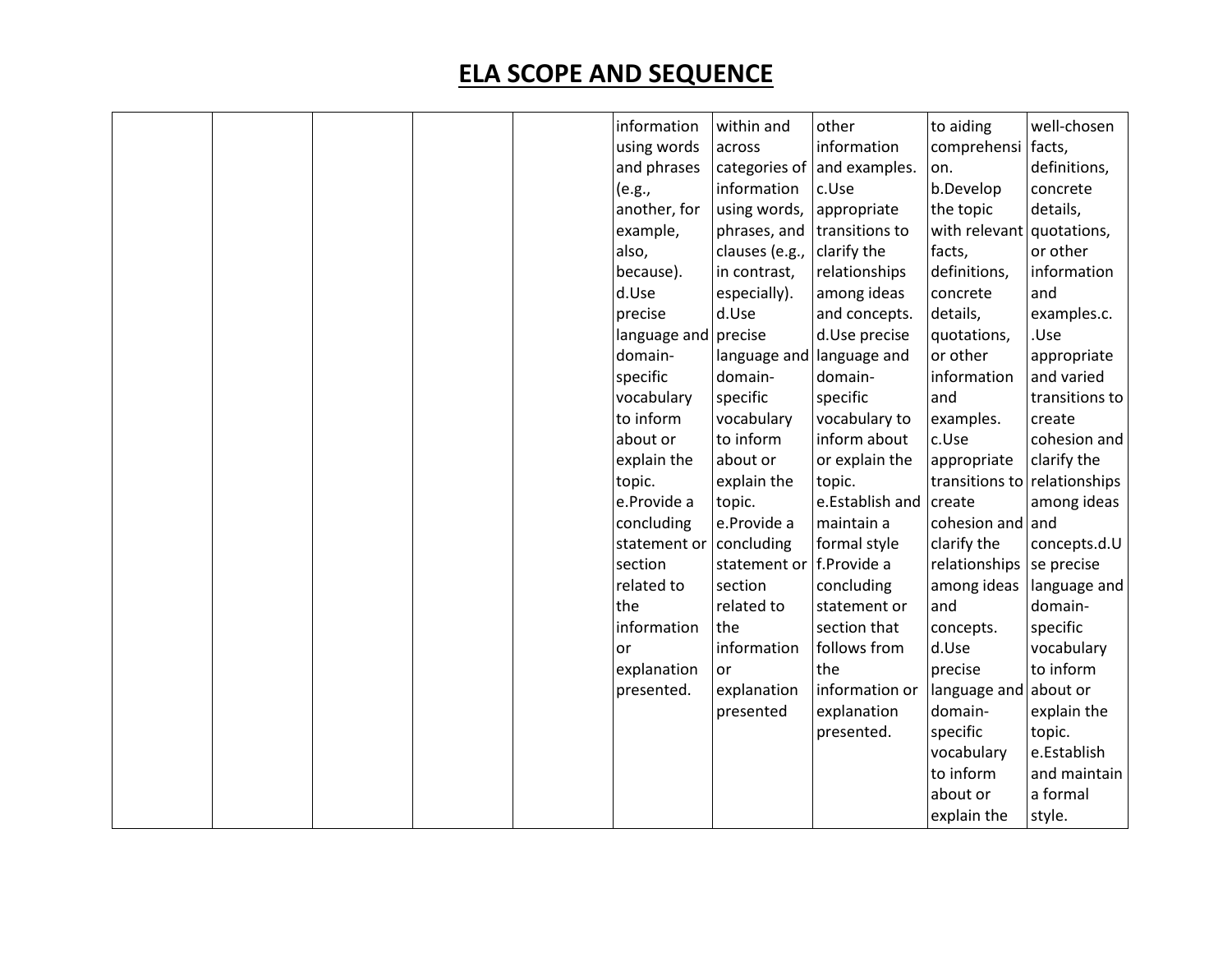|                                                                                                                                                                                                       |                                                                                                                                                                                                                                                             |                                                                                                                                                                                                                                                                    |                                                                                                                                                                                                                     |                                                                                                                                                                                                                                                           |                                                                                                                                                                                                                                            |                                                                                                                                                                                                                                                                                                |                                                                                                                                                                                                                                                                                                                            | topic.<br>e.Establish<br>and maintain<br>a formal<br>style.<br>f.Provide a<br>concluding<br>statement or<br>section that<br>follows from<br>and supports presented<br>the<br>information<br>or<br>explanation<br>presented.                                                               | f.Provide a<br>concluding<br>statement or<br>section that<br>follows from<br>and supports<br>the<br>information<br>or<br>explanation                                                                                                             |
|-------------------------------------------------------------------------------------------------------------------------------------------------------------------------------------------------------|-------------------------------------------------------------------------------------------------------------------------------------------------------------------------------------------------------------------------------------------------------------|--------------------------------------------------------------------------------------------------------------------------------------------------------------------------------------------------------------------------------------------------------------------|---------------------------------------------------------------------------------------------------------------------------------------------------------------------------------------------------------------------|-----------------------------------------------------------------------------------------------------------------------------------------------------------------------------------------------------------------------------------------------------------|--------------------------------------------------------------------------------------------------------------------------------------------------------------------------------------------------------------------------------------------|------------------------------------------------------------------------------------------------------------------------------------------------------------------------------------------------------------------------------------------------------------------------------------------------|----------------------------------------------------------------------------------------------------------------------------------------------------------------------------------------------------------------------------------------------------------------------------------------------------------------------------|-------------------------------------------------------------------------------------------------------------------------------------------------------------------------------------------------------------------------------------------------------------------------------------------|--------------------------------------------------------------------------------------------------------------------------------------------------------------------------------------------------------------------------------------------------|
| 3. Write<br>narratives to<br>develop real<br>or imagined<br>experiences<br>or events<br>using<br>effective<br>technique,<br>well-chosen<br>details, and<br>well-<br>structured<br>event<br>sequences. | 3. Use a<br>combination<br>of drawing,<br>dictating,<br>and writing<br>to narrate a<br>single event<br>or several<br>loosely<br>linked<br>events, tell<br>about the<br>events in the<br>order in<br>which they<br>occurred,<br>and provide<br>a reaction to | 3. Write<br>narratives in<br>which they<br>recount two<br>or more<br>appropriatel<br>y sequenced<br>events,<br>include some sequence of<br>details<br>regarding<br>what<br>happened,<br>use temporal actions,<br>words to<br>signal event<br>order, and<br>provide | 3. Write<br>narratives in<br>which they<br>recount a<br>well-<br>elaborated<br>event or<br>short<br>events,<br>include<br>details to<br>describe<br>thoughts,<br>and feelings,<br>use temporal narrator<br>words to | 3. Write<br>narratives to<br>develop real<br>or imagined<br>experiences<br>or events<br>using<br>effective<br>technique,<br>descriptive<br>details, and<br>clear event<br>sequences.<br>a.Establish a<br>situation and reader by<br>introduce a<br>and/or | 3. Write<br>narratives to<br>develop real<br>or imagined<br>experiences<br>or events<br>using<br>effective<br>technique,<br>descriptive<br>details, and<br>clear event<br>sequences.<br>a.Orient the<br>establishing<br>a situation<br>and | 3. Write<br>narratives to<br>develop real<br>or imagined<br>experiences<br>or events<br>using<br>effective<br>technique,<br>descriptive<br>details, and<br>clear event<br>sequences.<br>a.Orient the<br>reader by<br>establishing<br>a situation<br>and<br>introducing a<br>narrator<br>and/or | 3.Write<br>narratives to<br>develop real or<br>imagined<br>experiences or<br>events using<br>effective<br>technique,<br>relevant<br>descriptive<br>details, and<br>well-structured<br>event<br>sequences.<br>a. Engage and<br>orient the<br>reader by<br>establishing a<br>context and<br>introducing a<br>narrator and/or | 3. Write<br>narratives to<br>develop real<br>or imagined<br>experiences<br>or events<br>using<br>effective<br>technique,<br>relevant<br>descriptive<br>details, and<br>well-<br>structured<br>event<br>sequences.<br>a.Engage<br>and orient<br>the reader by<br>establishing<br>a context | 3. Write<br>narratives to<br>develop real<br>or imagined<br>experiences<br>or events<br>using<br>effective<br>technique,<br>relevant<br>descriptive<br>details, and<br>well-<br>structured<br>event<br>sequences.<br>a. Engage and<br>orient the |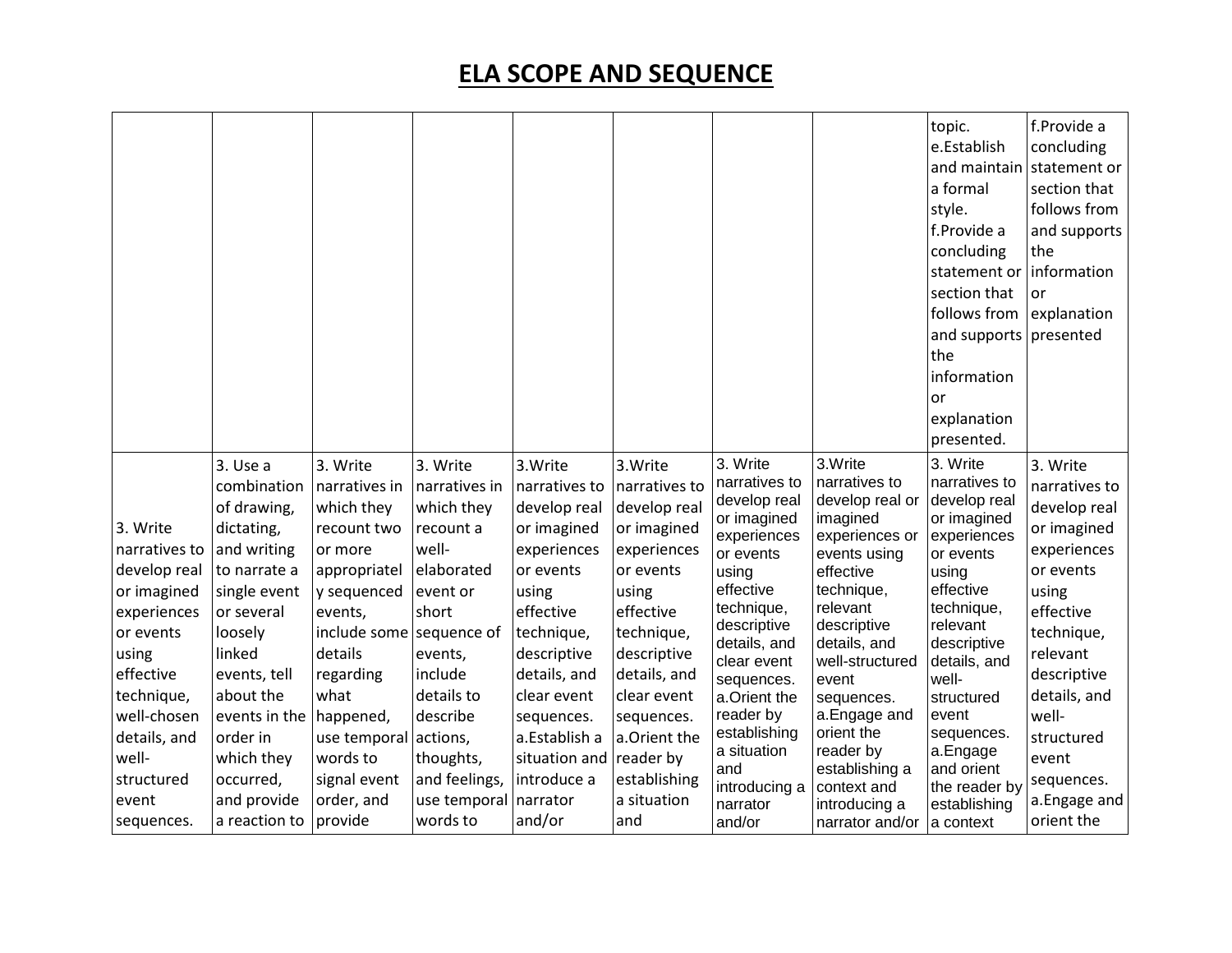| what<br>happened. | some sense<br>of closure. | signal event<br>order, and<br>provide a<br>sense of<br>closure. | characters;<br>organize an<br>event<br>sequence<br>that unfolds<br>naturally.<br>b.Use<br>dialogue and that unfolds<br>descriptions<br>of actions,<br>thoughts,<br>and feelings<br>to develop<br>experiences<br>and events<br>or show the<br>response of<br>situations.<br>c.Use<br>temporal<br>words and<br>phrases to<br>signal event<br>order.<br>d.Provide a<br>sense of<br>closure. | introducing a<br>narrator<br>and/or<br>characters;<br>organize an<br>event<br>sequence<br>naturally.<br>b.Use<br>dialogue and<br>description<br>to develop<br>experiences<br>and events<br>or show the<br>responses of<br>characters to characters to<br>situations.<br>c.Use a<br>variety of<br>transitional<br>words and<br>phrases to<br>manage the<br>sequence of<br>events.<br>d.Use<br>concrete<br>words and<br>phrases and<br>sensory<br>details to<br>convey | characters;<br>organize an<br>event<br>sequence<br>that unfolds<br>naturally.<br>b.Use<br>narrative<br>techniques,<br>such as<br>dialogue,<br>description,<br>and pacing,<br>to develop<br>experiences<br>and events<br>or show the<br>responses of<br>characters to<br>situations.<br>c.Use a<br>variety of<br>transitional<br>words,<br>phrases, and<br>clauses to<br>manage the<br>sequence of<br>events.<br>d.Use<br>concrete<br>words and<br>phrases and<br>sensory<br>details to<br>convey<br>experiences<br>and events<br>precisely.<br>e.Provide a | characters;<br>organize an<br>event<br>sequence that<br>unfolds<br>naturally and<br>logically.<br>b.Use narrative<br>techniques,<br>such as<br>dialogue,<br>pacing, and<br>description, to<br>develop<br>experiences,<br>events, and/or<br>characters.<br>c.Use a variety<br>of transition<br>words.<br>phrases, and<br>clauses to<br>convey<br>sequence and<br>signal shifts<br>from one time<br>frame or<br>setting to<br>another.<br>d.Use precise<br>words and<br>phrases,<br>relevant<br>descriptive<br>details, and<br>sensory<br>language to<br>convey<br>experiences<br>and events. | and point of<br>view and<br>introducing a<br>narrator<br>and/or<br>characters;<br>organize an<br>event<br>sequence<br>that unfolds<br>naturally and<br>logically.<br>b.Use<br>narrative<br>techniques,<br>such as<br>dialogue,<br>pacing, and<br>description,<br>to develop<br>experiences,<br>events,<br>and/or<br>characters.<br>c.Use a<br>variety of<br>transition<br>words,<br>phrases, and<br>clauses to<br>convey<br>sequence<br>and signal<br>shifts from<br>one time<br>frame or<br>setting to<br>another.<br>d.Use<br>precise | reader by<br>establishing<br>a context<br>and point of<br>view and<br>introducing a<br>narrator<br>and/or<br>characters;<br>organize an<br>event<br>sequence<br>that unfolds<br>naturally and<br>logically.<br>b.Use<br>narrative<br>techniques,<br>such as<br>dialogue,<br>pacing,<br>description,<br>and<br>reflection, to<br>develop<br>experiences,<br>events,<br>and/or<br>characters.<br>c.Use a<br>variety of<br>transition<br>words,<br>phrases, and |
|-------------------|---------------------------|-----------------------------------------------------------------|------------------------------------------------------------------------------------------------------------------------------------------------------------------------------------------------------------------------------------------------------------------------------------------------------------------------------------------------------------------------------------------|----------------------------------------------------------------------------------------------------------------------------------------------------------------------------------------------------------------------------------------------------------------------------------------------------------------------------------------------------------------------------------------------------------------------------------------------------------------------|------------------------------------------------------------------------------------------------------------------------------------------------------------------------------------------------------------------------------------------------------------------------------------------------------------------------------------------------------------------------------------------------------------------------------------------------------------------------------------------------------------------------------------------------------------|---------------------------------------------------------------------------------------------------------------------------------------------------------------------------------------------------------------------------------------------------------------------------------------------------------------------------------------------------------------------------------------------------------------------------------------------------------------------------------------------------------------------------------------------------------------------------------------------|-----------------------------------------------------------------------------------------------------------------------------------------------------------------------------------------------------------------------------------------------------------------------------------------------------------------------------------------------------------------------------------------------------------------------------------------------------------------------------------------------------------------------------------------|--------------------------------------------------------------------------------------------------------------------------------------------------------------------------------------------------------------------------------------------------------------------------------------------------------------------------------------------------------------------------------------------------------------------------------------------------------------|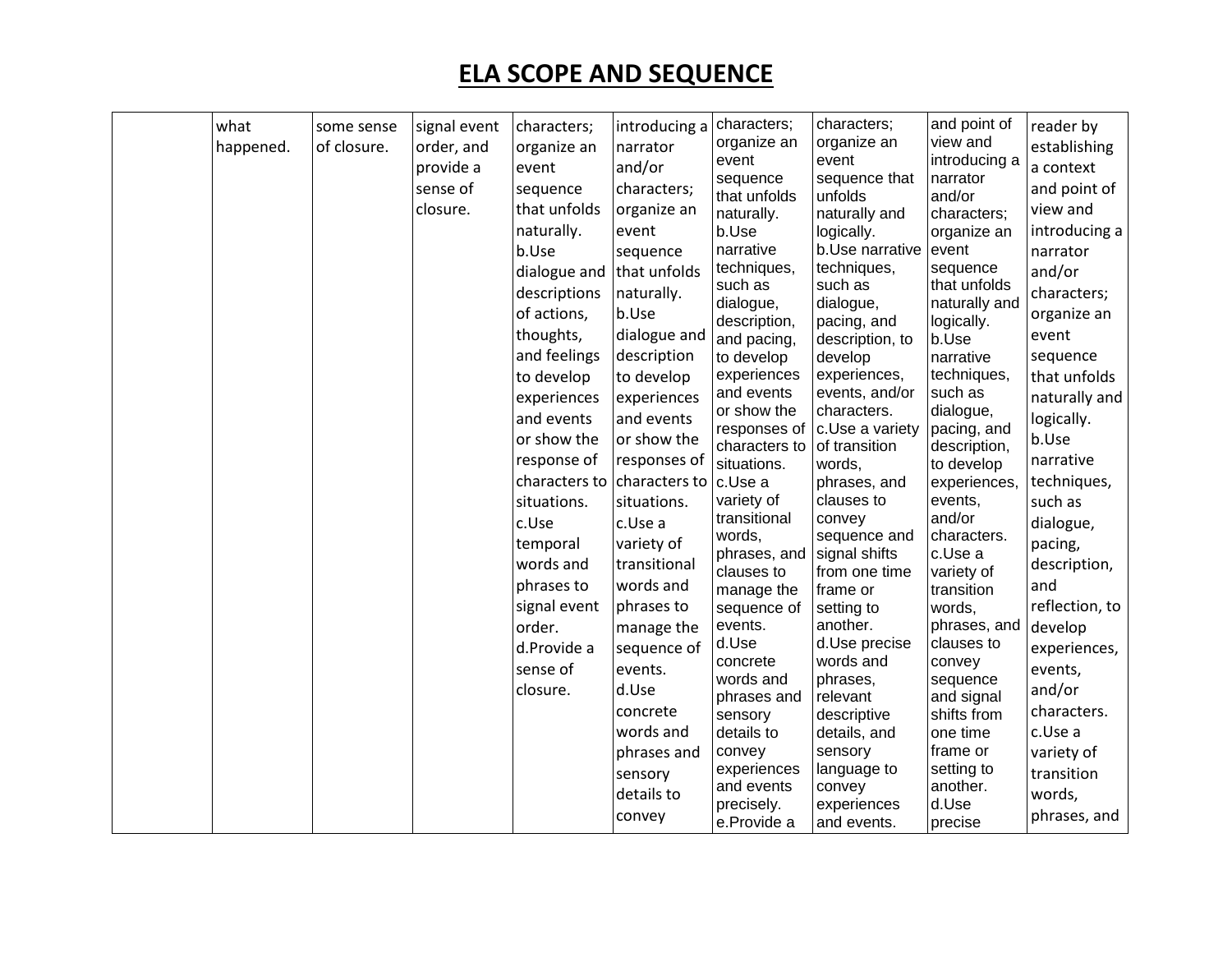|  |  | experiences<br>and events | conclusion<br>that follows | e.Provide a<br>conclusion that phrases, | words and                   | clauses to<br>convey       |
|--|--|---------------------------|----------------------------|-----------------------------------------|-----------------------------|----------------------------|
|  |  | precisely.<br>e.Provide a | from the<br>narrated       | follows from<br>the narrated            | relevant<br>descriptive     | sequence,<br>signal shifts |
|  |  | conclusion                | experiences<br>or events.  | experiences or<br>events.               | details, and<br>sensory     | from one                   |
|  |  | that follows              |                            |                                         | language to                 | time frame                 |
|  |  | from the                  |                            |                                         | capture the                 | or setting to              |
|  |  | narrated                  |                            |                                         | action and                  | another, and               |
|  |  | experiences               |                            |                                         | convey                      | show the                   |
|  |  | or events.                |                            |                                         | experiences<br>and events.  | relationships              |
|  |  |                           |                            |                                         | e.Provide a                 | among                      |
|  |  |                           |                            |                                         | conclusion                  | experiences                |
|  |  |                           |                            |                                         | that follows                | and events.                |
|  |  |                           |                            |                                         | from and                    | d.Use                      |
|  |  |                           |                            |                                         | reflects on<br>the narrated | precise                    |
|  |  |                           |                            |                                         | experiences                 | words and                  |
|  |  |                           |                            |                                         | or events.                  | phrases,                   |
|  |  |                           |                            |                                         |                             | relevant                   |
|  |  |                           |                            |                                         |                             | descriptive                |
|  |  |                           |                            |                                         |                             | details, and               |
|  |  |                           |                            |                                         |                             | sensory                    |
|  |  |                           |                            |                                         |                             | language to                |
|  |  |                           |                            |                                         |                             | capture the                |
|  |  |                           |                            |                                         |                             | action and                 |
|  |  |                           |                            |                                         |                             | convey                     |
|  |  |                           |                            |                                         |                             | experiences                |
|  |  |                           |                            |                                         |                             | and events.                |
|  |  |                           |                            |                                         |                             | e.Provide a                |
|  |  |                           |                            |                                         |                             | conclusion                 |
|  |  |                           |                            |                                         |                             | that follows               |
|  |  |                           |                            |                                         |                             | from and                   |
|  |  |                           |                            |                                         |                             | reflects on                |
|  |  |                           |                            |                                         |                             | the narrated               |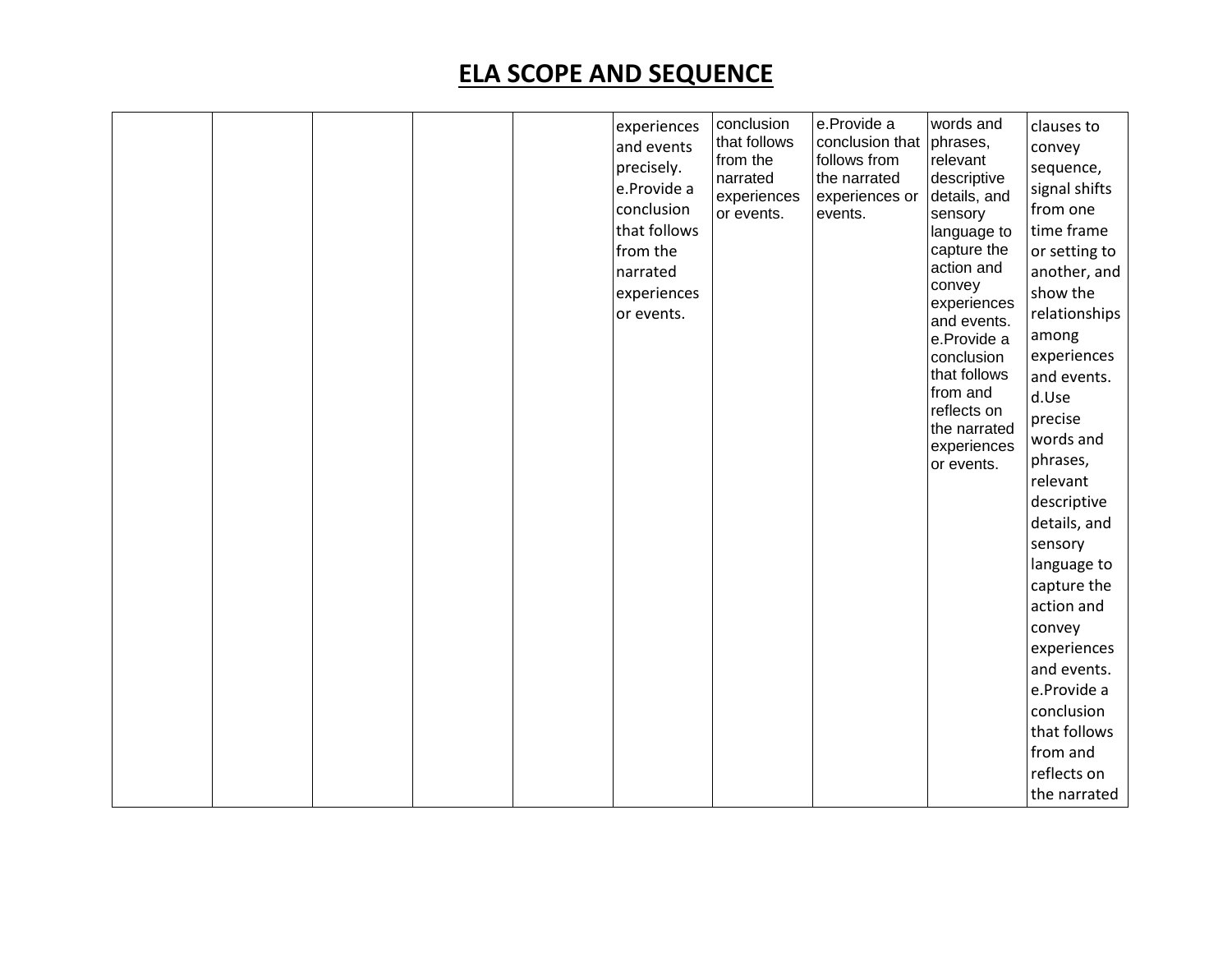|                                                                                                                                            |   |                             |               |                                                                                                                                                                                                                                                                                 |                                                                                                                                                                                                                                                                     |                                                                                                                                                                                                                                                                                                                                                                                |                                                                                                                                                                                                                                                                                                                                                                             |                                                                                                                                                                                                                                                                                                                                                                   | experiences<br>or events                                                                                                                                                                                                                                                                                                                                                                         |
|--------------------------------------------------------------------------------------------------------------------------------------------|---|-----------------------------|---------------|---------------------------------------------------------------------------------------------------------------------------------------------------------------------------------------------------------------------------------------------------------------------------------|---------------------------------------------------------------------------------------------------------------------------------------------------------------------------------------------------------------------------------------------------------------------|--------------------------------------------------------------------------------------------------------------------------------------------------------------------------------------------------------------------------------------------------------------------------------------------------------------------------------------------------------------------------------|-----------------------------------------------------------------------------------------------------------------------------------------------------------------------------------------------------------------------------------------------------------------------------------------------------------------------------------------------------------------------------|-------------------------------------------------------------------------------------------------------------------------------------------------------------------------------------------------------------------------------------------------------------------------------------------------------------------------------------------------------------------|--------------------------------------------------------------------------------------------------------------------------------------------------------------------------------------------------------------------------------------------------------------------------------------------------------------------------------------------------------------------------------------------------|
|                                                                                                                                            |   |                             |               | PRODUCTION AND DISTRIBUTION                                                                                                                                                                                                                                                     |                                                                                                                                                                                                                                                                     |                                                                                                                                                                                                                                                                                                                                                                                |                                                                                                                                                                                                                                                                                                                                                                             |                                                                                                                                                                                                                                                                                                                                                                   |                                                                                                                                                                                                                                                                                                                                                                                                  |
| <b>ANCHOR</b>                                                                                                                              | K | 1ST                         | 2ND           | 3RD                                                                                                                                                                                                                                                                             | 4TH                                                                                                                                                                                                                                                                 | 5TH                                                                                                                                                                                                                                                                                                                                                                            | 6TH                                                                                                                                                                                                                                                                                                                                                                         | 7TH                                                                                                                                                                                                                                                                                                                                                               | 8TH                                                                                                                                                                                                                                                                                                                                                                                              |
| 4. Produce<br>clear and<br>coherent<br>writing in<br>which the<br>development<br>organization,<br>and style are<br>appropriate<br>to task, |   | Begins in 3rd Begins in 3rd | Begins in 3rd | 4.With<br>guidance<br>and support<br>from adults,<br>produce<br>writing in<br>which the<br>development<br>and<br>organization<br>are<br>appropriate<br>to task and<br>purpose.<br>(Grade-<br>specific<br>expectations<br>for writing<br>types are<br>defined in<br>standards 1- | 4.Produce<br>clear and<br>coherent<br>writing in<br>which the<br>development<br>and<br>organization<br>are<br>appropriate<br>to task,<br>purpose, and<br>audience.<br>(Grade-<br>specific<br>expectations<br>for writing<br>types are<br>defined in<br>standards 1- | 4.Produce<br>clear and<br>coherent<br>writing in<br>which the<br>development<br>and<br>organization<br>are<br>appropriate<br>to task,<br>purpose, and<br>audience.<br>(Grade-<br>specific<br>expectations<br>for writing<br>types are<br>defined in<br>standards 1-<br>3 above.) a.<br>Produce text<br>(print or<br>nonprint) that<br>explores a<br>variety of<br>cultures and | 4.Produce<br>clear and<br>coherent<br>writing in<br>which the<br>development,<br>organization,<br>and style are<br>appropriate to<br>task, purpose,<br>and audience.<br>(Grade-specific<br>expectations<br>for writing<br>types are<br>defined in<br>standards 1-3<br>above.) a.<br>Produce text<br>(print or<br>nonprint) that<br>explores a<br>variety of<br>cultures and | 4.Produce<br>clear and<br>coherent<br>writing in<br>which the<br>development<br>and style are<br>appropriate<br>to task,<br>purpose, and<br>audience.<br>(Grade-<br>specific<br>expectations<br>for writing<br>types are<br>defined in<br>standards 1-<br>3 above.) a.<br>Produce text<br>(print or<br>nonprint)<br>that explores<br>a variety of<br>cultures and | 4.Produce<br>clear and<br>coherent<br>writing in<br>which the<br>development<br>organization, organization,<br>and style are<br>appropriate<br>to task,<br>purpose, and<br>audience.<br>(Grade-<br>specific<br>expectations<br>for writing<br>types are<br>defined in<br>standards 1-<br>3 above.) a.<br>Produce text<br>(print or<br>nonprint)<br>that explores<br>a variety of<br>cultures and |
| purpose, and Grade                                                                                                                         |   | Grade                       | Grade         | 3 above.)                                                                                                                                                                                                                                                                       | 3 above.)                                                                                                                                                                                                                                                           | perspectives.                                                                                                                                                                                                                                                                                                                                                                  | perspectives.                                                                                                                                                                                                                                                                                                                                                               |                                                                                                                                                                                                                                                                                                                                                                   | perspectives. perspectives.                                                                                                                                                                                                                                                                                                                                                                      |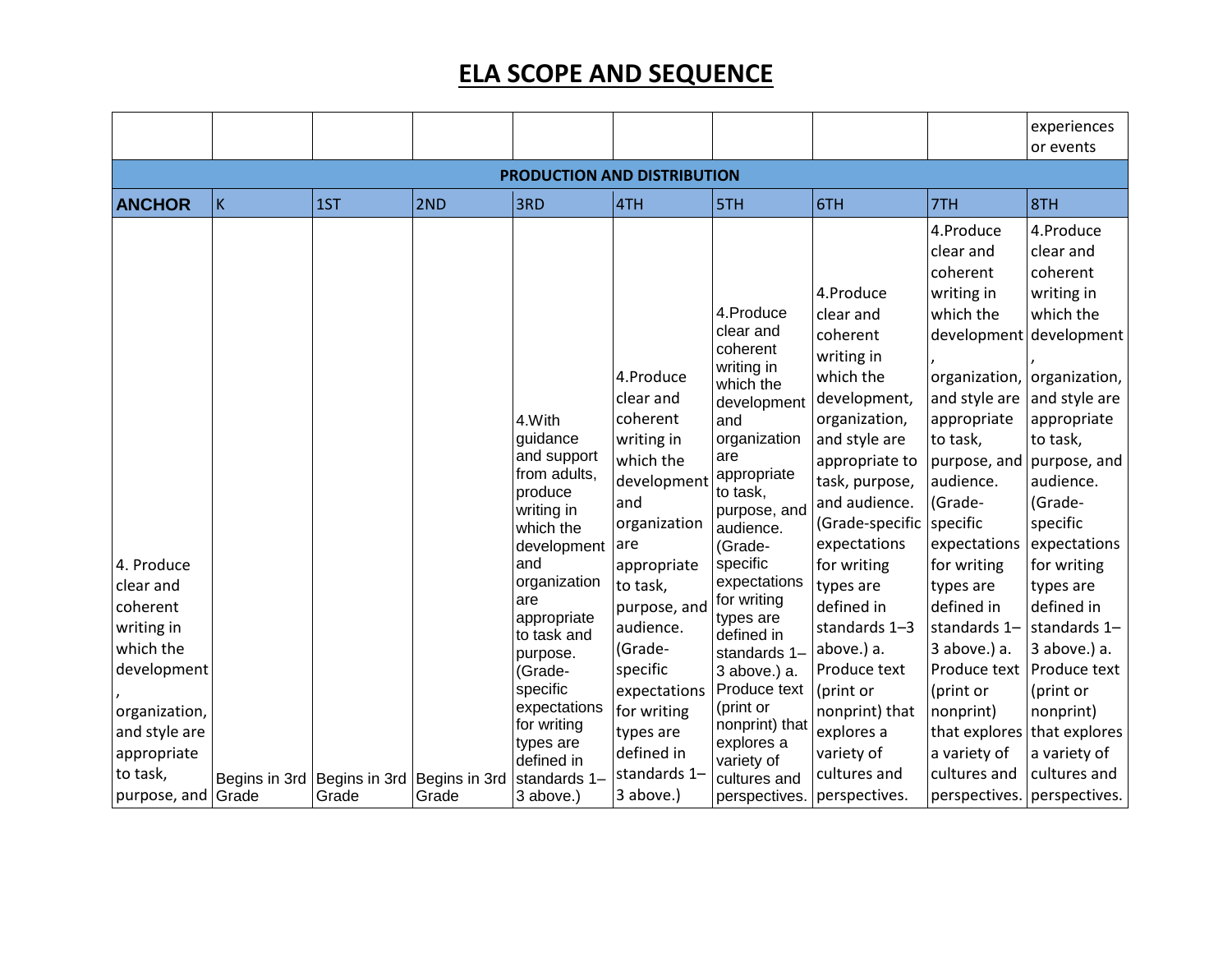|               |                             |               |                           |                         |                                   |                                                                                             |                              |              | 5. With some 5. With some   |
|---------------|-----------------------------|---------------|---------------------------|-------------------------|-----------------------------------|---------------------------------------------------------------------------------------------|------------------------------|--------------|-----------------------------|
|               |                             |               |                           |                         |                                   |                                                                                             |                              |              | guidance and guidance and   |
|               |                             |               |                           |                         |                                   |                                                                                             |                              |              | support from support from   |
|               |                             |               |                           |                         |                                   |                                                                                             |                              | peers and    | peers and                   |
|               |                             |               |                           |                         |                                   |                                                                                             |                              | adults,      | adults,                     |
|               |                             |               |                           |                         |                                   |                                                                                             |                              | develop and  | develop and                 |
|               |                             |               |                           |                         |                                   | 5. With                                                                                     |                              | strengthen   | strengthen                  |
|               |                             |               |                           |                         |                                   | guidance and 5. With some                                                                   |                              | writing as   | writing as                  |
|               |                             |               |                           |                         |                                   |                                                                                             |                              |              |                             |
|               |                             |               |                           |                         |                                   | support from guidance and                                                                   |                              | needed by    | needed by                   |
|               |                             |               |                           | 5. With                 | 5. With                           | peers and                                                                                   | support from                 | planning,    | planning,                   |
|               |                             |               |                           |                         | guidance and guidance and adults, |                                                                                             | peers and                    | revising,    | revising,                   |
|               |                             |               |                           |                         | support from support from         | develop and                                                                                 | adults, develop              | editing,     | editing,                    |
|               |                             |               |                           | peers and               | peers and                         | strengthen                                                                                  | and strengthen rewriting, or |              | rewriting, or               |
|               |                             |               |                           | adults,                 | adults,                           | writing as                                                                                  | writing as                   | trying a new | trying a new                |
|               |                             |               |                           | develop and             | develop and                       | needed by                                                                                   | needed by                    | approach,    | approach,                   |
|               |                             |               |                           | strengthen              | strengthen                        | planning,                                                                                   | planning,                    | focusing on  | focusing on                 |
|               |                             | 5. With       |                           | writing as              | writing as                        | revising,                                                                                   | revising,                    | how well     | how well                    |
|               |                             | guidance and  |                           | needed by               | needed by                         | editing,                                                                                    | editing,                     | purpose and  | purpose and                 |
|               | 5. With                     | support from  |                           | planning,               | planning,                         | rewriting, or                                                                               | rewriting, or                | audience     | audience                    |
|               | guidance                    | adults, focus | 5. With                   | revising, and           | revising, and                     | trying a new                                                                                | trying a new                 | have been    | have been                   |
| 5. Develop    | and support<br>from adults, | on a topic,   | guidance and editing.     |                         | editing.                          | approach.                                                                                   | approach.                    | addressed.   | addressed.                  |
| and           | respond to                  | respond to    | support from (Editing for |                         | (Editing for                      | (Editing for                                                                                | (Editing for                 | (Editing for | (Editing for                |
| strengthen    | questions                   | questions     | adults and                | conventions             | conventions                       | conventions                                                                                 | conventions                  | conventions  | conventions                 |
| writing as    | and                         | and           | peers, focus              | should                  | should                            | should                                                                                      | should                       | should       | should                      |
| needed by     | suggestions                 | suggestions   | on a topic                | demonstrate demonstrate |                                   | demonstrate                                                                                 | demonstrate                  | demonstrate  | demonstrate                 |
| planning,     | from peers                  | from peers,   | and                       | command of              | command of                        | command of                                                                                  | command of                   | command of   | command of                  |
| revising,     | and add                     | and add       | strengthen                | Language                | Language                          | Language                                                                                    | Language                     | Language     | Language                    |
| editing,      | details to                  | details to    | writing as                | standards 1-            | standards 1-                      | standards 1-                                                                                | standards 1-3                | standards 1- | standards 1-                |
| rewriting, or | strengthen<br>writing as    | strengthen    | needed by                 | 3 up to and             | 3 up to and                       | 3 up to and                                                                                 | up to and                    | 3 up to and  | 3 up to and                 |
| trying a new  | needed.                     | writing as    | revising and              | including               | including                         | including                                                                                   | including grade   including  |              | including                   |
| approach.     |                             | needed.       | editing.                  | grade 3)                | grade 4)                          | grade 5)                                                                                    | 6)                           | grade 7)     | grade 8)                    |
|               | 6. With                     | 6. With       | 6. With                   | 6. With                 |                                   | 6. With some $ 6.$ With some $ 6.$ Use                                                      |                              | 6. Use       | 6. Use                      |
| 6. Use        |                             |               |                           |                         |                                   | guidance and guidance and guidance and guidance and guidance and guidance and technology,   |                              | technology,  | technology,                 |
| technology,   |                             |               |                           |                         |                                   |                                                                                             |                              |              |                             |
| including the |                             |               |                           |                         |                                   | support from support from support from support from support from support from including the |                              |              | including the including the |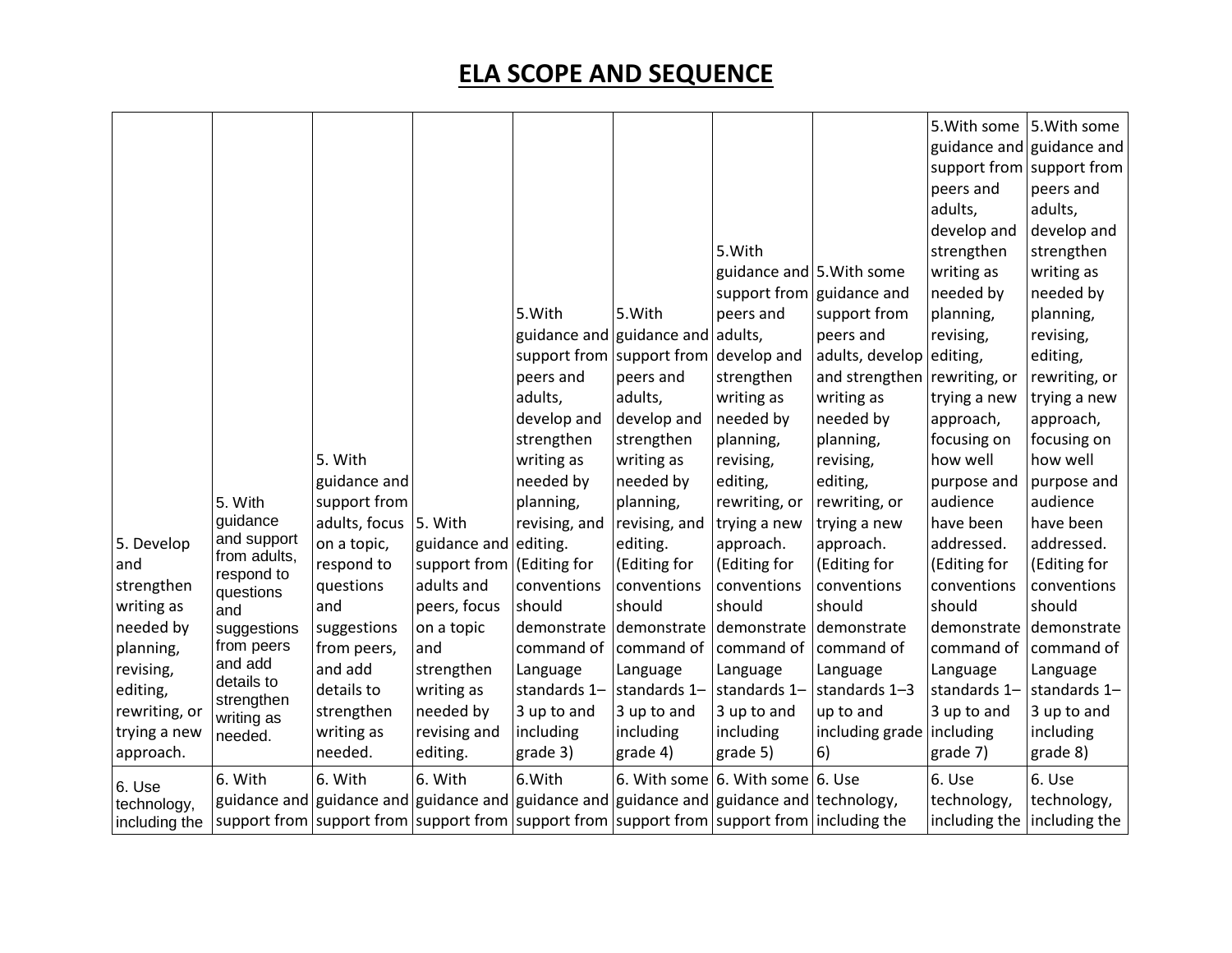| Internet, to<br>produce and<br>publish<br>writing and to<br>interact and<br>collaborate<br>with others. | adults,<br>explore a<br>variety of<br>digital tools<br>to produce<br>and publish<br>writing,<br>including in<br>collaboration with peers.<br>with peers. | adults, use a<br>variety of<br>digital tools<br>to produce<br>and publish<br>writing,<br>including in<br>collaboration | adults, use a<br>variety of<br>digital tools<br>to produce<br>and publish<br>writing,<br>including in<br>collaboration<br>with peer | adults, use<br>technology<br>to produce<br>and publish<br>writing<br>(using<br>keyboarding<br>skills) as well<br>as to interact<br>and<br>collaborate<br>with others. | adults, use<br>technology,<br>including the<br>Internet, to<br>produce and<br>publish<br>writing as<br>well as to<br>interact and<br>collaborate<br>with others;<br>demonstrate<br>sufficient<br>command of<br>keyboarding<br>skills to type<br>a minimum<br>of one page<br>in a single<br>sitting. | adults, use<br>technology,<br>including the<br>Internet, to<br>produce and<br>publish<br>writing as<br>well as to<br>interact and<br>collaborate<br>with others;<br>demonstrate<br>sufficient<br>command of<br>keyboarding<br>skills to type<br>a minimum<br>of two pages<br>in a single<br>sitting. | Internet, to<br>produce and<br>publish writing<br>as well as to<br>interact and<br>collaborate<br>with others;<br>demonstrate<br>sufficient<br>command of<br>keyboarding<br>skills to type a<br>minimum of<br>three pages in<br>a single sitting. | Internet, to<br>produce and<br>publish<br>writing and<br>link to and<br>cite sources<br>as well as to<br>interact and<br>collaborate<br>with others,<br>including<br>linking to<br>and citing<br>sources. | Internet, to<br>produce and<br>publish<br>writing and<br>present the<br>relationships<br>between<br>information<br>and ideas<br>efficiently as<br>well as to<br>interact and<br>collaborate<br>with others. |
|---------------------------------------------------------------------------------------------------------|----------------------------------------------------------------------------------------------------------------------------------------------------------|------------------------------------------------------------------------------------------------------------------------|-------------------------------------------------------------------------------------------------------------------------------------|-----------------------------------------------------------------------------------------------------------------------------------------------------------------------|-----------------------------------------------------------------------------------------------------------------------------------------------------------------------------------------------------------------------------------------------------------------------------------------------------|------------------------------------------------------------------------------------------------------------------------------------------------------------------------------------------------------------------------------------------------------------------------------------------------------|---------------------------------------------------------------------------------------------------------------------------------------------------------------------------------------------------------------------------------------------------|-----------------------------------------------------------------------------------------------------------------------------------------------------------------------------------------------------------|-------------------------------------------------------------------------------------------------------------------------------------------------------------------------------------------------------------|
|                                                                                                         |                                                                                                                                                          |                                                                                                                        |                                                                                                                                     | RESEARCH TO BUILD AND PRESENT KNOWLEDGE                                                                                                                               |                                                                                                                                                                                                                                                                                                     |                                                                                                                                                                                                                                                                                                      |                                                                                                                                                                                                                                                   |                                                                                                                                                                                                           |                                                                                                                                                                                                             |
| <b>ANCHOR</b>                                                                                           | İΚ                                                                                                                                                       | 1ST                                                                                                                    | 2ND                                                                                                                                 | 3RD                                                                                                                                                                   | 4TH                                                                                                                                                                                                                                                                                                 | 5TH                                                                                                                                                                                                                                                                                                  | 6TH                                                                                                                                                                                                                                               | 7TH                                                                                                                                                                                                       | 8TH                                                                                                                                                                                                         |
| 7. Conduct<br>short as well<br>as more                                                                  | in shared                                                                                                                                                | 7. Participate 7. Participate<br>in shared<br>research and research and                                                | 7. Participate<br>in shared<br>research and                                                                                         |                                                                                                                                                                       | 7. Conduct<br>short<br>research                                                                                                                                                                                                                                                                     | 7.Conduct<br>short<br>research                                                                                                                                                                                                                                                                       | 7. Conduct<br>short research<br>projects to                                                                                                                                                                                                       | 7. Conduct<br>short<br>research                                                                                                                                                                           | 7. Conduct<br>short<br>research                                                                                                                                                                             |
| sustained<br>research                                                                                   | writing<br>projects                                                                                                                                      | writing<br>projects                                                                                                    | writing<br>projects                                                                                                                 | 7. Conduct<br>short                                                                                                                                                   | projects that<br>build                                                                                                                                                                                                                                                                              | projects that<br>use several                                                                                                                                                                                                                                                                         | answer a<br>question,                                                                                                                                                                                                                             | projects to<br>answer a                                                                                                                                                                                   | projects to<br>answer a                                                                                                                                                                                     |
| projects<br>based on<br>focused                                                                         | (e.g., explore<br>a number of<br>books by a                                                                                                              | (e.g., explore<br>a number of<br>"how-to"                                                                              | (e.g., read a<br>number of<br>books on a                                                                                            | research<br>projects that   through<br>build                                                                                                                          | knowledge<br>investigation                                                                                                                                                                                                                                                                          | sources to<br>build<br>knowledge                                                                                                                                                                                                                                                                     | drawing on<br>several sources drawing on<br>and refocusing                                                                                                                                                                                        | question,<br>several                                                                                                                                                                                      | question<br>(including a<br>self-                                                                                                                                                                           |
| questions,<br>demonstrati<br>ng                                                                         | favorite<br>author and<br>express                                                                                                                        | books on a<br>given topic<br>and use                                                                                   | single topic<br>to produce a<br>report;                                                                                             | knowledge<br>about a<br>topic.                                                                                                                                        | of different<br>aspects of a<br>topic.                                                                                                                                                                                                                                                              | through<br>investigation<br>of different                                                                                                                                                                                                                                                             | the inquiry<br>when<br>appropriate.                                                                                                                                                                                                               | sources and<br>generating<br>additional                                                                                                                                                                   | generated<br>question),<br>drawing on                                                                                                                                                                       |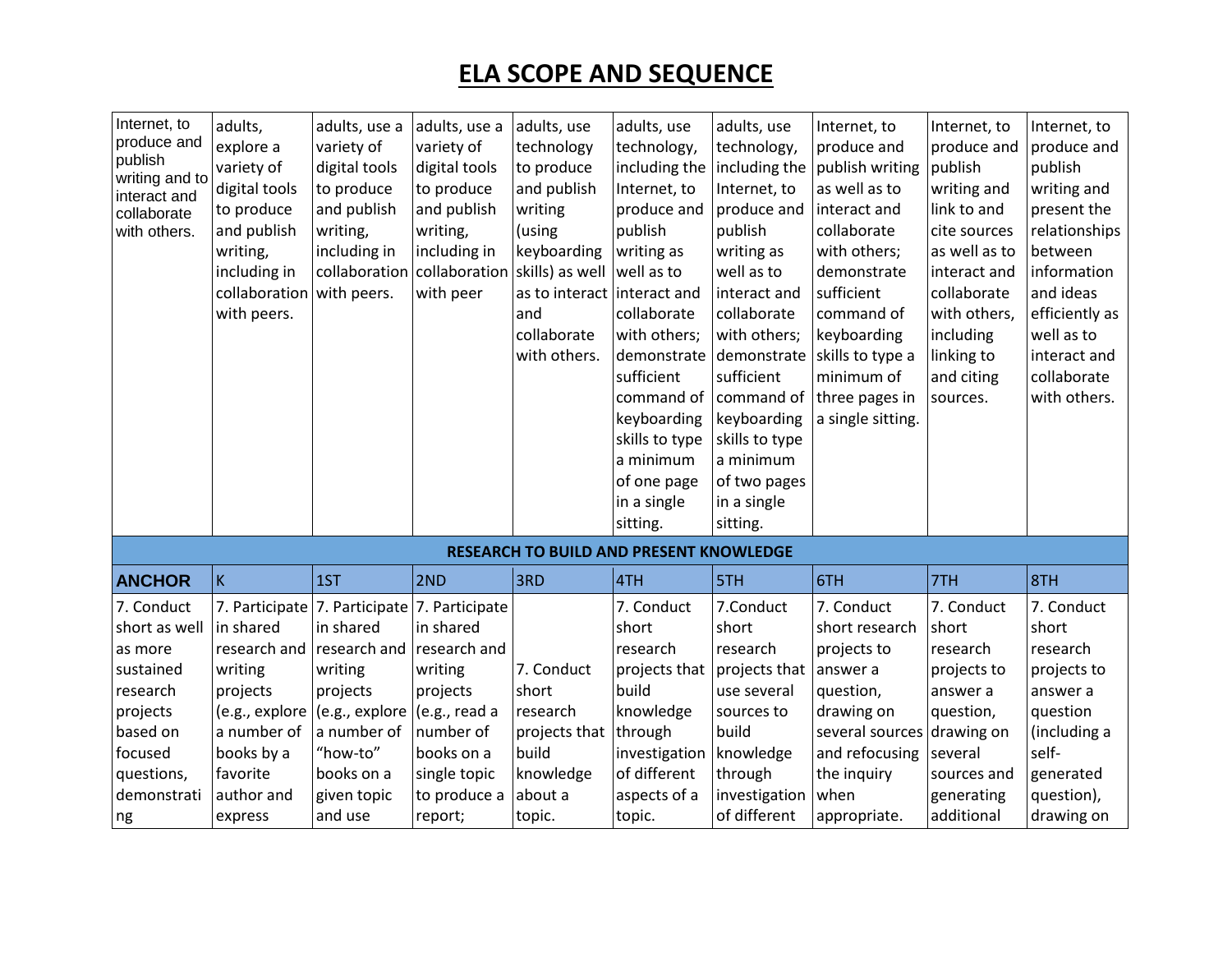| understandin opinions |                        | them to                    | record       |                           |               | aspects of a   |                  | related,                 | several      |
|-----------------------|------------------------|----------------------------|--------------|---------------------------|---------------|----------------|------------------|--------------------------|--------------|
| g of the              | about them)            | write a                    | science      |                           |               | topic.         |                  | focused                  | sources and  |
| subject               |                        | sequence of                | observations |                           |               |                |                  | questions for generating |              |
| under                 |                        | $instructions).$ ].        |              |                           |               |                |                  | further                  | additional   |
| investigation         |                        |                            |              |                           |               |                |                  | research and             | related,     |
|                       |                        |                            |              |                           |               |                |                  | investigation            | focused      |
|                       |                        |                            |              |                           |               |                |                  |                          | questions    |
|                       |                        |                            |              |                           |               |                |                  |                          | that allow   |
|                       |                        |                            |              |                           |               |                |                  |                          | for multiple |
|                       |                        |                            |              |                           |               |                |                  |                          | avenues of   |
|                       |                        |                            |              |                           |               |                |                  |                          | exploration. |
|                       |                        |                            |              |                           |               |                |                  | 8. Gather                | 8. Gather    |
|                       |                        |                            |              |                           |               |                |                  | relevant                 | relevant     |
|                       |                        |                            |              |                           |               |                |                  | information              | information  |
|                       |                        |                            |              |                           |               | 8.Recall       | 8. Gather        | from                     | from         |
|                       |                        |                            |              |                           |               | relevant       | relevant         | multiple                 | multiple     |
| 8. Gather             |                        |                            |              |                           |               | information    | information      | print and                | print and    |
| relevant              |                        |                            |              |                           | 8. Recall     | from           | from multiple    | digital                  | digital      |
| information           |                        |                            |              | 8. Recall                 | relevant      | experiences    | print and        | sources,                 | sources,     |
| from                  |                        |                            |              | information               | information   | or gather      | digital sources; | using search             | using search |
| multiple              | 8. With                | 8. With                    |              | from                      | from          | relevant       | assess the       | terms                    | terms        |
| print and             | guidance               | guidance and               |              | experiences               | experiences   | information    | credibility of   | effectively;             | effectively; |
| digital               | and support            | support from               |              | or gather                 | or gather     | from print     | each source;     | assess the               | assess the   |
| sources,              | from adults,           | adults, recall   8. Recall |              | information               | relevant      | and digital    | and quote or     | credibility              | credibility  |
| assess the            | recall                 | information                | information  | from print                | information   | sources;       | paraphrase the   | and accuracy             | and accuracy |
| credibility           | information<br>from    | from                       | from         | and digital               | from print    | summarize      | data and         | of each                  | of each      |
| and accuracy          | experiences            | experiences                | experiences  | sources; take and digital |               | <b>or</b>      | conclusions of   | source; and              | source; and  |
| of each               | or gather              | or gather                  | or gather    | brief notes               | sources; take | paraphrase     | others while     | quote or                 | quote or     |
| source, and           | information            | information                | information  | on sources                | notes and     | information    | avoiding         | paraphrase               | paraphrase   |
| integrate the         | from                   | from                       | from         | and sort                  | categorize    | in notes and   | plagiarism and   | the data and             | the data and |
| information           | provided               | provided                   | provided     | evidence                  | information,  | finished       | providing basic  | conclusions              | conclusions  |
| while                 | sources to<br>answer a | sources to                 | sources to   | into                      | and provide   | work, and      | bibliographic    | of others                | of others    |
| avoiding              | question.              | answer a                   | answer a     | provided                  | a list of     | provide a list | information for  | while                    | while        |
| plagiarism.           |                        | question.                  | question.    | categories.               | sources.      | of sources.    | sources.         | avoiding                 | avoiding     |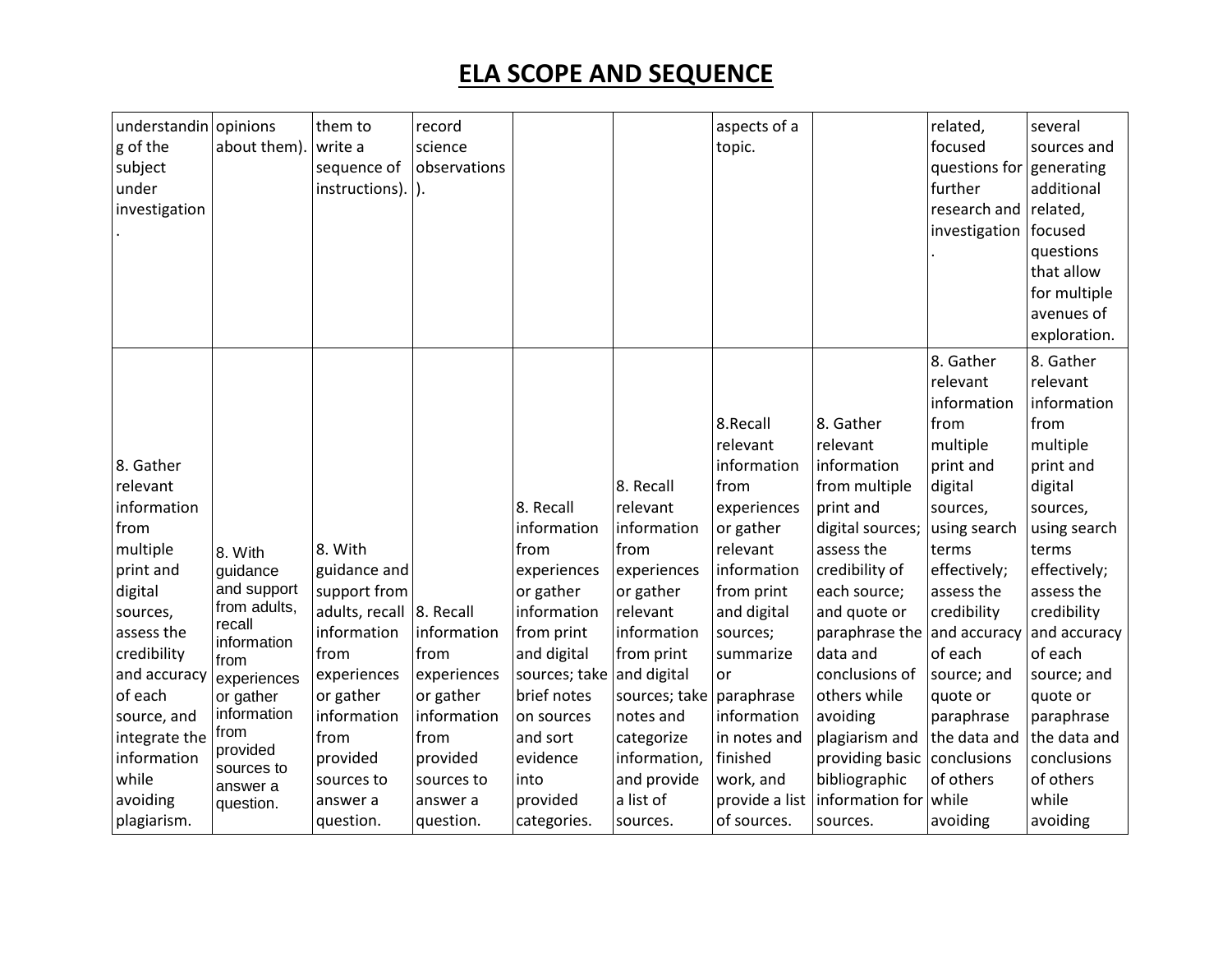|               |           |           |           |           |                |                                  |                   | plagiarism<br>and<br>following a<br>standard<br>format for<br>citation. | plagiarism<br>and<br>following a<br>standard<br>format for<br>citation. |
|---------------|-----------|-----------|-----------|-----------|----------------|----------------------------------|-------------------|-------------------------------------------------------------------------|-------------------------------------------------------------------------|
|               |           |           |           |           | 9.Draw         | 9. Draw                          | 9.Draw            | 9.Draw                                                                  | 9.Draw                                                                  |
|               |           |           |           |           | evidence       | evidence                         | evidence from     | evidence                                                                | evidence                                                                |
|               |           |           |           |           | from literary  | from literary                    | literary or       | from literary                                                           | from literary                                                           |
|               |           |           |           |           | or             | <b>or</b>                        | informational     | or                                                                      | or                                                                      |
|               |           |           |           |           |                | informationa informationa        | texts to          |                                                                         | informationa informationa                                               |
|               |           |           |           |           | I texts to     | I texts to                       | support           | I texts to                                                              | I texts to                                                              |
|               |           |           |           |           | support        | support                          | analysis,         | support                                                                 | support                                                                 |
|               |           |           |           |           | analysis,      | analysis,                        | reflection, and   | analysis,                                                               | analysis,                                                               |
|               |           |           |           |           | reflection,    | reflection,                      | research.         | reflection,                                                             | reflection,                                                             |
|               |           |           |           |           | and            | and                              | a. Apply grade    | and                                                                     | and                                                                     |
|               |           |           |           |           | research.      | research.                        | 6 Reading         | research.                                                               | research.                                                               |
|               |           |           |           |           | a. Apply       | a. Apply                         | standards to      | a.Apply                                                                 | a.Apply                                                                 |
|               |           |           |           |           | grade 4        | grade 5                          | literature (e.g., | grade 7                                                                 | grade 8                                                                 |
|               |           |           |           |           | Reading        | Reading                          | "Compare and      | Reading                                                                 | Reading                                                                 |
|               |           |           |           |           | standards to   | standards to                     | contrast texts    | standards to                                                            | standards to                                                            |
|               |           |           |           |           | literature     | literature                       | in different      | literature                                                              | literature                                                              |
|               |           |           |           |           | (e.g.,         | (e.g.,                           | forms or          | (e.g.,                                                                  | (e.g.,                                                                  |
| 9. Draw       |           |           |           |           | "Describe in   | "Compare                         | genres [e.g.,     | "Compare                                                                | "Analyze                                                                |
| evidence      |           |           |           |           | depth a        | and contrast                     | stories and       | and contrast                                                            | how a                                                                   |
| from literary |           |           |           |           | character,     | two or more                      | poems;            | a fictional                                                             | modern                                                                  |
| or            |           |           |           |           | setting, or    | characters,                      | historical        | portrayal of                                                            | work of                                                                 |
| informationa  |           |           |           |           | event in a     | settings, or                     | novels and        | a time,                                                                 | fiction draws                                                           |
| I texts to    |           |           |           |           | story or       | events in a                      | fantasy stories]  | place, or                                                               | on themes,                                                              |
| support       |           |           |           |           | drama,         | story or a                       | in terms of       | character                                                               | patterns of                                                             |
| analysis,     |           |           |           |           | drawing on     | drama,                           | their             | and a                                                                   | events, or                                                              |
| reflection,   |           |           |           |           | specific       | drawing on                       | approaches to     | historical                                                              | character                                                               |
| and           | Begins in | Begins in | Begins in | Begins in | details in the | specific                         | similar themes    | account of                                                              | types from                                                              |
| research.     | Grade 4   | Grade 4   | Grade 4   | Grade 4   | text [e.g., a  | details in the $ $ and topics"). |                   | the same                                                                | myths,                                                                  |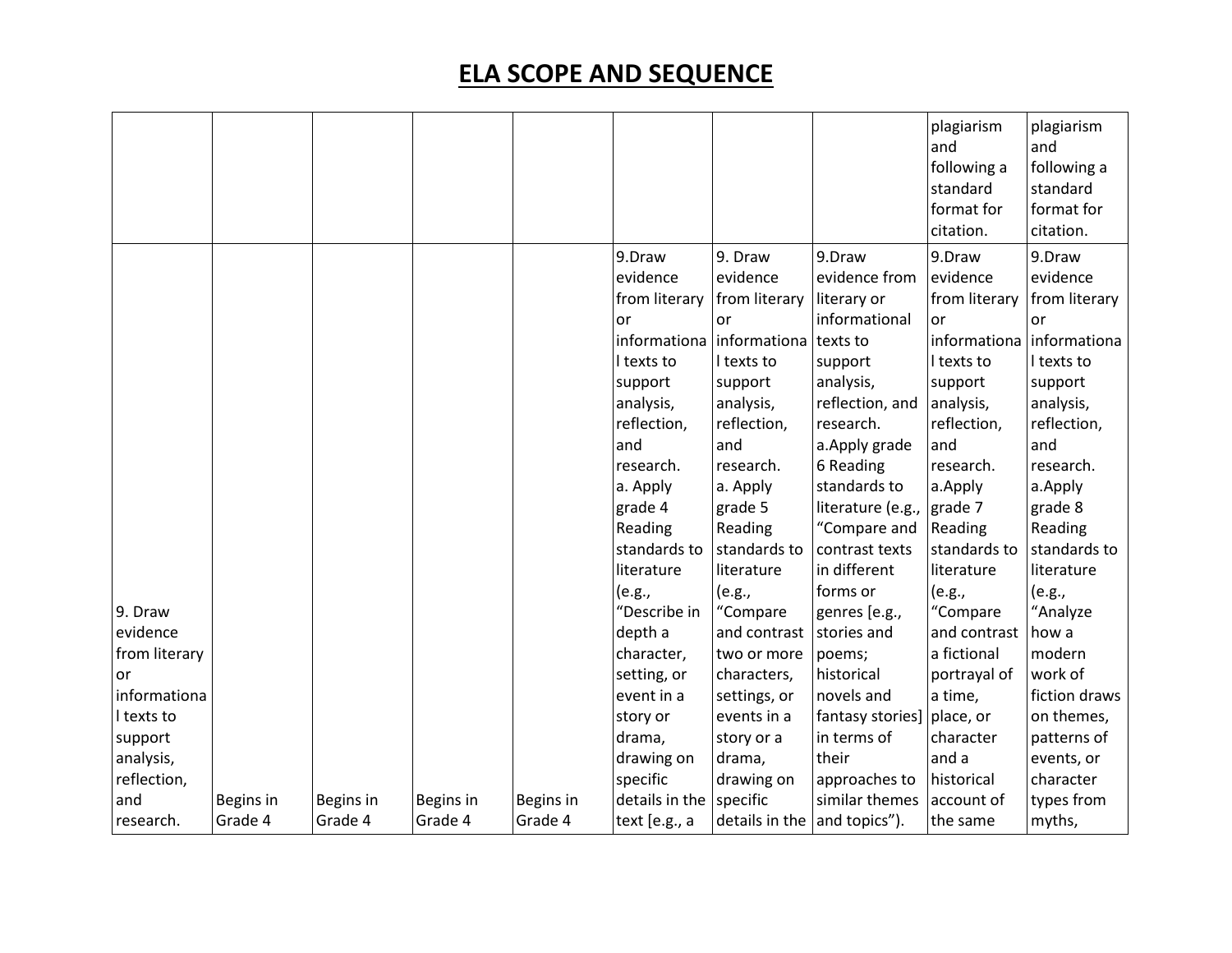|  |  | character's               | text [e.g.,                            | b. Apply grade  | period as a            | traditional   |
|--|--|---------------------------|----------------------------------------|-----------------|------------------------|---------------|
|  |  | thoughts,                 | how                                    | 6 Reading       | means of               | stories, or   |
|  |  | words, or                 | characters                             | standards to    | understandin religious |               |
|  |  | actions].").              | interact]").                           | literary        | g how                  | works such    |
|  |  | b. Apply                  | b. Apply                               | nonfiction      | authors of             | as the Bible, |
|  |  | grade 4                   | grade 5                                | (e.g., "Trace   | fiction use or         | including     |
|  |  | Reading                   | Reading                                | and evaluate    | alter                  | describing    |
|  |  | standards to              | standards to                           | the argument    | history").             | how the       |
|  |  | informationa              | informationa                           | and specific    | b.Apply                | material is   |
|  |  | I texts (e.g.,            | l texts (e.g.,                         | claims in a     | grade 7                | rendered      |
|  |  | "Explain how              | "Explain how                           | text,           | Reading                | new").        |
|  |  | an author                 | an author                              | distinguishing  | standards to           | b.Apply       |
|  |  | uses reasons uses reasons |                                        | claims that are | literary               | grade 8       |
|  |  |                           | and evidence and evidence supported by |                 | nonfiction             | Reading       |
|  |  | to support                | to support                             | reasons and     | (e.g. "Trace           | standards to  |
|  |  | particular                | particular                             | evidence from   | and evaluate           | literary      |
|  |  | points in a               | points in a                            | claims that are | the                    | nonfiction    |
|  |  | text").                   | text,                                  | not").          | argument               | (e.g.,        |
|  |  |                           | identifying                            |                 | and specific           | "Delineate    |
|  |  |                           | which                                  |                 | claims in a            | and evaluate  |
|  |  |                           | reasons and                            |                 | text,                  | the           |
|  |  |                           | evidence                               |                 | assessing              | argument      |
|  |  |                           | support                                |                 | whether the            | and specific  |
|  |  |                           | which                                  |                 | reasoning is           | claims in a   |
|  |  |                           | point[s]").                            |                 | sound and              | text,         |
|  |  |                           |                                        |                 | the evidence           | assessing     |
|  |  |                           |                                        |                 | is relevant            | whether the   |
|  |  |                           |                                        |                 | and                    | reasoning is  |
|  |  |                           |                                        |                 | sufficient to          | sound and     |
|  |  |                           |                                        |                 | support the            | the evidence  |
|  |  |                           |                                        |                 | claims").              | is relevant   |
|  |  |                           |                                        |                 |                        | and           |
|  |  |                           |                                        |                 |                        | sufficient;   |
|  |  |                           |                                        |                 |                        | recognize     |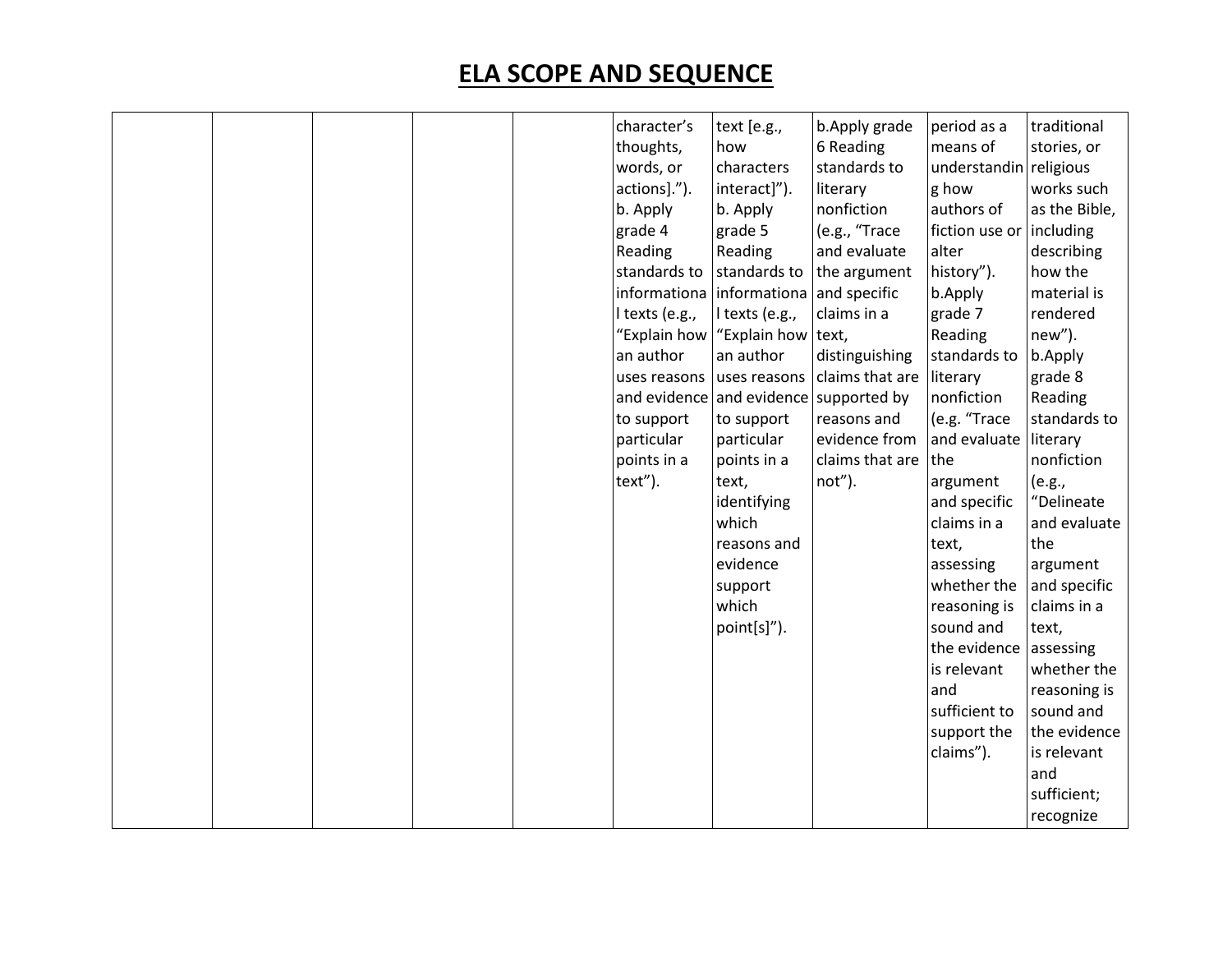|                                                       |                                            |                                                      |                                                    |                                                    |                                                    |                                                   |                                                                     |                                                          | when<br>irrelevant                                       |  |  |
|-------------------------------------------------------|--------------------------------------------|------------------------------------------------------|----------------------------------------------------|----------------------------------------------------|----------------------------------------------------|---------------------------------------------------|---------------------------------------------------------------------|----------------------------------------------------------|----------------------------------------------------------|--|--|
|                                                       |                                            |                                                      |                                                    |                                                    |                                                    |                                                   |                                                                     |                                                          | evidence is                                              |  |  |
|                                                       |                                            |                                                      |                                                    |                                                    |                                                    |                                                   |                                                                     |                                                          | introduced").                                            |  |  |
| <b>RANGE OF WRITING</b>                               |                                            |                                                      |                                                    |                                                    |                                                    |                                                   |                                                                     |                                                          |                                                          |  |  |
| <b>ANCHOR</b>                                         | K                                          | 1ST                                                  | 2ND                                                | 3RD                                                | 4TH                                                | 5TH                                               | 6TH                                                                 | 7TH                                                      | 8TH                                                      |  |  |
|                                                       |                                            |                                                      |                                                    | 10. Write                                          | 10. Write                                          | 10. Write                                         |                                                                     | 10. Write                                                | 10.Write                                                 |  |  |
|                                                       |                                            |                                                      |                                                    | routinely                                          | routinely                                          | routinely                                         |                                                                     | routinely                                                | routinely                                                |  |  |
| 10. Write                                             |                                            |                                                      |                                                    | over                                               | over                                               | over                                              |                                                                     | over                                                     | over                                                     |  |  |
| routinely                                             |                                            |                                                      |                                                    | extended                                           | extended                                           | extended                                          |                                                                     | extended                                                 | extended                                                 |  |  |
| over                                                  |                                            |                                                      |                                                    | time frames                                        | time frames                                        | time frames                                       |                                                                     | time frames                                              | time frames                                              |  |  |
| extended                                              |                                            |                                                      |                                                    | (time for                                          | (time for                                          | (time for                                         | 10 Write                                                            | (time for                                                | (time for                                                |  |  |
| time frames                                           |                                            |                                                      |                                                    | research,                                          | research,                                          | research,                                         | routinely over                                                      | research,                                                | research,                                                |  |  |
| (time for                                             |                                            |                                                      |                                                    | reflection,                                        | reflection,                                        | reflection,                                       | extended time                                                       | reflection,                                              | reflection,                                              |  |  |
| research,                                             |                                            |                                                      |                                                    | and revision)                                      | and revision)                                      | and revision)                                     | frames (time                                                        | and revision)                                            | and revision)                                            |  |  |
| reflection,                                           |                                            |                                                      |                                                    | and shorter                                        | and shorter                                        | and shorter                                       | for research,                                                       | and shorter                                              | and shorter                                              |  |  |
| and revision)                                         |                                            |                                                      |                                                    | time frames                                        | time frames                                        | time frames                                       | reflection, and                                                     | time frames                                              | time frames                                              |  |  |
| and shorter                                           |                                            |                                                      |                                                    | (a single                                          | (a single                                          | (a single                                         | revision) and                                                       | (a single                                                | (a single                                                |  |  |
| time frames                                           |                                            |                                                      |                                                    | sitting or a                                       | sitting or a                                       | sitting or a                                      | shorter time                                                        | sitting or a                                             | sitting or a                                             |  |  |
| (a single                                             |                                            |                                                      |                                                    | day or two)                                        | day or two)                                        | day or two)                                       | frames (a                                                           | day or two)                                              | day or two)                                              |  |  |
| sitting or a                                          |                                            |                                                      |                                                    | for a range                                        | for a range                                        | for a range                                       | single sitting or for a range                                       |                                                          | for a range                                              |  |  |
| day or two)                                           |                                            |                                                      |                                                    | of discipline-                                     | of discipline-                                     | of discipline-                                    | a day or two)                                                       | of discipline-                                           | of discipline-                                           |  |  |
| for a range                                           |                                            |                                                      |                                                    | specific                                           | specific                                           | specific                                          | for a range of                                                      | specific                                                 | specific                                                 |  |  |
| of tasks,                                             |                                            |                                                      |                                                    | tasks,                                             | tasks,                                             | tasks,                                            | discipline-                                                         | tasks,                                                   | tasks,                                                   |  |  |
| purposes,                                             |                                            |                                                      |                                                    | purposes,                                          | purposes,                                          | purposes,                                         | specific tasks,                                                     | purposes,                                                | purposes,                                                |  |  |
| and                                                   | Begins in                                  | Beings in                                            | Begins in                                          | and                                                | and                                                | and                                               | purposes, and                                                       | and                                                      | and                                                      |  |  |
| audiences                                             | Grade 3                                    | Grade 3                                              | Grade 3                                            | audiences.                                         | audiences.                                         | audiences.                                        | audiences.                                                          | audiences.                                               | audiences                                                |  |  |
|                                                       |                                            |                                                      |                                                    |                                                    | <b>RESPONDING TO LITERATURE</b>                    |                                                   |                                                                     |                                                          |                                                          |  |  |
| <b>ANCHOR</b>                                         | K                                          | 1ST                                                  | 2ND                                                | 3RD                                                | 4TH                                                | 5TH                                               | 6TH                                                                 | 7TH                                                      | 8TH                                                      |  |  |
| 11. Develop<br>personal,<br>cultural,<br>textual, and | 11. Create<br>and/or<br>present a<br>poem, | 11. Create<br>and present<br>a poem,<br>dramatizatio | 11. Create<br>and present<br>a poem,<br>narrative, | 11. Create<br>and present<br>a poem,<br>narrative, | 11. Create<br>and present<br>a poem,<br>narrative, | 11. Create<br>and present<br>an original<br>poem, | 11. Create and<br>present a text<br>or art work in<br>response to a | 11. Create a<br>presentation,<br>art work, or<br>text in | 11. Create a<br>presentation,<br>art work, or<br>text in |  |  |